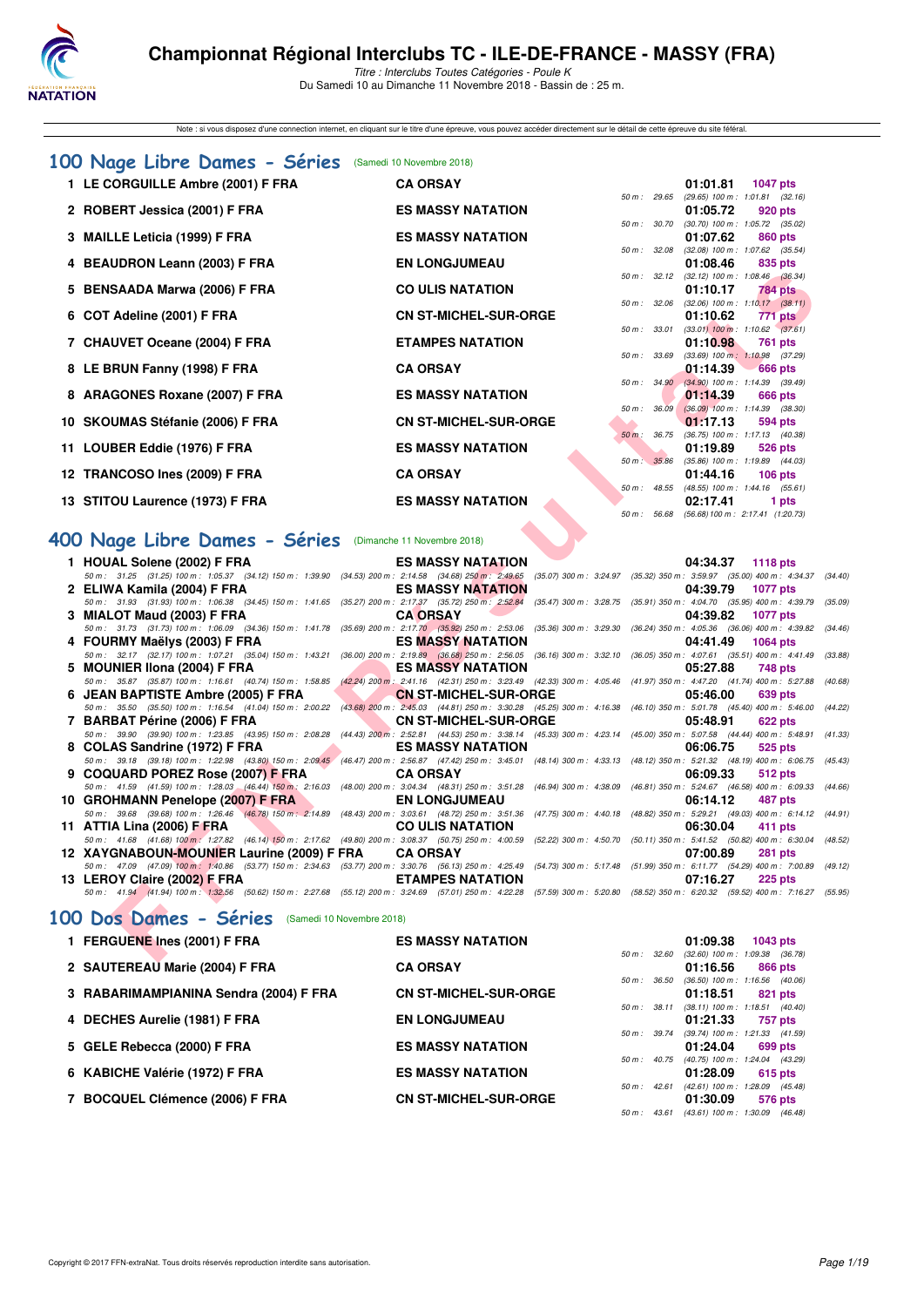

Titre : Interclubs Toutes Catégories - Poule K Du Samedi 10 au Dimanche 11 Novembre 2018 - Bassin de : 25 m.

| 100 Dos Dames - Séries (suite) |                                      |                          |  |                                             |                |
|--------------------------------|--------------------------------------|--------------------------|--|---------------------------------------------|----------------|
|                                | 8 OBLED Zoé (2007) F FRA             | <b>CA ORSAY</b>          |  | 01:46.21                                    | <b>308 pts</b> |
|                                |                                      |                          |  | 50 m: 50.63 (50.63) 100 m: 1:46.21 (55.58   |                |
|                                | 9 AOUED Douae (2007) F FRA           | <b>CO ULIS NATATION</b>  |  | 01:47.38                                    | 292 pts        |
|                                |                                      |                          |  | 50 m: 51.73 (51.73) 100 m: 1:47.38 (55.65   |                |
|                                | 10 CAUTY Ninon (2010) F FRA          | <b>ES MASSY NATATION</b> |  | 01:51.06                                    | 244 pts        |
|                                |                                      |                          |  | 50 m: 54.51 (54.51) 100 m: 1:51.06 (56.55   |                |
|                                | 11 PETIT EYRIN Clemence (2009) F FRA | <b>ES MASSY NATATION</b> |  | 01:51.16                                    | 242 pts        |
|                                |                                      |                          |  | 50 m: 53.05 (53.05) 100 m: 1:51.16 (58.11   |                |
| 12 SAAD Léa (2009) F FRA       |                                      | <b>CA ORSAY</b>          |  | 02:01.22                                    | $133$ pts      |
|                                |                                      |                          |  | 50 m: 58.46 (58.46) 100 m: 2:01.22 (1:02.76 |                |
|                                | --- TOUZARD Tea (2005) F FRA         | <b>ETAMPES NATATION</b>  |  | <b>DSQ</b>                                  |                |

### **[200 Dos Dames - Séries](http://www.ffnatation.fr/webffn/resultats.php?idact=nat&go=epr&idcpt=56509&idepr=13)** (Dimanche 11 Novembre 2018)

| IZ JAAD LEA (ZUUJ) F FRA                              | UA UNJA I                                                                                                                |                           |              | <b>94.UI.ZZ</b> | າ ວວ ນເຣ                                                           |
|-------------------------------------------------------|--------------------------------------------------------------------------------------------------------------------------|---------------------------|--------------|-----------------|--------------------------------------------------------------------|
| ---   TOUZARD Tea (2005) F FRA                        | <b>ETAMPES NATATION</b>                                                                                                  |                           | 50 m: 58.46  | DSQ             | $(58.46) 100 \text{ m}$ : 2:01.22 $(1.02.76)$                      |
| 00 Dos Dames - Séries<br>(Dimanche 11 Novembre 2018)  |                                                                                                                          |                           |              |                 |                                                                    |
| 1 QUANTIN Eva (2004) F FRA                            | <b>CA ORSAY</b>                                                                                                          |                           |              | 02:38.83        | 905 pts                                                            |
|                                                       | 50 m: 36.48 (36.48) 100 m: 1:16.44                                                                                       | (39.96) 150 m : 1:57.50   |              |                 | $(41.06)$ 200 m : 2:38.83 $(41.33)$                                |
| 2 BENTERKI Syrine (2005) F FRA                        | <b>EN LONGJUMEAU</b>                                                                                                     |                           |              | 02:49.77        | 777 pts                                                            |
| 3 OULARBI Dania (2007) F FRA                          | 50 m: 39.56 (39.56) 100 m: 1:22.03<br><b>CN ST-MICHEL-SUR-ORGE</b>                                                       | $(42.47)$ 150 m : 2:06.07 |              | 02:50.70        | $(44.04)$ 200 m : 2:49.77 $(43.70)$<br>767 pts                     |
|                                                       | 50 m: 40.31 (40.31) 100 m: 1:23.27                                                                                       |                           |              |                 | (42.96) 150 m : 2:07.39 (44.12) 200 m : 2:50.70 (43.31)            |
| 4 GERARD Clélia (2000) F FRA                          | <b>ETAMPES NATATION</b>                                                                                                  |                           |              | 02:56.83        | 700 pts                                                            |
|                                                       | 50 m: 42.02 (42.02) 100 m: 1:26.40                                                                                       | $(44.38)$ 150 m : 2:12.01 |              |                 | $(45.61)$ 200 m : 2:56.83 $(44.82)$                                |
| 5 MOUNIER Anouk (2007) F FRA                          | <b>CA ORSAY</b>                                                                                                          |                           |              | 03:00.92        | 657 pts                                                            |
|                                                       | 50 m: 41.66 (41.66) 100 m: 1:27.51                                                                                       |                           |              |                 | $(45.85)$ 150 m : 2:14.35 $(46.84)$ 200 m : 3:00.92 $(46.57)$      |
| 6 DUCLOYER Clara (2002) F FRA                         | <b>CO ULIS NATATION</b><br>50 m: 41.01 (41.01) 100 m: 1:26.68                                                            |                           |              | 03:03.75        | 628 pts<br>(45.67) 150 m : 2:14.84 (48.16) 200 m : 3:03.75 (48.91) |
| 7 GEORGIAKAKIS Olympia (2003) F FRA                   | <b>CN ST-MICHEL-SUR-ORGE</b>                                                                                             |                           |              | 03:13.13        | 537 pts                                                            |
|                                                       | 50 m: 44.19 (44.19) 100 m: 1:32.55                                                                                       | $(48.36)$ 150 m : 2:23.16 |              |                 | $(50.61)$ 200 m : 3:13.13 $(49.97)$                                |
| 8 ADI Leila (2007) F FRA                              | <b>ES MASSY NATATION</b>                                                                                                 |                           |              | 03:17.93        | 493 pts                                                            |
|                                                       | 50 m: 46.43 (46.43) 100 m: 1:36.61                                                                                       | $(50.18)$ 150 m : 2:27.36 |              |                 | (50.75) 200 m : 3:17.93 (50.57)                                    |
| 9 NOUREDDINE Attika (2008) F FRA                      | <b>ES MASSY NATATION</b><br>50 m: 47.28 (47.28) 100 m: 1:39.97                                                           | (52.69) 150 m : 2:33.28   |              | 03:26.08        | 423 pts<br>$(53.31)$ 200 m : $3:26.08$ $(52.80)$                   |
| 10 STEENKESTE Lily (2009) F FRA                       | <b>CA ORSAY</b>                                                                                                          |                           |              | 03:29.04        | 398 pts                                                            |
|                                                       | 50 m: 48.15 (48.15) 100 m: 1:41.42 (53.27) 150 m: 2:35.72 (54.30) 200 m: 3:29.04 (53.32)                                 |                           |              |                 |                                                                    |
| 11 PINAUD Alice (2009) F FRA                          | <b>ES MASSY NATATION</b>                                                                                                 |                           |              | 03:47.78        | <b>262 pts</b>                                                     |
|                                                       | 50 m: 52.59 (52.59) 100 m: 1:49.36 (56.77) 150 m: 2:51.84 (1:02.48) 200 m: 3:47.78 (55.94)                               |                           |              |                 |                                                                    |
| 12 DUFOUR Clothilde (2009) F FRA                      | <b>ES MASSY NATATION</b><br>50 m: 53.66 (53.66) 100 m: 1:54.03 (1:00.37) 150 m: 2:54.32 (1:00.29) 200 m: 3:48.94 (54.62) |                           |              | 03:48.94        | 254 pts                                                            |
| 13 NOUREDDINE Rena (2009) F FRA                       | <b>ES MASSY NATATION</b>                                                                                                 |                           |              | 04:18.73        | 99 pts                                                             |
|                                                       | 50 m: 1:00.56 (1:00.56) 100 m: 2:06.59 (1:06.03) 150 m: 3:14.13 (1:07.54) 200 m: 4:18.73 (1:04.60)                       |                           |              |                 |                                                                    |
|                                                       |                                                                                                                          |                           |              |                 |                                                                    |
| 00 Brasse Dames - Séries<br>(Samedi 10 Novembre 2018) |                                                                                                                          |                           |              |                 |                                                                    |
| 1 CHESNEAU Marine (1999) F FRA                        | <b>ES MASSY NATATION</b>                                                                                                 |                           |              | 01:18.50        | 1053 pts                                                           |
|                                                       |                                                                                                                          |                           | 50 m : 37.23 |                 | $(37.23)$ 100 m : 1:18.50 $(41.27)$                                |
| 2 MAINGAUD Léa (2000) F FRA                           | <b>ES MASSY NATATION</b>                                                                                                 |                           |              | 01:19.88        | <b>1022 pts</b>                                                    |
|                                                       |                                                                                                                          |                           |              |                 | 50 m: 37.53 (37.53) 100 m: 1:19.88 (42.35)                         |
| 3 DJEMAOUI Lahna (2004) F FRA                         | <b>CA ORSAY</b>                                                                                                          |                           |              | 01:21.21        | 992 pts<br>50 m: 38.16 (38.16) 100 m: 1:21.21 (43.05)              |
| 4 CHESNEAU Justine (2003) F FRA                       | <b>ES MASSY NATATION</b>                                                                                                 |                           |              | 01:26.20        | 886 pts                                                            |
|                                                       |                                                                                                                          |                           | 50 m : 40.28 |                 | (40.28) 100 m : 1:26.20 (45.92)                                    |
| 5 PASQUET Stéphanie (1982) F FRA                      | <b>ES MASSY NATATION</b>                                                                                                 |                           |              | 01:28.66        | 836 pts                                                            |
|                                                       |                                                                                                                          |                           |              |                 | 50 m: 44.41 (44.41) 100 m: 1:28.66 (44.25)                         |
| 6 BOYER-VIDAL France (1999) F FRA                     | <b>CO ULIS NATATION</b>                                                                                                  |                           |              | 01:28.99        | 830 pts                                                            |
| 7 FIDON Louna (2005) F FRA                            | <b>EN LONGJUMEAU</b>                                                                                                     |                           | 50 m: 40.50  | 01:32.36        | $(40.50)$ 100 m : 1:28.99 $(48.49)$<br>764 pts                     |
|                                                       |                                                                                                                          |                           |              |                 | 50 m: 43.43 (43.43) 100 m: 1:32.36 (48.93)                         |
| 8 BASILE Helene (2004) F FRA                          | <b>CN ST-MICHEL-SUR-ORGE</b>                                                                                             |                           |              | 01:32.73        | 757 pts                                                            |
|                                                       |                                                                                                                          |                           |              |                 | 50 m: 42.52 (42.52) 100 m: 1:32.73 (50.21)                         |
| 9 HASSEN Selma (2006) F FRA                           | <b>CA ORSAY</b>                                                                                                          |                           |              | 01:36.59        | 685 pts                                                            |
|                                                       |                                                                                                                          |                           |              |                 | 50 m: 45.47 (45.47) 100 m: 1:36.59 (51.12)                         |

#### **[100 Brasse Dames - Séries](http://www.ffnatation.fr/webffn/resultats.php?idact=nat&go=epr&idcpt=56509&idepr=22)** (Samedi 10 Novembre 2018)

| 1 CHESNEAU Marine (1999) F FRA    | <b>ES MASSY NATATION</b>     |              | 01:18.50                                        |          | 1053 $pts$     |
|-----------------------------------|------------------------------|--------------|-------------------------------------------------|----------|----------------|
|                                   |                              | 50 m: 37.23  | $(37.23)$ 100 m : 1:18.50 $(41.27)$             |          |                |
| 2 MAINGAUD Léa (2000) F FRA       | <b>ES MASSY NATATION</b>     |              | 01:19.88                                        | 1022 pts |                |
|                                   |                              | 50 m: 37.53  | $(37.53)$ 100 m : 1:19.88 $(42.35)$             |          |                |
| 3 DJEMAOUI Lahna (2004) F FRA     | <b>CA ORSAY</b>              |              | 01:21.21                                        |          | 992 pts        |
|                                   |                              | 50 m : 38.16 | $(38.16)$ 100 m : 1:21.21 $(43.05)$             |          |                |
| 4 CHESNEAU Justine (2003) F FRA   | <b>ES MASSY NATATION</b>     |              | 01:26.20                                        |          | 886 pts        |
|                                   |                              |              | 50 m: 40.28 (40.28) 100 m: 1:26.20 (45.92)      |          |                |
| 5 PASQUET Stéphanie (1982) F FRA  | <b>ES MASSY NATATION</b>     |              | 01:28.66                                        |          | 836 pts        |
|                                   | <b>CO ULIS NATATION</b>      |              | 50 m: 44.41 (44.41) 100 m: 1:28.66 (44.25)      |          |                |
| 6 BOYER-VIDAL France (1999) F FRA |                              | 50 m : 40.50 | 01:28.99<br>$(40.50)$ 100 m : 1:28.99 $(48.49)$ |          | 830 pts        |
| 7 FIDON Louna (2005) F FRA        | <b>EN LONGJUMEAU</b>         |              | 01:32.36                                        |          | 764 pts        |
|                                   |                              |              | 50 m: 43.43 (43.43) 100 m: 1:32.36 (48.93)      |          |                |
| 8 BASILE Helene (2004) F FRA      | <b>CN ST-MICHEL-SUR-ORGE</b> |              | 01:32.73                                        |          | 757 pts        |
|                                   |                              |              | 50 m: 42.52 (42.52) 100 m: 1:32.73 (50.21)      |          |                |
| 9 HASSEN Selma (2006) F FRA       | <b>CA ORSAY</b>              |              | 01:36.59                                        |          | 685 pts        |
|                                   |                              |              | 50 m: 45.47 (45.47) 100 m: 1:36.59 (51.12)      |          |                |
| 10 ANGONIN Christele (1970) F FRA | <b>ETAMPES NATATION</b>      |              | 01:38.58                                        |          | 649 pts        |
|                                   |                              | 50 m : 46.09 | (46.09) 100 m : 1:38.58 (52.49)                 |          |                |
| 11 POUMAREDE Ariane (2006) F FRA  | <b>CN ST-MICHEL-SUR-ORGE</b> |              | 01:40.28                                        |          | 619 pts        |
|                                   |                              | 50 m : 46.25 | $(46.25)$ 100 m : 1:40.28 $(54.03)$             |          |                |
| 12 LABAUME Stephanie (1975) F FRA | <b>ES MASSY NATATION</b>     |              | 01:59.93                                        |          | <b>326 pts</b> |
|                                   |                              |              | 50 m: 55.72 (55.72) 100 m: 1:59.93 (1:04.21)    |          |                |
| 13 SUSPENE Clémence (2010) F FRA  | <b>CA ORSAY</b>              |              | 02:03.67                                        |          | 281 pts        |
|                                   |                              |              | 50 m: 58.24 (58.24) 100 m: 2:03.67 (1:05.43)    |          |                |

**[200 Brasse Dames - Séries](http://www.ffnatation.fr/webffn/resultats.php?idact=nat&go=epr&idcpt=56509&idepr=23)** (Dimanche 11 Novembre 2018)

| <b>MARQUES Justine (2005) F FRA</b> | <b>CA ORSAY</b> |                                                                                             | 03:07.41 | 833 pts |
|-------------------------------------|-----------------|---------------------------------------------------------------------------------------------|----------|---------|
|                                     |                 | 50 m : 41.98 (41.98) 100 m : 1:29.40 (47.42) 150 m : 2:18.13 (48.73) 200 m : 3:07.41 (49.28 |          |         |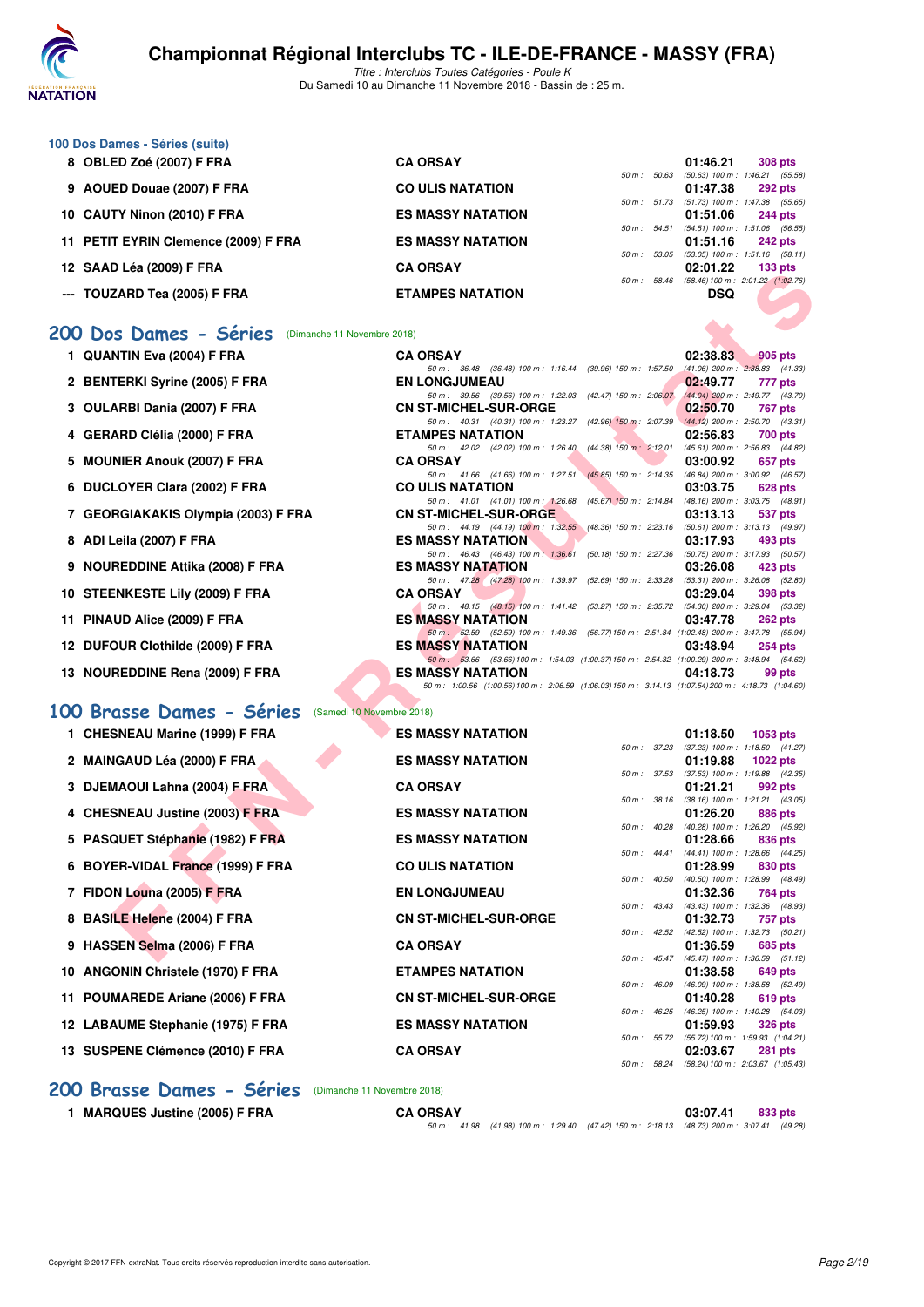

Titre : Interclubs Toutes Catégories - Poule K Du Samedi 10 au Dimanche 11 Novembre 2018 - Bassin de : 25 m.

**6 SO Fatoumata (2007) F FRA ES MASSY NATATION 03:50.55 453 pts**

50 m : 40.71 (40.71) 100 m : 1:28.34 (47.63) 150 m : 2:18.07 (49.73) 200 m : 3:07.96 (49.89)

50 m: 43.96 (43.96) 100 m: 1:33.33 (49.37) 150 m: 2:24.08 (50.75) 200 m: 3:15.43 (51.35)<br> **CN ST-MICHEL-SUR-ORGE** 03:19.80 712 pts

50 m: 43.47 (43.47) 100 m: 1:34.12 (50.65) 150 m: 2:25.64 (51.52) 200 m: 3:19.80 (54.16)<br>**CA ORSAY** 03:30.98 611 pts

50 m: 47.61 (47.61) 100 m: 1:41.85 (54.24) 150 m: 2:36.65 (54.80) 200 m: 3:30.98 (54.33)<br>ES MASSY NATATION 03:50.55 453 pts

#### **200 Brasse Dames - Séries (suite)**

- **2 RICARD Manon (2005) F FRA EN LONGJUMEAU 03:07.96 827 pts**
- **3 BONEL Ninon (2007) F FRA CN ST-MICHEL-SUR-ORGE 03:15.43 753 pts**
- **4 LAUNAY Maelle (2002) F FRA CN ST-MICHEL-SUR-ORGE 03:19.80 712 pts**
- **5 CHAMPAGNE Valérie (2007) F FRA CA ORSAY 03:30.98 611 pts**
- **7 HODE Meline (2006) F FRA ETAMPES NATATION 03:50.81 451 pts**
- 50 m : 52.37 (52.37) 100 m : 1:51.06 (58.69) 150 m : 2:50.53 (59.47)200 m : 3:50.81 (1:00.28) **8 STRADY Clementine (2010) F FRA ES MASSY NATATION 04:10.17 319 pts**
- **9 DELSART Ambre (2010) F FRA ES MASSY NATATION 04:11.23 312 pts**
- 50 m : 57.58 (57.58)100 m : 2:01.30 (1:03.72)150 m : 3:07.10 (1:05.80)200 m : 4:11.23 (1:04.13) **10 HORDESSEAUX Roxanne (2009) F FRA ES MASSY NATATION 04:13.70 297 pts**
- **11 COQUARD POREZ Jeanne (2010) F FRA CA ORSAY 04:18.92 266 pts**
- **11 HUCHETTE GERARD Siloe (2010) F FRA ES MASSY NATATION 04:18.92 266 pts**
- **13 DESRIVIERES-HAMY Ninon (2008) F FRA CO ULIS NATATION 04:28.28 215 pts**

#### **[100 Papillon Dames - Séries](http://www.ffnatation.fr/webffn/resultats.php?idact=nat&go=epr&idcpt=56509&idepr=32)** (Samedi 10 Novembre 2018)

| $\sigma$ 30 Faluulilala (2007) F FRA                                                | EJ MAJJI NATATIVN        |                              |  |              | 03.30.33 | ະນວ ນເວ                                                                                                   |
|-------------------------------------------------------------------------------------|--------------------------|------------------------------|--|--------------|----------|-----------------------------------------------------------------------------------------------------------|
| 7 HODE Meline (2006) F FRA                                                          | <b>ETAMPES NATATION</b>  |                              |  |              | 03:50.81 | 50 m: 50.98 (50.98) 100 m: 1:49.64 (58.66) 150 m: 2:51.37 (1:01.73) 200 m: 3:50.55 (59.18)<br>451 pts     |
|                                                                                     |                          |                              |  |              |          | 50 m: 52.37 (52.37) 100 m: 1:51.06 (58.69) 150 m: 2:50.53 (59.47) 200 m: 3:50.81 (1:00.28)                |
| 8 STRADY Clementine (2010) F FRA                                                    | <b>ES MASSY NATATION</b> |                              |  |              | 04:10.17 | $319$ pts                                                                                                 |
| 9 DELSART Ambre (2010) F FRA                                                        | <b>ES MASSY NATATION</b> |                              |  |              | 04:11.23 | 50 m: 56.55 (56.55) 100 m: 2:00.21 (1:03.66) 150 m: 3:05.70 (1:05.49) 200 m: 4:10.17 (1:04.47)<br>312 pts |
|                                                                                     |                          |                              |  |              |          | 50 m: 57.58 (57.58) 100 m: 2:01.30 (1:03.72) 150 m: 3:07.10 (1:05.80) 200 m: 4:11.23 (1:04.13)            |
| 10 HORDESSEAUX Roxanne (2009) F FRA                                                 | <b>ES MASSY NATATION</b> |                              |  |              | 04:13.70 | 297 pts                                                                                                   |
|                                                                                     |                          |                              |  |              |          | 50 m: 56.45 (56.45) 100 m: 2:00.67 (1:04.22) 150 m: 3:08.44 (1:07.77) 200 m: 4:13.70 (1:05.26)            |
| 11 COQUARD POREZ Jeanne (2010) F FRA                                                | <b>CA ORSAY</b>          |                              |  |              | 04:18.92 | <b>266 pts</b>                                                                                            |
|                                                                                     |                          |                              |  |              |          | 50 m: 58.28 (58.28) 100 m: 2:02.81 (1:04.53) 150 m: 3:10.18 (1:07.37) 200 m: 4:18.92 (1:08.74)            |
| 11 HUCHETTE GERARD Siloe (2010) F FRA                                               | <b>ES MASSY NATATION</b> |                              |  |              | 04:18.92 | <b>266 pts</b>                                                                                            |
| 13 DESRIVIERES-HAMY Ninon (2008) F FRA                                              | <b>CO ULIS NATATION</b>  |                              |  |              | 04:28.28 | 50 m: 59.65 (59.65) 100 m: 2:04.97 (1:05.32) 150 m: 3:12.99 (1:08.02) 200 m: 4:18.92 (1:05.93)            |
|                                                                                     |                          |                              |  |              |          | 215 pts<br>50 m: 58.56 (58.56) 100 m: 2:09.48 (1:10.92) 150 m: 3:19.91 (1:10.43) 200 m: 4:28.28 (1:08.37) |
| 00 Papillon Dames - Séries (Samedi 10 Novembre 2018)<br>1 DANGER Clara (2002) F FRA | <b>EN LONGJUMEAU</b>     |                              |  | 50 m: 32.11  | 01:09.64 | $1013$ pts<br>$(32.11)$ 100 m : 1:09.64 $(37.53)$                                                         |
| 2 DUCAUROY Aude (2002) F FRA                                                        | <b>CA ORSAY</b>          |                              |  |              | 01:15.15 | 872 pts                                                                                                   |
|                                                                                     |                          |                              |  |              |          | 50 m: 34.95 (34.95) 100 m: 1:15.15 (40.20)                                                                |
| 3 BRINDEJONC Juline (2006) F FRA                                                    | <b>ES MASSY NATATION</b> |                              |  |              | 01:15.65 | 860 pts                                                                                                   |
| 4 DENDRAEL Justine (1996) F FRA                                                     | <b>CO ULIS NATATION</b>  |                              |  |              | 01:17.95 | 50 m: 35.18 (35.18) 100 m: 1:15.65 (40.47)<br>805 pts                                                     |
|                                                                                     |                          |                              |  |              |          | 50 m: 34.58 (34.58) 100 m: 1:17.95 (43.37)                                                                |
| 5 FRAVAL-FUSIBET Caroline (1985) F FRA                                              | <b>ES MASSY NATATION</b> |                              |  |              | 01:19.75 | 763 pts                                                                                                   |
|                                                                                     |                          |                              |  | 50 m : 35.89 |          | $(35.89)$ 100 m : 1:19.75 $(43.86)$                                                                       |
| 6 MOUNIER Manon (2006) F FRA                                                        | <b>ES MASSY NATATION</b> |                              |  |              | 01:22.76 | 695 pts                                                                                                   |
|                                                                                     |                          |                              |  |              |          | 50 m: 37.65 (37.65) 100 m: 1:22.76 (45.11)                                                                |
| 7 ANGELE Loulia (2007) F FRA                                                        | <b>ES MASSY NATATION</b> |                              |  |              | 01:23.07 | 688 pts<br>50 m: 38.44 (38.44) 100 m: 1:23.07 (44.63)                                                     |
| 8 DOUILLET Ionnah (2007) F FRA                                                      | <b>ES MASSY NATATION</b> |                              |  |              | 01:25.04 | 646 pts                                                                                                   |
|                                                                                     |                          |                              |  | 50 m : 38.61 |          | $(38.61)$ 100 m : 1:25.04 $(46.43)$                                                                       |
| 9 LLOYD Rose (2007) F FRA                                                           | <b>CA ORSAY</b>          |                              |  |              | 01:26.35 | 618 pts                                                                                                   |
|                                                                                     |                          |                              |  | 50 m : 39.59 |          | $(39.59)$ 100 m : 1:26.35 $(46.76)$                                                                       |
| 10 ELIE Anouk (2003) F FRA                                                          | <b>ETAMPES NATATION</b>  |                              |  |              | 01:28.03 | 584 pts                                                                                                   |
|                                                                                     |                          |                              |  | 50 m : 39.37 |          | $(39.37)$ 100 m : 1:28.03 $(48.66)$                                                                       |
| 11 EVAN Julie (2004) F FRA                                                          |                          | <b>CN ST-MICHEL-SUR-ORGE</b> |  |              | 01:28.59 | 573 pts<br>50 m: 38.63 (38.63) 100 m: 1:28.59 (49.96)                                                     |
| 12 BOUTIN Melina (2007) F FRA                                                       |                          | <b>CN ST-MICHEL-SUR-ORGE</b> |  |              | 01:34.07 | 469 pts                                                                                                   |
|                                                                                     |                          |                              |  |              |          | 50 m: 42.50 (42.50) 100 m: 1:34.07 (51.57)                                                                |
| 13 BERNARDOFF Jeanne (2009) F FRA                                                   | <b>CA ORSAY</b>          |                              |  |              | 02:11.45 | 37 pts                                                                                                    |
|                                                                                     |                          |                              |  |              |          | 50 m: 57.92 (57.92) 100 m: 2:11.45 (1:13.53)                                                              |
| 00 Papillon Dames - Séries (Dimanche 11 Novembre 2018)                              |                          |                              |  |              |          |                                                                                                           |
| 1 SIMOENS Lucille (2005) F FRA                                                      | <b>ES MASSY NATATION</b> |                              |  |              | 02:23.87 | 1102 pts                                                                                                  |
|                                                                                     |                          |                              |  |              |          | 50 m: 32.26 (32.26) 100 m: 1:09.14 (36.88) 150 m: 1:46.33 (37.19) 200 m: 2:23.87 (37.54)                  |
| 2 ROUSSEAU Elsa (2003) F FRA                                                        | <b>ES MASSY NATATION</b> |                              |  |              | 02:25.23 | 1083 pts                                                                                                  |
| 3 JOLY Morgane (2004) F FRA                                                         | <b>ES MASSY NATATION</b> |                              |  |              | 02:28.13 | 50 m: 32.27 (32.27) 100 m: 1:08.68 (36.41) 150 m: 1:46.86 (38.18) 200 m: 2:25.23 (38.37)<br>1043 pts      |
|                                                                                     |                          |                              |  |              |          | 50 m: 32.90 (32.90) 100 m: 1:10.30 (37.40) 150 m: 1:49.42 (39.12) 200 m: 2:28.13 (38.71)                  |
|                                                                                     |                          |                              |  |              |          |                                                                                                           |

# **[200 Papillon Dames - Séries](http://www.ffnatation.fr/webffn/resultats.php?idact=nat&go=epr&idcpt=56509&idepr=33)** (Dimanche 11 Novembre 2018)

| <b>ES MASSY NATATION</b>                                                                                                                                                                                                                                                                         | $02:23.87$ 1102 pts                                                                                                                                                                                                                                                                                                                                                                                                                                                                                                                                                                                                                                                                                                                                                                                                                                                                                                                                      |
|--------------------------------------------------------------------------------------------------------------------------------------------------------------------------------------------------------------------------------------------------------------------------------------------------|----------------------------------------------------------------------------------------------------------------------------------------------------------------------------------------------------------------------------------------------------------------------------------------------------------------------------------------------------------------------------------------------------------------------------------------------------------------------------------------------------------------------------------------------------------------------------------------------------------------------------------------------------------------------------------------------------------------------------------------------------------------------------------------------------------------------------------------------------------------------------------------------------------------------------------------------------------|
|                                                                                                                                                                                                                                                                                                  |                                                                                                                                                                                                                                                                                                                                                                                                                                                                                                                                                                                                                                                                                                                                                                                                                                                                                                                                                          |
| ES MASSY NATATION                                                                                                                                                                                                                                                                                | 1083 pts                                                                                                                                                                                                                                                                                                                                                                                                                                                                                                                                                                                                                                                                                                                                                                                                                                                                                                                                                 |
|                                                                                                                                                                                                                                                                                                  |                                                                                                                                                                                                                                                                                                                                                                                                                                                                                                                                                                                                                                                                                                                                                                                                                                                                                                                                                          |
| <b>ES MASSY NATATION</b>                                                                                                                                                                                                                                                                         | 1043 pts                                                                                                                                                                                                                                                                                                                                                                                                                                                                                                                                                                                                                                                                                                                                                                                                                                                                                                                                                 |
|                                                                                                                                                                                                                                                                                                  |                                                                                                                                                                                                                                                                                                                                                                                                                                                                                                                                                                                                                                                                                                                                                                                                                                                                                                                                                          |
| <b>CA ORSAY</b>                                                                                                                                                                                                                                                                                  | 1034 pts                                                                                                                                                                                                                                                                                                                                                                                                                                                                                                                                                                                                                                                                                                                                                                                                                                                                                                                                                 |
|                                                                                                                                                                                                                                                                                                  |                                                                                                                                                                                                                                                                                                                                                                                                                                                                                                                                                                                                                                                                                                                                                                                                                                                                                                                                                          |
| <b>ES MASSY NATATION</b>                                                                                                                                                                                                                                                                         | 859 pts                                                                                                                                                                                                                                                                                                                                                                                                                                                                                                                                                                                                                                                                                                                                                                                                                                                                                                                                                  |
|                                                                                                                                                                                                                                                                                                  |                                                                                                                                                                                                                                                                                                                                                                                                                                                                                                                                                                                                                                                                                                                                                                                                                                                                                                                                                          |
| ES MASSY NATATION                                                                                                                                                                                                                                                                                | 719 pts                                                                                                                                                                                                                                                                                                                                                                                                                                                                                                                                                                                                                                                                                                                                                                                                                                                                                                                                                  |
|                                                                                                                                                                                                                                                                                                  |                                                                                                                                                                                                                                                                                                                                                                                                                                                                                                                                                                                                                                                                                                                                                                                                                                                                                                                                                          |
| CN ST-MICHEL-SUR-ORGE                                                                                                                                                                                                                                                                            | 650 pts                                                                                                                                                                                                                                                                                                                                                                                                                                                                                                                                                                                                                                                                                                                                                                                                                                                                                                                                                  |
|                                                                                                                                                                                                                                                                                                  |                                                                                                                                                                                                                                                                                                                                                                                                                                                                                                                                                                                                                                                                                                                                                                                                                                                                                                                                                          |
| <b>CA ORSAY</b>                                                                                                                                                                                                                                                                                  | 592 pts                                                                                                                                                                                                                                                                                                                                                                                                                                                                                                                                                                                                                                                                                                                                                                                                                                                                                                                                                  |
|                                                                                                                                                                                                                                                                                                  |                                                                                                                                                                                                                                                                                                                                                                                                                                                                                                                                                                                                                                                                                                                                                                                                                                                                                                                                                          |
| <b>CO ULIS NATATION</b>                                                                                                                                                                                                                                                                          | 585 pts                                                                                                                                                                                                                                                                                                                                                                                                                                                                                                                                                                                                                                                                                                                                                                                                                                                                                                                                                  |
|                                                                                                                                                                                                                                                                                                  |                                                                                                                                                                                                                                                                                                                                                                                                                                                                                                                                                                                                                                                                                                                                                                                                                                                                                                                                                          |
| 1 SIMOENS Lucille (2005) F FRA<br>2 ROUSSEAU Elsa (2003) F FRA<br>3 JOLY Morgane (2004) F FRA<br>4 MARCHESE Julie (2000) F FRA<br>5 BRIVERT Kate-Lye (2004) F FRA<br>6 LEGER Katell (2006) F FRA<br>7 BRIAT Laura (1999) F FRA<br>8 TRENIT Axelle (2004) F FRA<br>9 HAMANN Clémence (2002) F FRA | 50 m: 32.26 (32.26) 100 m: 1:09.14 (36.88) 150 m: 1:46.33 (37.19) 200 m: 2:23.87 (37.54)<br>02:25.23<br>50 m: 32.27 (32.27) 100 m: 1:08.68 (36.41) 150 m: 1:46.86 (38.18) 200 m: 2:25.23 (38.37)<br>02:28.13<br>50 m: 32.90 (32.90) 100 m: 1:10.30 (37.40) 150 m: 1:49.42 (39.12) 200 m: 2:28.13 (38.71)<br>02:28.83<br>50 m: 32.75 (32.75) 100 m: 1:10.08 (37.33) 150 m: 1:49.86 (39.78) 200 m: 2:28.83 (38.97)<br>02:42.16<br>50 m: 36.13 (36.13) 100 m: 1:16.40 (40.27) 150 m: 1:58.29 (41.89) 200 m: 2:42.16 (43.87)<br>02:53.89<br>50 m: 36.01 (36.01) 100 m: 1:20.04 (44.03) 150 m: 2:07.15 (47.11) 200 m: 2:53.89 (46.74)<br>03:00.08<br>50 m: 38.58 (38.58) 100 m: 1:23.40 (44.82) 150 m: 2:11.14 (47.74) 200 m: 3:00.08 (48.94)<br>03:05.57<br>50 m: 39.04 (39.04) 100 m: 1:25.07 (46.03) 150 m: 2:14.72 (49.65) 200 m: 3:05.57 (50.85)<br>03:06.27<br>50 m: 39.74 (39.74) 100 m: 1:28.28 (48.54) 150 m: 2:18.59 (50.31) 200 m: 3:06.27 (47.68) |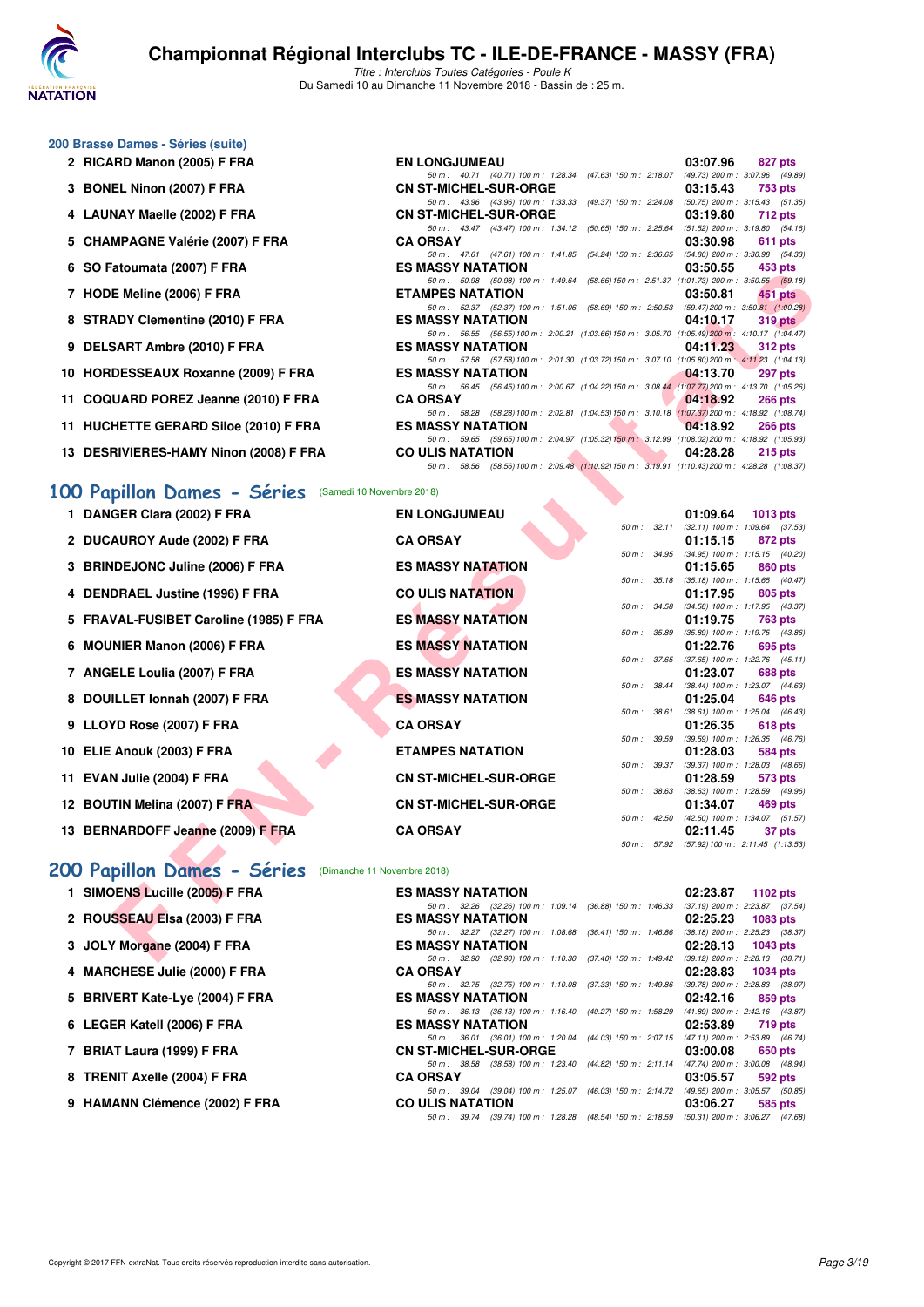

| 200 Papillon Dames - Séries (suite)                    |                                                                                                                                                                                                     |                             |
|--------------------------------------------------------|-----------------------------------------------------------------------------------------------------------------------------------------------------------------------------------------------------|-----------------------------|
| 10 LOZIC Maëlyne (2005) F FRA                          | <b>EN LONGJUMEAU</b>                                                                                                                                                                                | 03:12.01<br>527 pts         |
|                                                        | 50 m: 41.31 (41.31) 100 m: 1:30.63 (49.32) 150 m: 2:20.93 (50.30) 200 m: 3:12.01 (51.08)                                                                                                            |                             |
| 11 BRIGUI Ines (2008) F FRA                            | <b>ETAMPES NATATION</b><br>50 m: 44.87 (44.87) 100 m: 1:36.83 (51.96) 150 m: 2:28.30 (51.47) 200 m: 3:17.50 (49.20)                                                                                 | 03:17.50<br>475 pts         |
| 12 FAISANT Tanaïs (2007) F FRA                         | <b>CN ST-MICHEL-SUR-ORGE</b>                                                                                                                                                                        | 03:26.02<br>399 pts         |
|                                                        | 50 m: 41.30 (41.30) 100 m: 1:33.28 (51.98) 150 m: 2:28.93 (55.65) 200 m: 3:26.02 (57.09)                                                                                                            |                             |
| 13 PAUL Lucie (2009) F FRA                             | <b>CA ORSAY</b><br>50 m: 49.41 (49.41) 100 m: 1:50.44 (1:01.03) 150 m: 2:53.44 (1:03.00) 200 m: 3:54.78 (1:01.34)                                                                                   | 03:54.78<br>$192$ pts       |
|                                                        |                                                                                                                                                                                                     |                             |
| 100 4 Nages Dames - Séries (Samedi 10 Novembre 2018)   |                                                                                                                                                                                                     |                             |
| 1 BACCHETTA Marine (1991) F FRA                        | <b>ES MASSY NATATION</b>                                                                                                                                                                            | 01:08.19<br><b>1120 pts</b> |
| 2 SUMEIRE Alizé (2001) F FRA                           | <b>CA ORSAY</b>                                                                                                                                                                                     | 01:15.04<br><b>936 pts</b>  |
| 3 HENRI Laurence (1973) F FRA                          | <b>ES MASSY NATATION</b>                                                                                                                                                                            | 01:15.66<br>920 pts         |
| 4 LOSCHI Lea (1998) F FRA                              | <b>ES MASSY NATATION</b>                                                                                                                                                                            | 01:18.84<br>841 pts         |
| 5 ROTTIERS Margot (2002) F FRA                         | <b>EN LONGJUMEAU</b>                                                                                                                                                                                | 01:20.14<br>810 pts         |
| 6 BOLLEA Bianca (2001) F FRA                           | <b>CN ST-MICHEL-SUR-ORGE</b>                                                                                                                                                                        | 01:25.42<br>689 pts         |
| 7 FERRON BERLIOUX Juliette (1996) F FRA                | <b>ES MASSY NATATION</b>                                                                                                                                                                            | 01:27.14<br>651 pts         |
| 8 MOUGEOTTE Juliette (2003) F FRA                      | <b>CA ORSAY</b>                                                                                                                                                                                     | 01:27.67<br>640 pts         |
| 9 SOUCHARD Brigitte (1960) F FRA                       | <b>ETAMPES NATATION</b>                                                                                                                                                                             | 01:30.80<br>575 pts         |
| 10 GEORGIAKAKIS Emmanuella-Rose (2005) F FRA           | <b>CN ST-MICHEL-SUR-ORGE</b>                                                                                                                                                                        | 01:33.72<br><b>518 pts</b>  |
| 11 FERRON BERLIOUX Eliane (1960) F FRA                 | <b>ES MASSY NATATION</b>                                                                                                                                                                            | 01:42.47<br><b>365 pts</b>  |
| 12 ROCHE Faustine (2009) F FRA                         | <b>CA ORSAY</b>                                                                                                                                                                                     | 01:44.48<br><b>333 pts</b>  |
| 13 KELLER Tilleli (2008) F FRA                         | <b>CO ULIS NATATION</b>                                                                                                                                                                             | 02:00.93<br>$129$ pts       |
|                                                        |                                                                                                                                                                                                     |                             |
|                                                        |                                                                                                                                                                                                     |                             |
| 200 4 Nages Dames - Séries (Dimanche 11 Novembre 2018) |                                                                                                                                                                                                     |                             |
| 1 MAILLE Salomé (2004) F FRA                           | <b>ES MASSY NATATION</b>                                                                                                                                                                            | 02:30.39<br><b>1037 pts</b> |
| 2 GUILBAUD Charlotte (2004) F FRA                      | 50 m: 31.40 (31.40) 100 m: 1:10.96 (39.56) 150 m: 1:54.62 (43.66) 200 m: 2:30.39 (35.77)<br><b>CA ORSAY</b>                                                                                         | 02:35.37<br>971 pts         |
|                                                        | 50 m: 33.71 (33.71) 100 m: 1:14.25 (40.54) 150 m: 2:00.60 (46.35) 200 m: 2:35.37 (34.77)                                                                                                            |                             |
| 3 LENGLET Nolwenn (2002) F FRA                         | <b>ES MASSY NATATION</b>                                                                                                                                                                            | 02:35.74<br>966 pts         |
| 4 FOURMY Marina (2003) F FRA                           | 50 m : 33.03 (33.03) 100 m : 1:14.35 (41.32) 150 m : 1:59.13 (44.78) 200 m : 2:35.74 (36.61)<br><b>ES MASSY NATATION</b>                                                                            | 02:38.37<br>932 pts         |
|                                                        | 50 m : 32.20 (32.20) 100 m : 1:13.00 (40.80) 150 m : 2:02.08 (49.08) 200 m : 2:38.37 (36.29)                                                                                                        |                             |
| 5 MJAHED Sirine (2007) F FRA                           | <b>ES MASSY NATATION</b>                                                                                                                                                                            | 02:52.47<br>760 pts         |
|                                                        | 50 m: 39.30 (39.30) 100 m: 1:22.42 (43.12) 150 m: 2:14.18 (51.76) 200 m: 2:52.47 (38.29)<br><b>CA ORSAY</b>                                                                                         |                             |
| 6 GAIFFIER Agathe (2003) F FRA                         | 50 m: 36.53 (36.53) 100 m: 1:20.03 (43.50) 150 m: 2:10.23 (50.20) 200 m: 2:54.91 (44.68)                                                                                                            | 02:54.91<br>732 pts         |
| 7 RIMBERT Mathilde (2002) F FRA                        | <b>CN ST-MICHEL-SUR-ORGE</b>                                                                                                                                                                        | 02:58.83<br><b>689 pts</b>  |
|                                                        | 50 m: 38.47 (38.47) 100 m: 1:23.97 (45.50) 150 m: 2:16.62 (52.65) 200 m: 2:58.83 (42.21)                                                                                                            |                             |
| 8 HADJIDJ Lina (2006) F FRA                            | <b>ES MASSY NATATION</b><br>50 m: 40.49 (40.49) 100 m: 1:27.62 (47.13) 150 m: 2:18.37 (50.75) 200 m: 2:59.14 (40.77)                                                                                | 02:59.14<br>685 pts         |
| 9 AREL-MASSOL Gloria (2008) F FRA                      | <b>CN ST-MICHEL-SUR-ORGE</b>                                                                                                                                                                        | 03:02.24<br>652 pts         |
|                                                        | 50 m: 39.63 (39.63) 100 m: 1:25.84 (46.21) 150 m: 2:20.51 (54.67) 200 m: 3:02.24 (41.73)                                                                                                            |                             |
| 10 MICHAUD Eliza (2007) F FRA                          | <b>EN LONGJUMEAU</b><br>50 m: 43.55 (43.55) 100 m: 1:33.26 (49.71) 150 m: 2:32.80 (59.54) 200 m: 3:19.59 (46.79)                                                                                    | 03:19.59<br>479 pts         |
| 11 DUCLOYER Eva (2005) F FRA                           | <b>CO ULIS NATATION</b>                                                                                                                                                                             | 03:29.46<br>393 pts         |
|                                                        | 50 m: 45.37 (45.37) 100 m: 1:37.37 (52.00) 150 m: 2:38.72 (1:01.35) 200 m: 3:29.46 (50.74)                                                                                                          |                             |
| 12 DUGUE Oriane (2001) F FRA                           | <b>ETAMPES NATATION</b><br>50 m: 43.65 (43.65) 100 m: 1:40.16 (56.51) 150 m: 2:40.42 (1:00.26) 200 m: 3:36.66 (56.24)                                                                               | 03:36.66<br>335 pts         |
| 13 PAGES Camille (2009) F FRA                          | <b>CA ORSAY</b>                                                                                                                                                                                     | 03:51.45<br><b>231 pts</b>  |
|                                                        | 50 m: 52.48 (52.48) 100 m: 1:48.61 (56.13) 150 m: 2:56.92 (1:08.31) 200 m: 3:51.45 (54.53)                                                                                                          |                             |
| 4x200 Nage Libre Dames - Séries                        | (Samedi 10 Novembre 2018)                                                                                                                                                                           |                             |
|                                                        |                                                                                                                                                                                                     |                             |
| 1 MARCHESE Julie (2000) F FRA                          | <b>CA ORSAY</b>                                                                                                                                                                                     | 08:52.65<br>1123 pts        |
| <b>GUILBAUD Charlotte (2004) F FRA</b>                 |                                                                                                                                                                                                     |                             |
| MIALOT Maud (2003) F FRA                               |                                                                                                                                                                                                     |                             |
| LE CORGUILLE Ambre (2001) F FRA                        | 50 m: 29.31 (29.31) 100 m: 1:01.55 (32.24) 150 m: 1:35.03 (33.48) 200 m: 2:08.07 (33.04) 250 m: 2:38.25 (30.18) 300 m: 3:12.01 (33.76) 350 m: 3:46.70 (34.69) 400 m: 4:21.36 (34.66)                | $450 m : -$                 |
| 2 ROUSSEAU Elsa (2003) F FRA                           | <b>ES MASSY NATATION</b>                                                                                                                                                                            | 09:17.30<br>1028 pts        |
| LENGLET Nolwenn (2002) F FRA                           |                                                                                                                                                                                                     |                             |
| <b>BRINDEJONC Juline (2006) F FRA</b>                  |                                                                                                                                                                                                     |                             |
| FERGUENE Ines (2001) F FRA                             |                                                                                                                                                                                                     |                             |
|                                                        | 50 m: 30.51 (30.51) 100 m: 1:03.95 (33.44) 150 m: 1:38.26 (34.31) 200 m: 2:12.28 (34.02) 250 m: 2:43.20 (30.92) 300 m: 3:17.93 (34.73) 350 m: 3:54.04 (36.11) 400 m: 4:30.26 (36.22) 450 m: 5:02.73 |                             |
|                                                        |                                                                                                                                                                                                     |                             |
|                                                        |                                                                                                                                                                                                     |                             |
|                                                        |                                                                                                                                                                                                     |                             |
|                                                        |                                                                                                                                                                                                     |                             |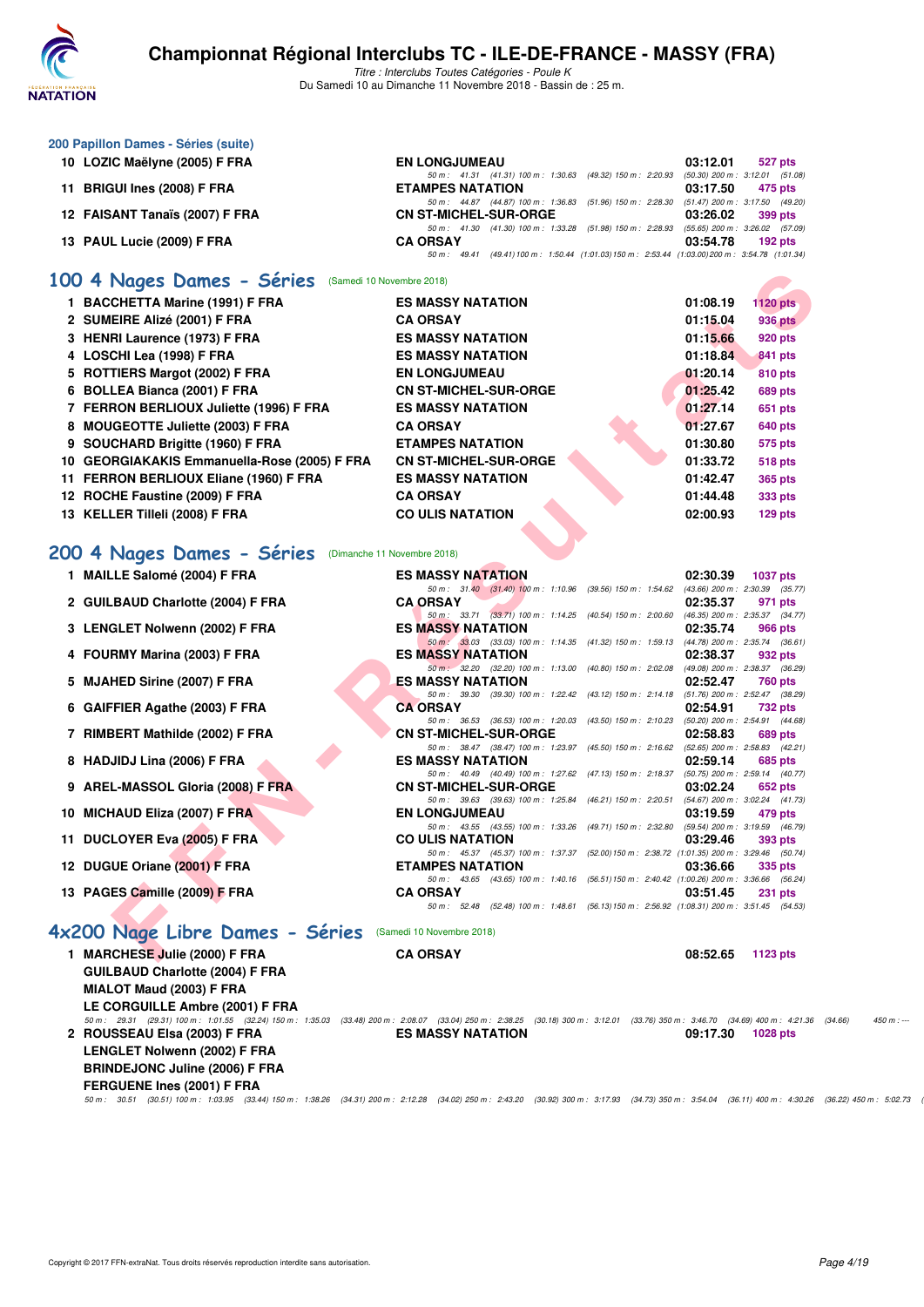

|   | 4x200 Nage Libre Dames - Séries (suite)                                                                                                                                                                                              |                                                                     |                                         |                         |
|---|--------------------------------------------------------------------------------------------------------------------------------------------------------------------------------------------------------------------------------------|---------------------------------------------------------------------|-----------------------------------------|-------------------------|
|   | 3 HOUAL Solene (2002) F FRA                                                                                                                                                                                                          | <b>ES MASSY NATATION</b>                                            | 09:32.29<br>973 pts                     |                         |
|   | <b>CHESNEAU Marine (1999) F FRA</b>                                                                                                                                                                                                  |                                                                     |                                         |                         |
|   | HADJIDJ Lina (2006) F FRA                                                                                                                                                                                                            |                                                                     |                                         |                         |
|   | BRIVERT Kate-Lye (2004) F FRA                                                                                                                                                                                                        |                                                                     |                                         |                         |
|   | 50 m: 29.57 (29.57) 100 m: 1:02.19 (32.62) 150 m: 1:35.70 (33.51) 200 m: 2:09.17 (33.47) 250 m: 2:42.11 (32.94) 300 m: 3:19.25 (37.14) 350 m: 3:58.68 (39.43) 400 m: 4:38.59                                                         |                                                                     |                                         | (39.91) 450 m : 5:14.20 |
| 4 | SIMOENS Lucille (2005) F FRA                                                                                                                                                                                                         | <b>ES MASSY NATATION</b>                                            | 09:32.57<br>972 pts                     |                         |
|   | <b>MOUNIER IIona (2004) F FRA</b>                                                                                                                                                                                                    |                                                                     |                                         |                         |
|   | <b>MOUNIER Manon (2006) F FRA</b>                                                                                                                                                                                                    |                                                                     |                                         |                         |
|   | <b>MAILLE Salomé (2004) F FRA</b>                                                                                                                                                                                                    |                                                                     |                                         |                         |
|   | 50 m : 30.49 (30.49) 100 m : 1:03.73 (33.24) 150 m : 1:38.30 (34.57) 200 m : 2:12.09 (33.79) 250 m : 2:46.52 (34.43) 300 m : 3:25.92 (39.40) 350 m : 4:06.66 (40.74) 400 m : 4:46.36<br>5 FOURMY Maëlys (2003) F FRA                 | <b>ES MASSY NATATION</b>                                            | 09:32.63<br>972 pts                     | (39.70) 450 m : 5:20.52 |
|   | FOURMY Marina (2003) F FRA                                                                                                                                                                                                           |                                                                     |                                         |                         |
|   | LEGER Katell (2006) F FRA                                                                                                                                                                                                            |                                                                     |                                         |                         |
|   | <b>ANGELE Loulia (2007) F FRA</b>                                                                                                                                                                                                    |                                                                     |                                         |                         |
|   | 50 m: 31.18 (31.18) 100 m: 1:06.23 (35.05) 150 m: 1:41.85 (35.62) 200 m: 2:17.49 (35.64) 250 m: 2:48.89 (31.40) 300 m: 3:24.09 (35.20) 350 m: 3:59.41 (35.32) 400 m: 4:34.65 (35.24) 450 m: 5:06.83                                  |                                                                     |                                         |                         |
|   | 6 ELIWA Kamila (2004) F FRA                                                                                                                                                                                                          | <b>ES MASSY NATATION</b>                                            | 09:41.96<br>938 pts                     |                         |
|   | JOLY Morgane (2004) F FRA                                                                                                                                                                                                            |                                                                     |                                         |                         |
|   | <b>MJAHED Sirine (2007) F FRA</b>                                                                                                                                                                                                    |                                                                     |                                         |                         |
|   | <b>ARAGONES Roxane (2007) F FRA</b>                                                                                                                                                                                                  |                                                                     |                                         |                         |
|   | 50 m: 30.82 (30.82) 100 m: 1:03.72 (32.90) 150 m: 1:37.78 (34.06) 200 m: 2:12.26 (34.48) 250 m: 2:43.48 (31.22) 300 m: 3:18.52 (35.04) 350 m: 3:54.47 (35.95) 400 m: 4:29.53 (35.06)<br>7 DANGER Clara (2002) F FRA                  | <b>EN LONGJUMEAU</b>                                                | 10:06.93<br>850 pts                     | $450 m : -$             |
|   | FIDON Louna (2005) F FRA                                                                                                                                                                                                             |                                                                     |                                         |                         |
|   | ROTTIERS Margot (2002) F FRA                                                                                                                                                                                                         |                                                                     |                                         |                         |
|   | <b>BEAUDRON Leann (2003) F FRA</b>                                                                                                                                                                                                   |                                                                     |                                         |                         |
|   | 50 m: 37.38 (37.38) 100 m: 1:10.61 (33.23) 150 m: 1:48.46 (37.85) 200 m: 2:25.94 (37.48) 250 m: 3:01.15 (35.21) 300 m: 3:40.70 (39.55) 350 m: 4:21.75 (41.05) 400 m: 5:02.62 (40.87)                                                 |                                                                     |                                         | $450 m : -$             |
|   | 8 OULARBI Dania (2007) F FRA                                                                                                                                                                                                         | <b>CN ST-MICHEL-SUR-ORGE</b>                                        | 10:26.76<br>784 pts                     |                         |
|   | RIMBERT Mathilde (2002) F FRA                                                                                                                                                                                                        |                                                                     |                                         |                         |
|   | <b>BASILE Helene (2004) F FRA</b>                                                                                                                                                                                                    |                                                                     |                                         |                         |
|   | JEAN BAPTISTE Ambre (2005) F FRA                                                                                                                                                                                                     |                                                                     |                                         |                         |
|   | 50 m: 35.06 (35.06) 100 m: 1:14.65 (39.59) 150 m: 1:54.33 (39.68) 200 m: 2:33.54 (39.21) 250 m: 3:08.55 (35.01) 300 m: 3:48.27 (39.72) 350 m: 4:29.39 (41.12) 400 m: 5:09.05 (39.66)<br>9 DUCLOYER Clara (2002) F FRA                | <b>CO ULIS NATATION</b>                                             | 11:07.15<br>657 pts                     | $450 m : -$             |
|   | <b>HAMANN Clémence (2002) F FRA</b>                                                                                                                                                                                                  |                                                                     |                                         |                         |
|   | ATTIA Lina (2006) F FRA                                                                                                                                                                                                              |                                                                     |                                         |                         |
|   | <b>DENDRAEL Justine (1996) F FRA</b>                                                                                                                                                                                                 |                                                                     |                                         |                         |
|   | 50 m: 34.59 (34.59) 100 m: 1:14.95 (40.36) 150 m: 1:58.19 (43.24) 200 m: 2:42.94 (44.75) 250 m: 3:19.01 (36.07) 300 m: 4:02.00 (42.99) 350 m: 4:45.02 (43.02) 400 m: 5:28.43 (43.41)                                                 |                                                                     |                                         | $450 m : -$             |
|   | 10 BONEL Ninon (2007) F FRA                                                                                                                                                                                                          | <b>CN ST-MICHEL-SUR-ORGE</b>                                        | 11:07.94<br>654 pts                     |                         |
|   | <b>BARBAT Périne (2006) F FRA</b>                                                                                                                                                                                                    |                                                                     |                                         |                         |
|   | <b>FAISANT Tanaïs (2007) F FRA</b>                                                                                                                                                                                                   |                                                                     |                                         |                         |
|   | SKOUMAS Stéfanie (2006) F FRA                                                                                                                                                                                                        |                                                                     |                                         |                         |
|   | 50 m: 36.99 (36.99) 100 m: 1:19.30 (42.31) 150 m: 2:02.08 (42.78) 200 m: 2:48.92 (46.84) 250 m: 3:26.38 (37.46) 300 m: 4:09.28 (42.90) 350 m: 4:55.46 (46.18) 400 m: 5:37.66 (42.20) 450 m: 6:13.38<br>11 GERARD Clélia (2000) F FRA | <b>ETAMPES NATATION</b>                                             | 11:13.82<br>637 pts                     |                         |
|   | <b>BRIGUI Ines (2008) F FRA</b>                                                                                                                                                                                                      |                                                                     |                                         |                         |
|   |                                                                                                                                                                                                                                      |                                                                     |                                         |                         |
|   | CHAUVET Oceane (2004) F FRA<br>ELIE Anouk (2003) F FRA                                                                                                                                                                               |                                                                     |                                         |                         |
|   | 50 m : 37.62 (37.62) 100 m : 1:19.85 (42.23) 150 m : 2:03.44 (43.59) 200 m : 2:47.02 (43.58) 250 m : 3:31.28 (44.26) 300 m : 4:19.54 (48.26) 350 m : 5:07.97 (48.43) 400 m : 5:51.38 (43.41) 450 m : 6:30.21                         |                                                                     |                                         |                         |
|   | 12 COQUARD POREZ Rose (2007) F FRA                                                                                                                                                                                                   | <b>CA ORSAY</b>                                                     | 11:16.22<br>630 pts                     |                         |
|   | <b>CHAMPAGNE Valérie (2007) F FRA</b>                                                                                                                                                                                                |                                                                     |                                         |                         |
|   | <b>MOUNIER Anouk (2007) F FRA</b>                                                                                                                                                                                                    |                                                                     |                                         |                         |
|   | TRENIT Axelle (2004) F FRA                                                                                                                                                                                                           |                                                                     |                                         |                         |
|   | 50 m: 42.50 (42.50) 100 m: 1:29.09 (46.59) 150 m: 2:16.08 (46.99) 200 m: 3:01.71 (45.63) 250 m: 3:43.41 (41.70) 300 m: 4:30.65 (47.24) 350 m: 5:16.90 (46.25) 400 m: 6:00.75 (43.85) 450 m: 6:00.75                                  |                                                                     |                                         |                         |
|   | 13 XAYGNABOUN-MOUNIER Laurine (2009) F FRA                                                                                                                                                                                           | <b>CA ORSAY</b>                                                     | 13:27.77<br><b>302 pts</b>              |                         |
|   | PAGES Camille (2009) F FRA                                                                                                                                                                                                           |                                                                     |                                         |                         |
|   | ROCHE Faustine (2009) F FRA                                                                                                                                                                                                          |                                                                     |                                         |                         |
|   | PAUL Lucie (2009) F FRA<br>$50 m : -$<br>100 m: 1:34.99 (1:34.99)<br>$150 m: -$                                                                                                                                                      | 200 m: 3:18.34 (1:43.35)<br>$250 m : -$<br>300 m: 4:56.01 (1:37.67) | $350 m : -$<br>400 m: 6:38.68 (1:42.67) | $450 m: -$              |
|   |                                                                                                                                                                                                                                      |                                                                     |                                         |                         |
|   | 4x100 4 Nages Dames - Séries                                                                                                                                                                                                         | (Dimanche 11 Novembre 2018)                                         |                                         |                         |
|   | 1 QUANTIN Eva (2004) F FRA                                                                                                                                                                                                           | <b>CA ORSAY</b>                                                     | 04:42.80<br>1056 pts                    |                         |
|   | DJEMAOUI Lahna (2004) F FRA                                                                                                                                                                                                          |                                                                     |                                         |                         |
|   | <b>MARCHESE Julie (2000) F FRA</b>                                                                                                                                                                                                   |                                                                     |                                         |                         |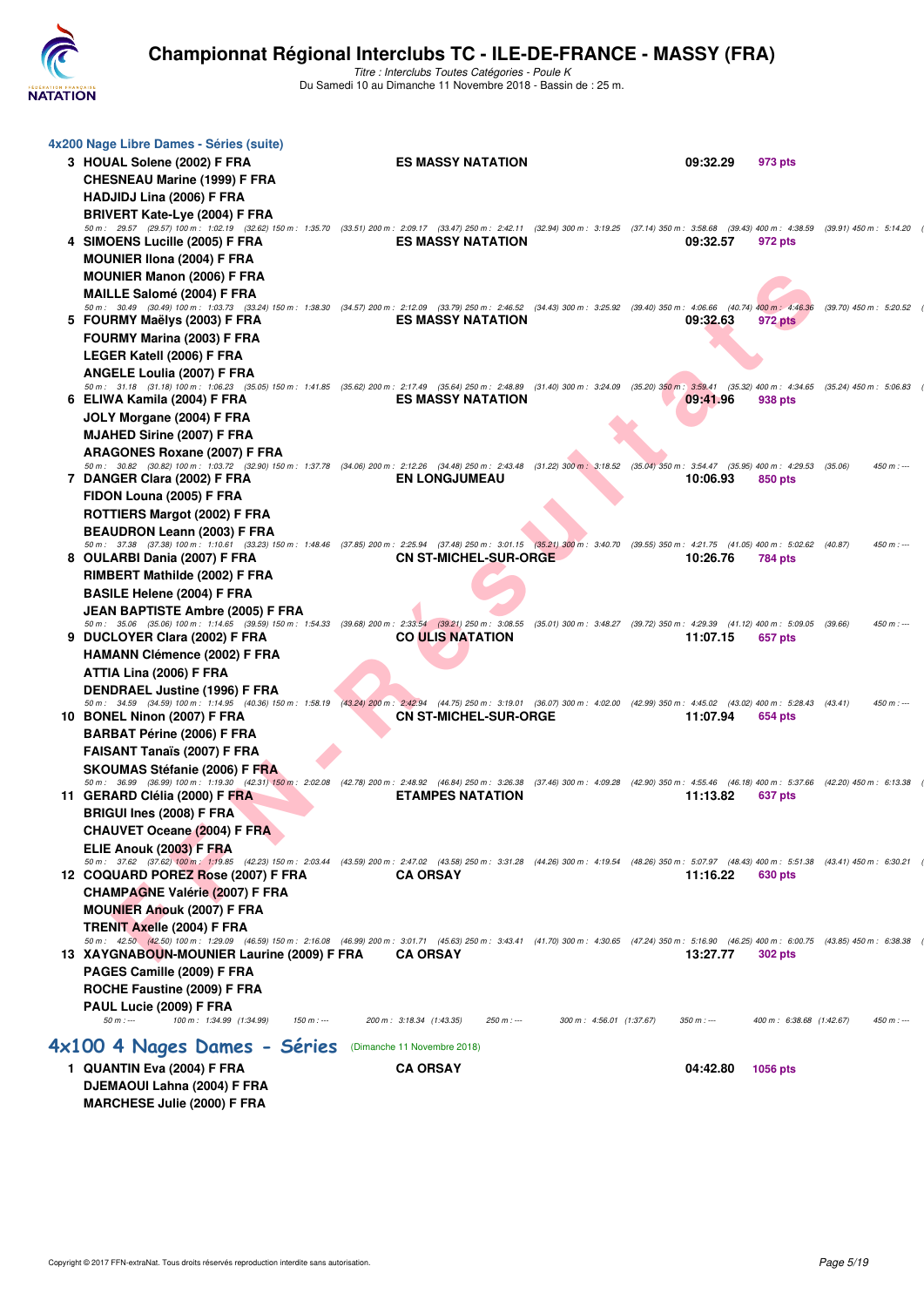

| 4x100 4 Nages Dames - Séries (suite)                                                                                                                                                                                           |                              |          |                           |         |
|--------------------------------------------------------------------------------------------------------------------------------------------------------------------------------------------------------------------------------|------------------------------|----------|---------------------------|---------|
| <b>LE CORGUILLE Ambre (2001) F FRA</b>                                                                                                                                                                                         |                              |          |                           |         |
| 50 m: 36.25 (36.25) 100 m: 1:14.75 (38.50) 150 m: 1:52.28 (37.53) 200 m: 2:34.25 (41.97) 250 m: 3:05.50 (31.25) 300 m: 3:42.22 (36.72) 350 m: 4:10.86 (28.64) 400 m: 4:42.80                                                   |                              |          |                           | (31.94) |
| 2 FERGUENE Ines (2001) F FRA                                                                                                                                                                                                   | <b>ES MASSY NATATION</b>     | 04:45.56 | <b>1038 pts</b>           |         |
| <b>LENGLET Nolwenn (2002) F FRA</b>                                                                                                                                                                                            |                              |          |                           |         |
| ROUSSEAU Elsa (2003) F FRA                                                                                                                                                                                                     |                              |          |                           |         |
| <b>BRINDEJONC Juline (2006) F FRA</b>                                                                                                                                                                                          |                              |          |                           |         |
| 50 m: 33.26 (33.26) 100 m: 1:09.35 (36.09) 150 m: 1:48.30 (38.95) 200 m: 2:32.28 (43.98) 250 m: 3:04.25 (31.97) 300 m: 3:40.48 (36.23) 350 m: 4:10.95 (30.47) 400 m: 4:45.56 (34.61)                                           |                              |          |                           |         |
| 3 MOUNIER IIona (2004) F FRA                                                                                                                                                                                                   | <b>ES MASSY NATATION</b>     | 04:50.12 | 1009 pts                  |         |
| MAILLE Salomé (2004) F FRA                                                                                                                                                                                                     |                              |          |                           |         |
| SIMOENS Lucille (2005) F FRA                                                                                                                                                                                                   |                              |          |                           |         |
| <b>MOUNIER Manon (2006) F FRA</b>                                                                                                                                                                                              |                              |          |                           |         |
| 50 m: 38.15 (38.15) 100 m: 1:17.44 (39.29) 150 m: 1:53.58 (36.14) 200 m: 2:35.40 (41.82) 250 m: 3:06.09 (30.69) 300 m: 3:41.24 (35.15) 350 m: 4:19.48 (38.24) 400 m: 4:50.12<br>4 LEGER Katell (2006) F FRA                    | <b>ES MASSY NATATION</b>     | 04:56.39 | 968 pts                   | (30.64) |
| <b>CHESNEAU Justine (2003) F FRA</b>                                                                                                                                                                                           |                              |          |                           |         |
|                                                                                                                                                                                                                                |                              |          |                           |         |
| FOURMY Maëlys (2003) F FRA                                                                                                                                                                                                     |                              |          |                           |         |
| <b>FOURMY Marina (2003) F FRA</b><br>50 m : 36.04 (36.04) 100 m : 1:13.89 (37.85) 150 m : 1:53.31 (39.42) 200 m : 2:39.31 (46.00) 250 m : 3:12.25 (32.94) 300 m : 3:51.21 (38.96) 350 m : 4:22.50 (31.29) 400 m : 4:56.39      |                              |          |                           | (33.89) |
| 5 HADJIDJ Lina (2006) F FRA                                                                                                                                                                                                    | <b>ES MASSY NATATION</b>     | 05:00.01 | 946 pts                   |         |
| <b>CHESNEAU Marine (1999) F FRA</b>                                                                                                                                                                                            |                              |          |                           |         |
| <b>BRIVERT Kate-Lye (2004) F FRA</b>                                                                                                                                                                                           |                              |          |                           |         |
| <b>HOUAL Solene (2002) F FRA</b>                                                                                                                                                                                               |                              |          |                           |         |
| 50 m : 43.88 (43.88) 100 m : 1:28.44 (44.56) 150 m : 2:05.12 (36.68) 200 m : 2:47.97 (42.85) 250 m : 3:22.40 (34.43) 300 m : 4:00.61 (38.21) 350 m : 4:23.45                                                                   |                              |          | $(22.84)$ 400 m : 5:00.01 | (36.56) |
| 6 DECHES Aurelie (1981) F FRA                                                                                                                                                                                                  | <b>EN LONGJUMEAU</b>         | 05:07.85 | 897 pts                   |         |
| RICARD Manon (2005) F FRA                                                                                                                                                                                                      |                              |          |                           |         |
| DANGER Clara (2002) F FRA                                                                                                                                                                                                      |                              |          |                           |         |
| <b>BEAUDRON Leann (2003) F FRA</b>                                                                                                                                                                                             |                              |          |                           |         |
| 50 m: 38.60 (38.60) 100 m: 1:20.43 (41.83) 150 m: 2:00.76 (40.33) 200 m: 2:49.52 (48.76) 250 m: 3:21.28 (31.76) 300 m: 3:59.99 (38.71) 350 m: 4:32.19 (32.20) 400 m: 5:07.85 (35.66)                                           |                              |          |                           |         |
| 7 MJAHED Sirine (2007) F FRA                                                                                                                                                                                                   | <b>ES MASSY NATATION</b>     | 05:13.30 | 864 pts                   |         |
| <b>ARAGONES Roxane (2007) F FRA</b>                                                                                                                                                                                            |                              |          |                           |         |
| JOLY Morgane (2004) F FRA                                                                                                                                                                                                      |                              |          |                           |         |
| ELIWA Kamila (2004) F FRA                                                                                                                                                                                                      |                              |          |                           |         |
| 50 m: 37.80 (37.80) 100 m: 1:17.53 (39.73) 150 m: 2:06.28 (48.75) 200 m: 3:00.58 (54.30) 250 m: 3:32.03 (31.45) 300 m: 4:09.15 (37.12) 350 m: 4:40.03 (30.88) 400 m: 5:13.30 (33.27)                                           |                              |          |                           |         |
|                                                                                                                                                                                                                                |                              |          |                           |         |
| 8 OULARBI Dania (2007) F FRA                                                                                                                                                                                                   | <b>CN ST-MICHEL-SUR-ORGE</b> | 05:27.71 | 780 pts                   |         |
| <b>BASILE Helene (2004) F FRA</b>                                                                                                                                                                                              |                              |          |                           |         |
| <b>RIMBERT Mathilde (2002) F FRA</b>                                                                                                                                                                                           |                              |          |                           |         |
| <b>JEAN BAPTISTE Ambre (2005) F FRA</b>                                                                                                                                                                                        |                              |          |                           |         |
| 50 m: 40.22 (40.22) 100 m: 1:21.36 (41.14) 150 m: 2:02.26 (40.90) 200 m: 2:50.83 (48.57) 250 m: 3:30.96 (40.13) 300 m: 4:15.91 (44.95) 350 m: 4:48.85 (32.94) 400 m: 5:27.71 (38.86)<br>9 DUCLOYER Clara (2002) F FRA          | <b>CO ULIS NATATION</b>      | 05:40.94 | 707 pts                   |         |
| <b>BOYER-VIDAL France (1999) F FRA</b>                                                                                                                                                                                         |                              |          |                           |         |
| <b>HAMANN Clémence (2002) F FRA</b>                                                                                                                                                                                            |                              |          |                           |         |
| ATTIA Lina (2006) F FRA                                                                                                                                                                                                        |                              |          |                           |         |
| 50 m : 41.30 (41.30) 100 m : 1:25.06 (43.76) 150 m : 2:05.87 (40.81) 200 m : 2:53.91 (48.04) 250 m : 3:31.67 (37.76) 300 m : 4:18.56 (46.89) 350 m : 4:55.98                                                                   |                              |          | (37.42) 400 m : 5:40.94   | (44.96) |
| 10 GERARD Clélia (2000) F FRA                                                                                                                                                                                                  | <b>ETAMPES NATATION</b>      | 05:55.19 | 632 pts                   |         |
| <b>CHAUVET Oceane (2004) F FRA</b>                                                                                                                                                                                             |                              |          |                           |         |
| ELIE Anouk (2003) F FRA                                                                                                                                                                                                        |                              |          |                           |         |
| <b>HODE Meline (2006) F FRA</b>                                                                                                                                                                                                |                              |          |                           |         |
| 50 m: 40.57 (40.57) 100 m: 1:22.24 (41.67) 150 m: 2:06.72 (44.48) 200 m: 2:57.79 (51.07) 250 m: 3:39.36 (41.57) 300 m: 4:28.98 (49.62) 350 m: 5:09.81 (40.83) 400 m: 5:55.19 (45.38)                                           |                              |          |                           |         |
| 11 MOUNIER Anouk (2007) F FRA                                                                                                                                                                                                  | <b>CA ORSAY</b>              | 05:56.64 | 624 pts                   |         |
| <b>CHAMPAGNE Valérie (2007) F FRA</b>                                                                                                                                                                                          |                              |          |                           |         |
| <b>TRENIT Axelle (2004) F FRA</b>                                                                                                                                                                                              |                              |          |                           |         |
| <b>COQUARD POREZ Rose (2007) F FRA</b><br>50 m: 43.20 (43.20) 100 m: 1:28.78 (45.58) 150 m: 2:15.73 (46.95) 200 m: 3:07.73 (52.00) 250 m: 3:45.16 (37.43) 300 m: 4:29.95 (44.79) 350 m: 5:11.41 (41.46) 400 m: 5:56.64 (45.23) |                              |          |                           |         |
| 12 BOUTIN Melina (2007) F FRA                                                                                                                                                                                                  | <b>CN ST-MICHEL-SUR-ORGE</b> | 05:58.40 | 615 pts                   |         |
| <b>BONEL Ninon (2007) F FRA</b>                                                                                                                                                                                                |                              |          |                           |         |
| <b>FAISANT Tanaïs (2007) F FRA</b>                                                                                                                                                                                             |                              |          |                           |         |
| <b>BARBAT Périne (2006) F FRA</b>                                                                                                                                                                                              |                              |          |                           |         |
| 50 m: 45.62 (45.62) 100 m: 1:34.27 (48.65) 150 m: 2:18.68 (44.41) 200 m: 3:10.14 (51.46) 250 m: 3:52.20 (42.06) 300 m: 4:42.43 (50.23) 350 m: 5:17.84 (35.41) 400 m: 5:58.40                                                   |                              |          |                           | (40.56) |
| 13 STEENKESTE Lily (2009) F FRA                                                                                                                                                                                                | <b>CA ORSAY</b>              | 06:59.73 | 344 pts                   |         |
| BERNARDOFF Jeanne (2009) F FRA<br>PAUL Lucie (2009) F FRA                                                                                                                                                                      |                              |          |                           |         |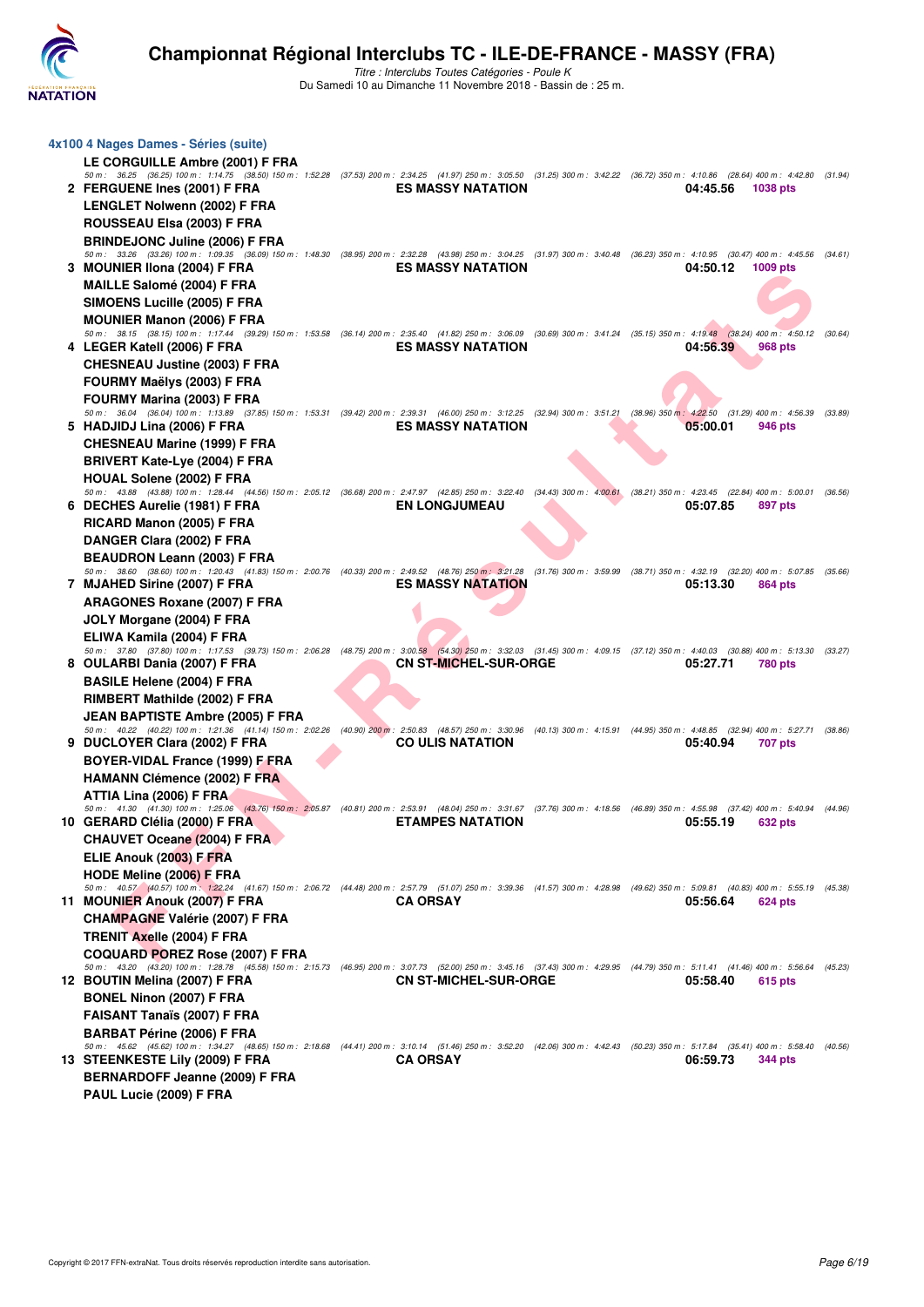

**4x100 4 Nages Dames - Séries (suite) ROCHE Faustine (2009) F FRA**

# **Championnat Régional Interclubs TC - ILE-DE-FRANCE - MASSY (FRA)**

| 50 m: 46.21 (46.21) 100 m: 1:37.23 (51.02) 150 m: 2:33.16 (55.93) 200 m: 3:36.42 (1:03.26) 250 m: 4:27.50 (51.08) 300 m: 5:27.22 (59.72) 350 m: 6:10.34 (43.12) 400 m: 6:59.73 (49.39)                                                |                              |          |          |  |
|---------------------------------------------------------------------------------------------------------------------------------------------------------------------------------------------------------------------------------------|------------------------------|----------|----------|--|
| 10x50 Nage Libre Dames - Séries                                                                                                                                                                                                       | (Samedi 10 Novembre 2018)    |          |          |  |
| 1 SUMEIRE Alizé (2001) F FRA                                                                                                                                                                                                          | <b>CA ORSAY</b>              | 04:55.72 | 1102 pts |  |
| LE CORGUILLE Ambre (2001) F FRA                                                                                                                                                                                                       |                              |          |          |  |
| <b>GUILBAUD Charlotte (2004) F FRA</b>                                                                                                                                                                                                |                              |          |          |  |
| <b>MARCHESE Julie (2000) F FRA</b>                                                                                                                                                                                                    |                              |          |          |  |
| <b>MARQUES Justine (2005) F FRA</b>                                                                                                                                                                                                   |                              |          |          |  |
| MIALOT Maud (2003) F FRA                                                                                                                                                                                                              |                              |          |          |  |
| SAUTEREAU Marie (2004) F FRA                                                                                                                                                                                                          |                              |          |          |  |
| QUANTIN Eva (2004) F FRA                                                                                                                                                                                                              |                              |          |          |  |
| <b>DUCAUROY Aude (2002) F FRA</b>                                                                                                                                                                                                     |                              |          |          |  |
| DJEMAOUI Lahna (2004) F FRA                                                                                                                                                                                                           |                              |          |          |  |
| 50 m: 28.57 (28.57) 100 m: 57.05 (28.48) 150 m: 1:26.04 (28.99) 200 m: 1:53.71 (27.67) 250 m: 2:24.65 (30.94) 300 m: 2:53.96 (29.31) 350 m: 3:24.64 (30.68) 400 m: 3:54.77 (30.13) 450 m: 4:26.90<br>2 BRINDEJONC Juline (2006) F FRA | <b>ES MASSY NATATION</b>     | 05:22.21 | 959 pts  |  |
| FERGUENE Ines (2001) F FRA                                                                                                                                                                                                            |                              |          |          |  |
| <b>LENGLET Nolwenn (2002) F FRA</b>                                                                                                                                                                                                   |                              |          |          |  |
| ROUSSEAU Elsa (2003) F FRA                                                                                                                                                                                                            |                              |          |          |  |
| DELSART Ambre (2010) F FRA                                                                                                                                                                                                            |                              |          |          |  |
| ADI Leila (2007) F FRA                                                                                                                                                                                                                |                              |          |          |  |
| ROBERT Jessica (2001) F FRA                                                                                                                                                                                                           |                              |          |          |  |
| <b>MAINGAUD Léa (2000) F FRA</b>                                                                                                                                                                                                      |                              |          |          |  |
| <b>COLAS Sandrine (1972) F FRA</b>                                                                                                                                                                                                    |                              |          |          |  |
| <b>BACCHETTA Marine (1991) F FRA</b>                                                                                                                                                                                                  |                              |          |          |  |
| 50 m: 29.80 (29.80) 100 m: 58.63 (28.83) 150 m: 1:27.72 (29.09) 200 m: 1:56.71 (28.99) 250 m: 2:39.68 (42.97) 300 m: 3:18.79 (39.11) 350 m: 3:49.05 (30.26) 400 m: 4:19.52 (30.47) 450 m: 4:54.31<br>3 BRIAT Laura (1999) F FRA       | <b>CN ST-MICHEL-SUR-ORGE</b> | 05:23.52 |          |  |
| <b>BASILE Helene (2004) F FRA</b>                                                                                                                                                                                                     |                              |          | 953 pts  |  |
| LAUNAY Maelle (2002) F FRA                                                                                                                                                                                                            |                              |          |          |  |
| OULARBI Dania (2007) F FRA                                                                                                                                                                                                            |                              |          |          |  |
| <b>BOLLEA Bianca (2001) F FRA</b>                                                                                                                                                                                                     |                              |          |          |  |
| EVAN Julie (2004) F FRA                                                                                                                                                                                                               |                              |          |          |  |
| RABARIMAMPIANINA Sendra (2004) F FRA                                                                                                                                                                                                  |                              |          |          |  |
| RIMBERT Mathilde (2002) F FRA                                                                                                                                                                                                         |                              |          |          |  |
| COT Adeline (2001) F FRA                                                                                                                                                                                                              |                              |          |          |  |
| JEAN BAPTISTE Ambre (2005) F FRA                                                                                                                                                                                                      |                              |          |          |  |
| 50 m: 32.23 (32.23) 100 m: 1:03.93 (31.70) 150 m: 1:37.22 (33.29) 200 m: 2:09.38 (32.16) 250 m: 2:43.34 (33.96) 300 m: 3:17.18 (33.84) 350 m: 3:49.05 (31.87) 400 m: 4:20.88 (31.83) 450 m: 4:52.48                                   |                              |          |          |  |
| 4 DANGER Clara (2002) F FRA                                                                                                                                                                                                           | <b>EN LONGJUMEAU</b>         | 05:26.30 | 938 pts  |  |
| DECHES Aurelie (1981) F FRA                                                                                                                                                                                                           |                              |          |          |  |
| <b>ROTTIERS Margot (2002) F FRA</b>                                                                                                                                                                                                   |                              |          |          |  |
| <b>GROHMANN Penelope (2007) F FRA</b><br><b>MICHAUD Eliza (2007) F FRA</b>                                                                                                                                                            |                              |          |          |  |
| FIDON Louna (2005) F FRA                                                                                                                                                                                                              |                              |          |          |  |
| LOZIC Maëlyne (2005) F FRA                                                                                                                                                                                                            |                              |          |          |  |
| RICARD Manon (2005) F FRA                                                                                                                                                                                                             |                              |          |          |  |
| <b>BENTERKI Syrine (2005) F FRA</b>                                                                                                                                                                                                   |                              |          |          |  |
| BEAUDRON Leann (2003) F FRA                                                                                                                                                                                                           |                              |          |          |  |
| 50 m: 29.80 (29.80) 100 m: 1:01.01 (31.21) 150 m: 1:32.74 (31.73) 200 m: 2:09.31 (36.57) 250 m: 2:44.59 (35.28) 300 m: 3:18.34 (33.75) 350 m: 3:51.18 (32.84) 400 m: 4:23.38 (32.20) 450 m: 4:55.29                                   |                              |          |          |  |
| 5 HADJIDJ Lina (2006) F FRA                                                                                                                                                                                                           | <b>ES MASSY NATATION</b>     | 05:42.86 | 855 pts  |  |
| DOUILLET Ionnah (2007) F FRA                                                                                                                                                                                                          |                              |          |          |  |
| <b>HOUAL Solene (2002) F FRA</b>                                                                                                                                                                                                      |                              |          |          |  |
| BRIVERT Kate-Lye (2004) F FRA                                                                                                                                                                                                         |                              |          |          |  |
| <b>HORDESSEAUX Roxanne (2009) F FRA</b>                                                                                                                                                                                               |                              |          |          |  |
| PINAUD Alice (2009) F FRA<br>LOUBER Eddie (1976) F FRA                                                                                                                                                                                |                              |          |          |  |
| GELE Rebecca (2000) F FRA                                                                                                                                                                                                             |                              |          |          |  |
| LOSCHI Lea (1998) F FRA                                                                                                                                                                                                               |                              |          |          |  |
|                                                                                                                                                                                                                                       |                              |          |          |  |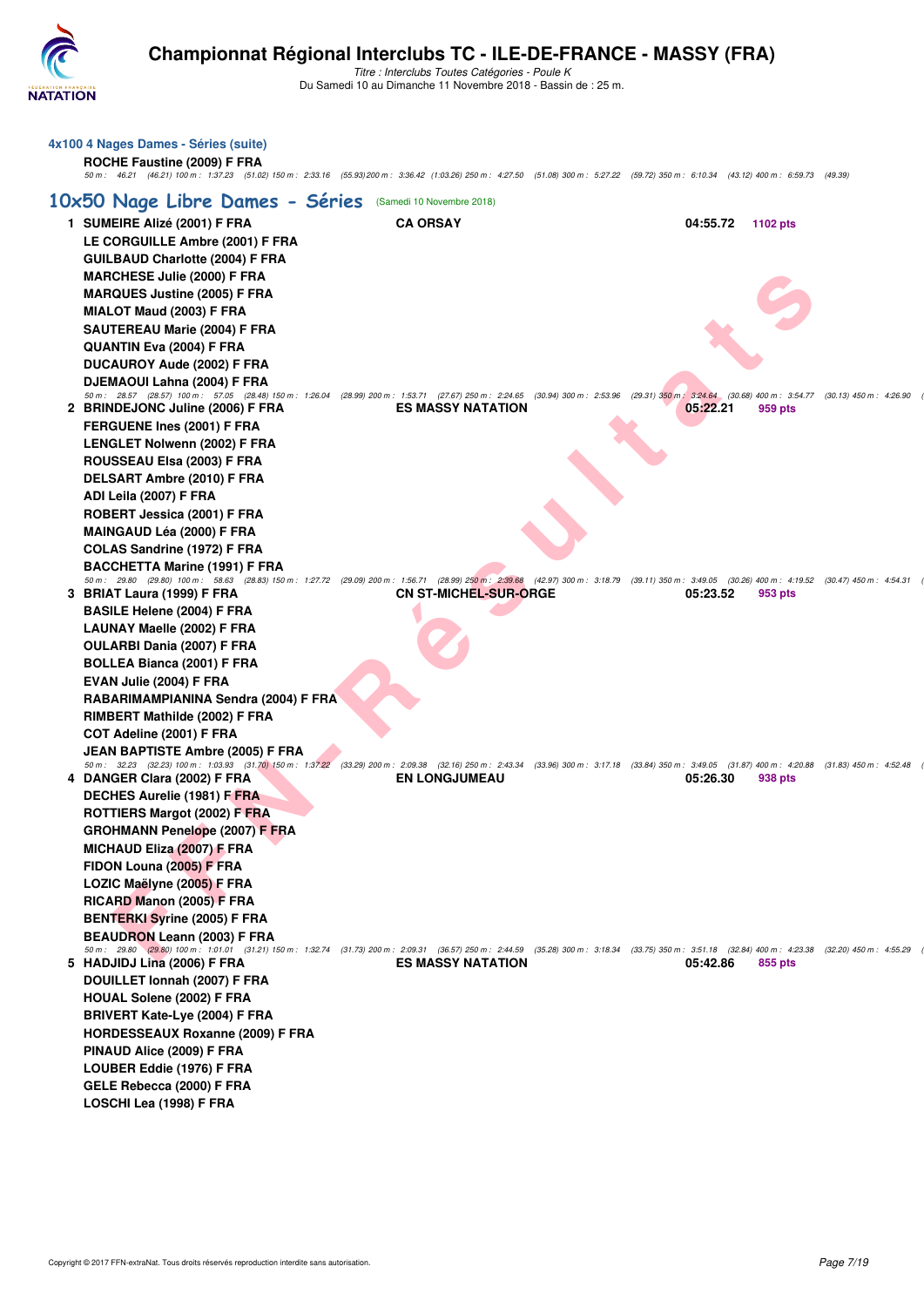

| 10x50 Nage Libre Dames - Séries (suite)<br><b>CHESNEAU Marine (1999) F FRA</b><br>50 m: 31.98 (31.98) 100 m: 1:04.98 (33.00) 150 m: 1:32.83 (27.85) 200 m: 2:02.46 (29.63) 250 m: 2:48.81 (46.35) 300 m: 3:34.23 (45.42) 350 m: 4:09.08 (34.85) 400 m: 4:42.24 (33.16) 450 m: 5:13.25 |                              |          |                |  |
|---------------------------------------------------------------------------------------------------------------------------------------------------------------------------------------------------------------------------------------------------------------------------------------|------------------------------|----------|----------------|--|
| 6 TRENIT Axelle (2004) F FRA<br>LE BRUN Fanny (1998) F FRA                                                                                                                                                                                                                            | <b>CA ORSAY</b>              | 05:50.88 | 816 pts        |  |
| GAIFFIER Agathe (2003) F FRA                                                                                                                                                                                                                                                          |                              |          |                |  |
| LLOYD Rose (2007) F FRA                                                                                                                                                                                                                                                               |                              |          |                |  |
| <b>CHAMPAGNE Valérie (2007) F FRA</b>                                                                                                                                                                                                                                                 |                              |          |                |  |
| <b>COQUARD POREZ Rose (2007) F FRA</b>                                                                                                                                                                                                                                                |                              |          |                |  |
| <b>MOUNIER Anouk (2007) F FRA</b>                                                                                                                                                                                                                                                     |                              |          |                |  |
| <b>MOUGEOTTE Juliette (2003) F FRA</b>                                                                                                                                                                                                                                                |                              |          |                |  |
| HASSEN Selma (2006) F FRA                                                                                                                                                                                                                                                             |                              |          |                |  |
| OBLED Zoé (2007) F FRA                                                                                                                                                                                                                                                                |                              |          |                |  |
| 50 m: 31.55 (31.55) 100 m: 1:05.38 (33.83) 150 m: 1:39.26 (33.88) 200 m: 2:13.44 (34.18) 250 m: 2:49.21 (35.77) 300 m: 3:27.37 (38.16) 350 m: 4:01.97 (34.60) 400 m: 4:37.11 (35.14) 450 m: 5:12.06<br>7 MOUNIER Manon (2006) F FRA                                                   | <b>ES MASSY NATATION</b>     | 05:53.94 | <b>801 pts</b> |  |
| SIMOENS Lucille (2005) F FRA                                                                                                                                                                                                                                                          |                              |          |                |  |
| MAILLE Salomé (2004) F FRA                                                                                                                                                                                                                                                            |                              |          |                |  |
| <b>MOUNIER IIona (2004) F FRA</b>                                                                                                                                                                                                                                                     |                              |          |                |  |
| <b>NOUREDDINE Rena (2009) F FRA</b>                                                                                                                                                                                                                                                   |                              |          |                |  |
| <b>STRADY Clementine (2010) F FRA</b>                                                                                                                                                                                                                                                 |                              |          |                |  |
| <b>LABAUME Stephanie (1975) F FRA</b>                                                                                                                                                                                                                                                 |                              |          |                |  |
| <b>MAILLE Leticia (1999) F FRA</b>                                                                                                                                                                                                                                                    |                              |          |                |  |
| <b>HENRI Laurence (1973) F FRA</b>                                                                                                                                                                                                                                                    |                              |          |                |  |
| KABICHE Valérie (1972) F FRA<br>50 m: 31.66 (31.66) 100 m: 59.99 (28.33) 150 m: 1:28.16 (28.17) 200 m: 2:00.88 (32.72) 250 m: 2:47.20 (46.32) 300 m: 3:28.69 (41.49) 350 m: 4:19.56 (50.87) 400 m: 4:49.56 (30.00) 450 m: 5:19.77                                                     |                              |          |                |  |
| 8 BOCQUEL Clémence (2006) F FRA                                                                                                                                                                                                                                                       | <b>CN ST-MICHEL-SUR-ORGE</b> | 05:56.32 | 790 pts        |  |
| POUMAREDE Ariane (2006) F FRA                                                                                                                                                                                                                                                         |                              |          |                |  |
| <b>SKOUMAS Stéfanie (2006) F FRA</b>                                                                                                                                                                                                                                                  |                              |          |                |  |
| <b>BOUTIN Melina (2007) F FRA</b>                                                                                                                                                                                                                                                     |                              |          |                |  |
| <b>BARBAT Périne (2006) F FRA</b>                                                                                                                                                                                                                                                     |                              |          |                |  |
| <b>GEORGIAKAKIS Olympia (2003) F FRA</b>                                                                                                                                                                                                                                              |                              |          |                |  |
| <b>BONEL Ninon (2007) F FRA</b>                                                                                                                                                                                                                                                       |                              |          |                |  |
| <b>GEORGIAKAKIS Emmanuella-Rose (2005) F FRA</b>                                                                                                                                                                                                                                      |                              |          |                |  |
| <b>FAISANT Tanaïs (2007) F FRA</b>                                                                                                                                                                                                                                                    |                              |          |                |  |
| AREL-MASSOL Gloria (2008) F FRA<br>50 m: 37.85 (37.85) 100 m: 1:12.56 (34.71) 150 m: 1:47.68 (35.12) 200 m: 2:25.34 (37.66) 250 m: 2:59.51 (34.17) 300 m: 3:36.56 (37.05) 350 m: 4:10.26 (33.70) 400 m: 4:46.71 (36.45) 450 m: 5:21.90                                                |                              |          |                |  |
| 9 CHAUVET Oceane (2004) F FRA                                                                                                                                                                                                                                                         | <b>ETAMPES NATATION</b>      | 05:57.10 | <b>786 pts</b> |  |
| TOUZARD Tea (2005) F FRA                                                                                                                                                                                                                                                              |                              |          |                |  |
| <b>ANGONIN Christele (1970) F FRA</b>                                                                                                                                                                                                                                                 |                              |          |                |  |
| ELIE Anouk (2003) F FRA                                                                                                                                                                                                                                                               |                              |          |                |  |
| SOUCHARD Brigitte (1960) F FRA                                                                                                                                                                                                                                                        |                              |          |                |  |
| <b>GERARD Clélia (2000) F FRA</b>                                                                                                                                                                                                                                                     |                              |          |                |  |
| <b>BRIGUI Ines (2008) F FRA</b>                                                                                                                                                                                                                                                       |                              |          |                |  |
| HODE Meline (2006) F FRA                                                                                                                                                                                                                                                              |                              |          |                |  |
| LEROY Claire (2002) F FRA                                                                                                                                                                                                                                                             |                              |          |                |  |
| DUGUE Oriane (2001) F FRA<br>50 m: 32.25 (32.25) 100 m: 1:11.72 (39.47) 150 m: 1:45.83 (34.11) 200 m: 2:18.25 (32.42) 250 m: 2:53.23 (34.98) 300 m: 3:28.04 (34.81) 350 m: 4:07.45 (39.41) 400 m: 4:43.08 (35.63) 450 m: 5:19.60                                                      |                              |          |                |  |
| 10 BENSAADA Marwa (2006) F FRA                                                                                                                                                                                                                                                        | <b>CO ULIS NATATION</b>      | 06:05.48 | 747 pts        |  |
| BOYER-VIDAL France (1999) F FRA                                                                                                                                                                                                                                                       |                              |          |                |  |
| DENDRAEL Justine (1996) F FRA                                                                                                                                                                                                                                                         |                              |          |                |  |
| DUCLOYER Eva (2005) F FRA                                                                                                                                                                                                                                                             |                              |          |                |  |
| <b>DESRIVIERES-HAMY Ninon (2008) F FRA</b>                                                                                                                                                                                                                                            |                              |          |                |  |
| <b>KELLER Tilleli (2008) F FRA</b>                                                                                                                                                                                                                                                    |                              |          |                |  |
| DUCLOYER Clara (2002) F FRA                                                                                                                                                                                                                                                           |                              |          |                |  |
| ATTIA Lina (2006) F FRA                                                                                                                                                                                                                                                               |                              |          |                |  |
| AOUED Douae (2007) F FRA                                                                                                                                                                                                                                                              |                              |          |                |  |
| <b>HAMANN Clémence (2002) F FRA</b><br>50 m: 31.18 (31.18) 100 m: 1:04.38 (33.20) 150 m: 1:35.56 (31.18) 200 m: 2:14.37 (38.81) 250 m: 2:58.77 (44.40) 300 m: 3:42.31 (43.54) 350 m: 4:15.19 (32.88) 400 m: 4:48.88 (33.69) 450 m: 5:32.62                                            |                              |          |                |  |
|                                                                                                                                                                                                                                                                                       |                              |          |                |  |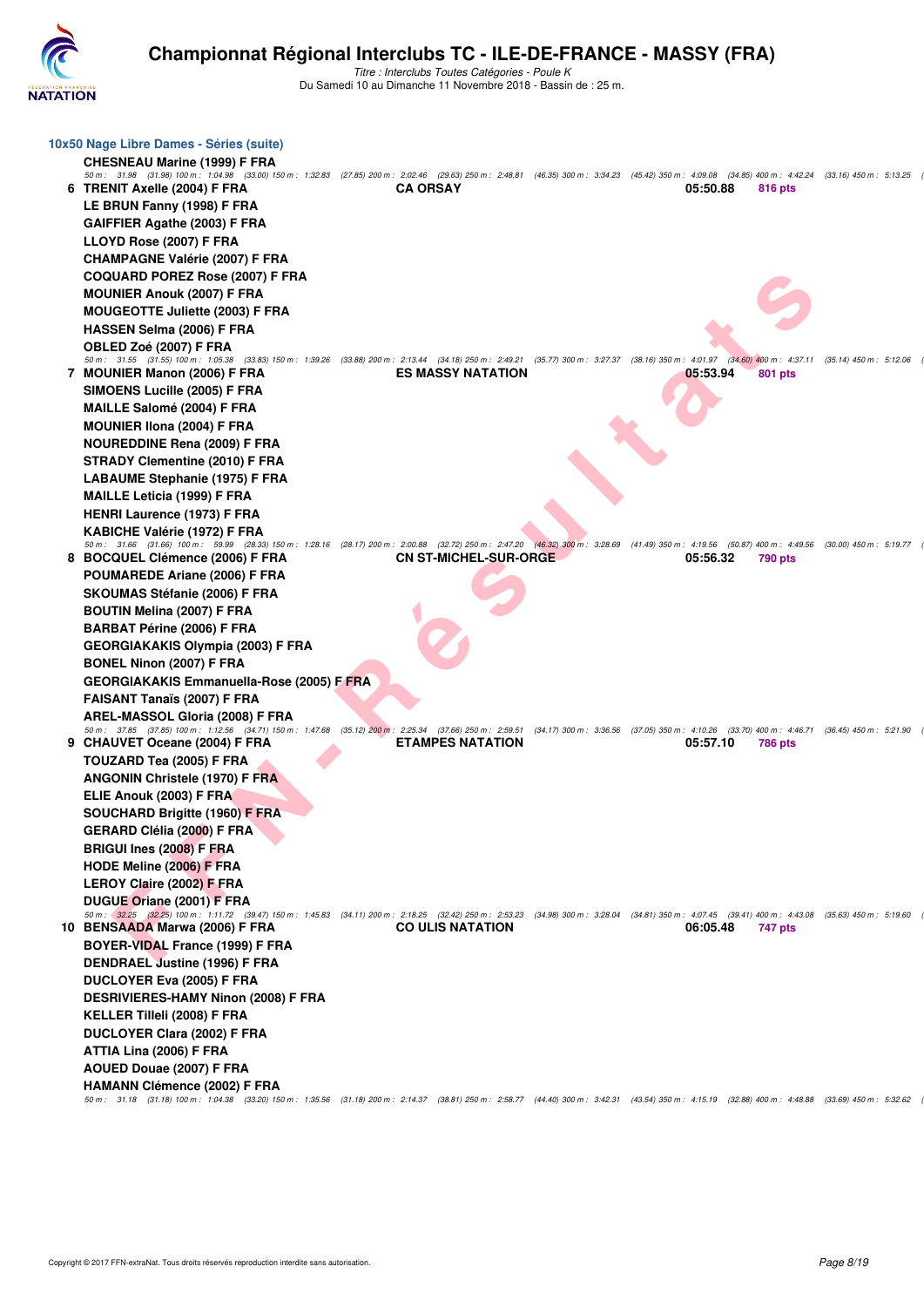

| 10x50 Nage Libre Dames - Séries (suite)                                                                                               |                                                                                                                                                                                                     |                                              |          |                                                |                                                                                                 |
|---------------------------------------------------------------------------------------------------------------------------------------|-----------------------------------------------------------------------------------------------------------------------------------------------------------------------------------------------------|----------------------------------------------|----------|------------------------------------------------|-------------------------------------------------------------------------------------------------|
| 11 MJAHED Sirine (2007) F FRA                                                                                                         | <b>ES MASSY NATATION</b>                                                                                                                                                                            |                                              | 06:17.38 | 693 pts                                        |                                                                                                 |
| <b>ARAGONES Roxane (2007) F FRA</b>                                                                                                   |                                                                                                                                                                                                     |                                              |          |                                                |                                                                                                 |
| ELIWA Kamila (2004) F FRA                                                                                                             |                                                                                                                                                                                                     |                                              |          |                                                |                                                                                                 |
| JOLY Morgane (2004) F FRA                                                                                                             |                                                                                                                                                                                                     |                                              |          |                                                |                                                                                                 |
| PETIT EYRIN Clemence (2009) F FRA                                                                                                     |                                                                                                                                                                                                     |                                              |          |                                                |                                                                                                 |
| DUFOUR Clothilde (2009) F FRA                                                                                                         |                                                                                                                                                                                                     |                                              |          |                                                |                                                                                                 |
| SO Fatoumata (2007) F FRA                                                                                                             |                                                                                                                                                                                                     |                                              |          |                                                |                                                                                                 |
| FRAVAL-FUSIBET Caroline (1985) F FRA                                                                                                  |                                                                                                                                                                                                     |                                              |          |                                                |                                                                                                 |
| PASQUET Stéphanie (1982) F FRA<br>FERRON BERLIOUX Juliette (1996) F FRA                                                               |                                                                                                                                                                                                     |                                              |          |                                                |                                                                                                 |
|                                                                                                                                       | 50 m: 30.50 (30.50) 100 m: 1:04.25 (33.75) 150 m: 1:33.58 (29.33) 200 m: 2:03.84 (30.26) 250 m: 2:50.08 (46.24) 300 m: 3:34.36 (44.28) 350 m: 4:30.47 (56.11) 400 m: 5:05.56                        |                                              |          |                                                | $(35.09)$ 450 m : 5:40.82                                                                       |
| 12 LEGER Katell (2006) F FRA                                                                                                          | <b>ES MASSY NATATION</b>                                                                                                                                                                            |                                              | 06:24.88 | <b>660 pts</b>                                 |                                                                                                 |
| ANGELE Loulia (2007) F FRA                                                                                                            |                                                                                                                                                                                                     |                                              |          |                                                |                                                                                                 |
| FOURMY Marina (2003) F FRA                                                                                                            |                                                                                                                                                                                                     |                                              |          |                                                |                                                                                                 |
| FOURMY Maëlys (2003) F FRA                                                                                                            |                                                                                                                                                                                                     |                                              |          |                                                |                                                                                                 |
| <b>HUCHETTE GERARD Siloe (2010) F FRA</b>                                                                                             |                                                                                                                                                                                                     |                                              |          |                                                |                                                                                                 |
| CAUTY Ninon (2010) F FRA<br><b>NOUREDDINE Attika (2008) F FRA</b>                                                                     |                                                                                                                                                                                                     |                                              |          |                                                |                                                                                                 |
| <b>CHESNEAU Justine (2003) F FRA</b>                                                                                                  |                                                                                                                                                                                                     |                                              |          |                                                |                                                                                                 |
| STITOU Laurence (1973) F FRA                                                                                                          |                                                                                                                                                                                                     |                                              |          |                                                |                                                                                                 |
| FERRON BERLIOUX Eliane (1960) F FRA                                                                                                   |                                                                                                                                                                                                     |                                              |          |                                                |                                                                                                 |
| 50 m: 29.76 (29.76) 100 m: 1:01.22 (31.46) 150 m: 1:30.74 (29.52) 200 m: 2:00.02 (29.28) 250 m: 2:45.50<br>13 PAUL Lucie (2009) F FRA | <b>CA ORSAY</b>                                                                                                                                                                                     |                                              | 07:13.04 |                                                | (45.48) 300 m : 3:33.18 (47.68) 350 m : 4:13.18 (40.00) 400 m : 4:45.51 (32.33) 450 m : 5:42.27 |
| PAGES Camille (2009) F FRA                                                                                                            |                                                                                                                                                                                                     |                                              |          | 468 pts                                        |                                                                                                 |
| COQUARD POREZ Jeanne (2010) F FRA                                                                                                     |                                                                                                                                                                                                     |                                              |          |                                                |                                                                                                 |
| TRANCOSO Ines (2009) F FRA                                                                                                            |                                                                                                                                                                                                     |                                              |          |                                                |                                                                                                 |
| SAAD Léa (2009) F FRA                                                                                                                 |                                                                                                                                                                                                     |                                              |          |                                                |                                                                                                 |
| ROCHE Faustine (2009) F FRA                                                                                                           |                                                                                                                                                                                                     |                                              |          |                                                |                                                                                                 |
| SUSPENE Clémence (2010) F FRA                                                                                                         |                                                                                                                                                                                                     |                                              |          |                                                |                                                                                                 |
| STEENKESTE Lily (2009) F FRA                                                                                                          |                                                                                                                                                                                                     |                                              |          |                                                |                                                                                                 |
| BERNARDOFF Jeanne (2009) F FRA                                                                                                        |                                                                                                                                                                                                     |                                              |          |                                                |                                                                                                 |
| XAYGNABOUN-MOUNIER Laurine (2009) F FRA                                                                                               | 50 m: 38.87 (38.87) 100 m: 1:09.92 (31.05) 150 m: 1:58.96 (49.04) 200 m: 2:43.64 (44.68) 250 m: 3:35.40 (51.76) 300 m: 4:13.62 (38.22) 350 m: 5:02.66 (49.04) 400 m: 5:42.60 (39.94) 450 m: 6:25.16 |                                              |          |                                                |                                                                                                 |
| 100 Nage Libre Messieurs - Séries (Dimanche 11 Novembre 2018)                                                                         |                                                                                                                                                                                                     |                                              |          |                                                |                                                                                                 |
| 1 MARMION Antoine (2001) H FRA                                                                                                        | <b>ETAMPES NATATION</b>                                                                                                                                                                             |                                              | 00:56.33 | 1045 pts                                       |                                                                                                 |
|                                                                                                                                       |                                                                                                                                                                                                     | 50 m: 27.01 (27.01) 100 m: 56.33 (29.32)     |          |                                                |                                                                                                 |
| 2 COURTEILLE Emeric (1987) H FRA                                                                                                      | <b>ES MASSY NATATION</b>                                                                                                                                                                            | 50 m: 27.58 (27.58) 100 m: 56.68 (29.10)     | 00:56.68 | <b>1034 pts</b>                                |                                                                                                 |
| 3 VAREILLAUD Maxime (2003) H FRA                                                                                                      | <b>CN ST-MICHEL-SUR-ORGE</b>                                                                                                                                                                        |                                              | 00:57.01 | 1023 pts                                       |                                                                                                 |
|                                                                                                                                       | <b>EN LONGJUMEAU</b>                                                                                                                                                                                | 50 m: 27.71 (27.71) 100 m: 57.01 (29.30)     | 00:58.29 |                                                |                                                                                                 |
| 4 LAJIC Anthony (2002) H FRA                                                                                                          |                                                                                                                                                                                                     | 50 m: 28.27 (28.27) 100 m: 58.29 (30.02)     |          | 983 pts                                        |                                                                                                 |
| 5 CUMONT Romain (1995) H FRA                                                                                                          | <b>CO ULIS NATATION</b>                                                                                                                                                                             |                                              | 00:59.25 | 953 pts                                        |                                                                                                 |
| 6 SAUTEREAU Vincent (2000) H FRA                                                                                                      | <b>CA ORSAY</b>                                                                                                                                                                                     | 50 m: 27.40 (27.40) 100 m: 59.25 (31.85)     | 00:59.85 | 934 pts                                        |                                                                                                 |
|                                                                                                                                       |                                                                                                                                                                                                     | 50 m : 28.65 (28.65) 100 m : 59.85 (31.20)   |          |                                                |                                                                                                 |
| 7 MOKHFI Anis (1997) H FRA                                                                                                            | <b>ES MASSY NATATION</b>                                                                                                                                                                            | 50 m : 28.50 (28.50) 100 m : 1:01.76 (33.26) | 01:01.76 | 877 pts                                        |                                                                                                 |
| 8 KAILASAPILLAI Vithusan (2003) H FRA                                                                                                 | <b>ES MASSY NATATION</b>                                                                                                                                                                            |                                              | 01:02.80 | 846 pts                                        |                                                                                                 |
| 9 DELAUNAY Josselin (1990) H FRA                                                                                                      | <b>CO ULIS NATATION</b>                                                                                                                                                                             | 50 m : 29.40 (29.40) 100 m : 1:02.80 (33.40) | 01:02.97 | 841 pts                                        |                                                                                                 |
|                                                                                                                                       |                                                                                                                                                                                                     | 50 m: 28.31 (28.31) 100 m: 1:02.97 (34.66)   |          |                                                |                                                                                                 |
| 10 JOHNSON Marc (1986) H FRA                                                                                                          | <b>ES MASSY NATATION</b>                                                                                                                                                                            | 50 m : 29.65                                 | 01:05.23 | 777 pts<br>$(29.65)$ 100 m : 1:05.23 $(35.58)$ |                                                                                                 |
| 11 GRASSI Matheo (2004) H FRA                                                                                                         | <b>CN ST-MICHEL-SUR-ORGE</b>                                                                                                                                                                        |                                              | 01:06.94 | 730 pts                                        |                                                                                                 |
| 12 BRINDEJONC Hugo (1999) H FRA                                                                                                       | <b>ES MASSY NATATION</b>                                                                                                                                                                            | 50 m: 31.97 (31.97) 100 m: 1:06.94 (34.97)   | 01:08.75 | 682 pts                                        |                                                                                                 |
|                                                                                                                                       |                                                                                                                                                                                                     | 50 m : 32.03 (32.03) 100 m : 1:08.75 (36.72) |          |                                                |                                                                                                 |
| 13 ARAGONES Paul (2004) H FRA                                                                                                         | <b>ES MASSY NATATION</b>                                                                                                                                                                            | 50 m: 31.90 (31.90) 100 m: 1:09.99 (38.09)   | 01:09.99 | 650 pts                                        |                                                                                                 |
| 14 POTILLION Gilbert (1937) H FRA                                                                                                     | <b>ES MASSY NATATION</b>                                                                                                                                                                            |                                              | 01:34.28 | 178 pts                                        |                                                                                                 |
|                                                                                                                                       |                                                                                                                                                                                                     | 50 m: 43.38 (43.38) 100 m: 1:34.28 (50.90)   |          |                                                |                                                                                                 |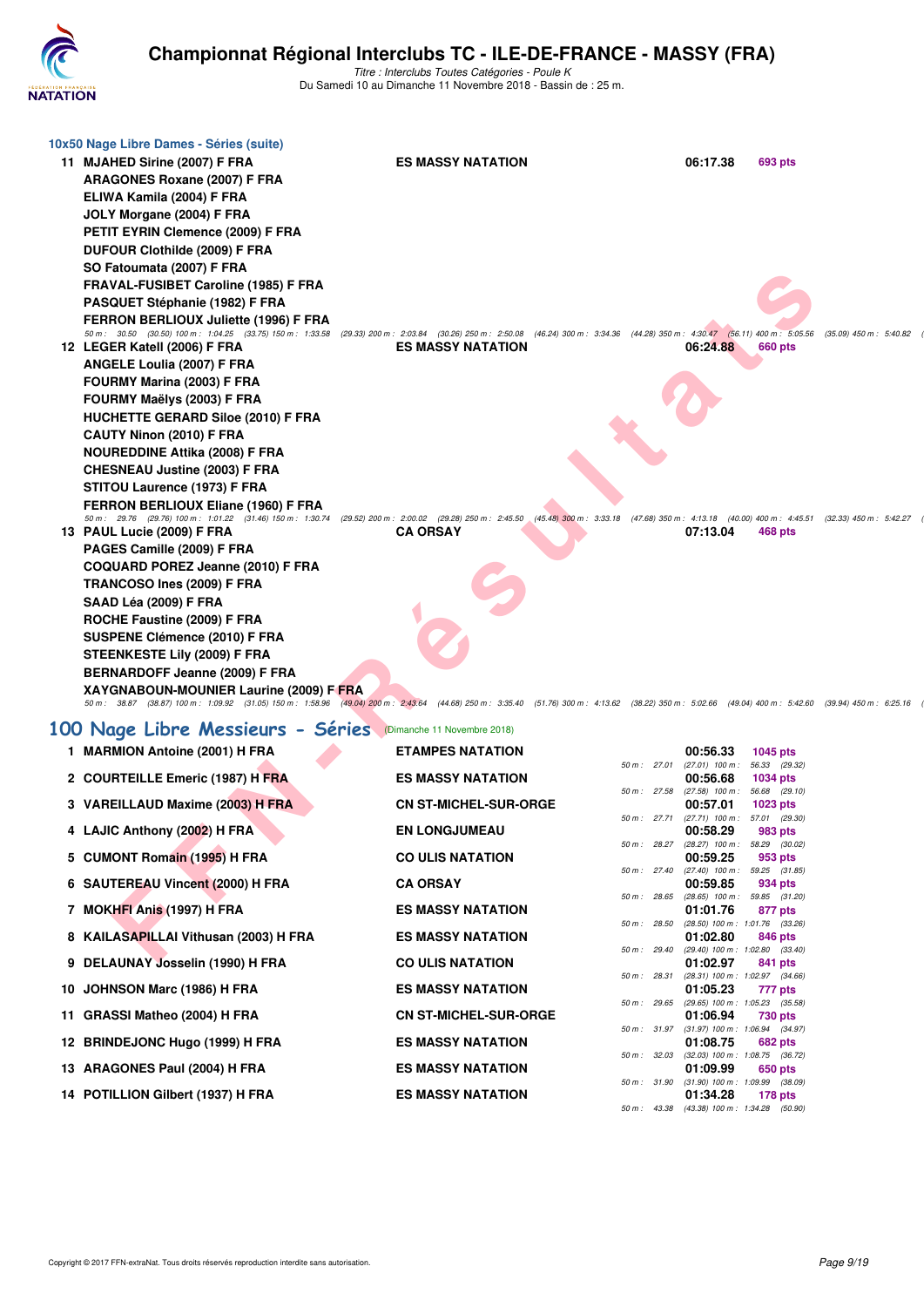

Titre : Interclubs Toutes Catégories - Poule K Du Samedi 10 au Dimanche 11 Novembre 2018 - Bassin de : 25 m.

| 100 Nage Libre Messieurs - Séries (suite)                                                                                                                                                                            |                                                                                                          |                                                                                                           |
|----------------------------------------------------------------------------------------------------------------------------------------------------------------------------------------------------------------------|----------------------------------------------------------------------------------------------------------|-----------------------------------------------------------------------------------------------------------|
| 15 MAHIEUX Arthur (2009) H FRA                                                                                                                                                                                       | <b>CA ORSAY</b>                                                                                          | 02:06.22<br>1 pts                                                                                         |
|                                                                                                                                                                                                                      |                                                                                                          | 50 m : 57.72 (57.72) 100 m : 2:06.22 (1:08.50)                                                            |
| 400 Nage Libre Messieurs - Séries (Samedi 10 Novembre 2018)                                                                                                                                                          |                                                                                                          |                                                                                                           |
| 1 PUJOL-SIWANE Raphael (1994) H FRA                                                                                                                                                                                  | <b>CN ST-MICHEL-SUR-ORGE</b>                                                                             | 04:30.93<br>952 pts                                                                                       |
| 50 m: 28.32 (28.32) 100 m: 1:00.08 (31.76) 150 m: 1:33.56<br>2 PARIS Bilal (2002) H FRA                                                                                                                              | (33.48) 200 m : 2:08.07 (34.51) 250 m : 2:44.03 (35.96) 300 m : 3:19.59<br><b>CO ULIS NATATION</b>       | $(35.56)$ 350 m : 3:55.31 $(35.72)$ 400 m : 4:30.93<br>(35.62)<br>04:34.46<br>926 pts                     |
| 50 m: 29.75 (29.75) 100 m: 1:02.68 (32.93) 150 m: 1:37.32                                                                                                                                                            | (34.64) 200 m : 2:12.39 (35.07) 250 m : 2:47.84<br>$(35.45)$ 300 m : 3:23.48                             | (35.64) 350 m: 3:59.36 (35.88) 400 m: 4:34.46<br>(35.10)                                                  |
| 3 NEBOR Maxence (2003) H FRA<br>50 m : 31.99 (31.99) 100 m : 1:06.98 (34.99) 150 m : 1:43.17 (36.19) 200 m : 2:19.27 (36.10) 250 m : 2:54.86                                                                         | <b>CA ORSAY</b><br>$(35.59)$ 300 m : 3:30.16                                                             | 04:43.84<br>856 pts<br>(35.30) 350 m : 4:07.85 (37.69) 400 m : 4:43.84<br>(35.99)                         |
| 4 LAVIGNE Mathieu (2003) H FRA                                                                                                                                                                                       | <b>ES MASSY NATATION</b>                                                                                 | 04:47.10<br>833 pts                                                                                       |
| 50 m : 32.76 (32.76) 100 m : 1:08.94 (36.18) 150 m : 1:45.80<br>5 COCHARD Mathieu (2004) H FRA                                                                                                                       | (36.86) 200 m : 2:22.51 (36.71) 250 m : 2:59.24<br>$(36.73)$ 300 m : 3:35.45<br><b>ES MASSY NATATION</b> | (36.21) 350 m: 4:11.85 (36.40) 400 m: 4:47.10<br>(35.25)<br>04:49.94<br>813 pts                           |
| 50 m: 31.53 (31.53) 100 m: 1:07.28 (35.75) 150 m: 1:43.57                                                                                                                                                            | (36.29) 200 m : 2:20.51 (36.94) 250 m : 2:57.58<br>$(37.07)$ 300 m : 3:35.18                             | (37.60) 350 m: 4:12.98 (37.80) 400 m: 4:49.94<br>(36.96)                                                  |
| 6 BLAISE Antonin (2002) H FRA<br>50 m : 31.57 (31.57) 100 m : 1:07.29 (35.72) 150 m : 1:45.03 (37.74) 200 m : 2:24.73 (39.70) 250 m : 3:04.97 (40.24) 300 m : 3:45.68                                                | <b>ES MASSY NATATION</b>                                                                                 | 05:05.52<br><b>706 pts</b><br>(40.71) 350 m : 4:26.94 (41.26) 400 m : 5:05.52<br>(38.58)                  |
| 7 VILLEMONTEIX Thibault (2004) H FRA                                                                                                                                                                                 | <b>EN LONGJUMEAU</b>                                                                                     | 05:10.73<br>672 pts                                                                                       |
| 50 m: 34.01 (34.01) 100 m: 1:11.29 (37.28) 150 m: 1:50.03 (38.74) 200 m: 2:29.65 (39.62) 250 m: 3:09.67<br>8 REYMOND Guillaume (1983) H FRA                                                                          | $(40.02)$ 300 m : 3:50.39<br><b>ETAMPES NATATION</b>                                                     | (40.72) 350 m: 4:31.15 (40.76) 400 m: 5:10.73<br>(39.58)<br>05:14.82<br>646 pts                           |
| 50 m : 36.08 (36.08) 100 m : 1:15.27 (39.19) 150 m : 1:54.75 (39.48) 200 m : 2:34.90 (40.15) 250 m : 3:15.14 (40.24) 300 m : 3:55.30                                                                                 |                                                                                                          | (40.16) 350 m: 4:36.25 (40.95) 400 m: 5:14.82<br>(38.57)                                                  |
| 9 CHARBONNEL Mathis (2005) H FRA<br>50 m: 35.24 (35.24) 100 m: 1:14.91 (39.67) 150 m: 1:56.08 (41.17) 200 m: 2:38.52 (42.44) 250 m: 3:19.08                                                                          | <b>CN ST-MICHEL-SUR-ORGE</b>                                                                             | 05:21.26<br>606 pts<br>(40.56) 300 m : 4:01.03 (41.95) 350 m : 4:41.55 (40.52) 400 m : 5:21.26<br>(39.71) |
| 10 TREBOSC Samy (2007) H FRA                                                                                                                                                                                         | <b>ES MASSY NATATION</b>                                                                                 | 05:51.90<br>434 pts                                                                                       |
| 50 m: 36.81 (36.81) 100 m: 1:20.79 (43.98) 150 m: 2:07.03 (46.24) 200 m: 2:53.36 (46.33) 250 m: 3:39.50<br>11 VIRGAL-PRUNIER Chrystopher (2007) H FRA                                                                | <b>ES MASSY NATATION</b>                                                                                 | (46.14) 300 m: 4:26.53 (47.03) 350 m: 5:11.00 (44.47) 400 m: 5:51.90<br>(40.90)<br>06:11.07<br>341 pts    |
| 50 m : 40.28 (40.28) 100 m : 1:30.12 (49.84) 150 m : 2:17.78 (47.66) 200 m : 3:04.28 (46.50) 250 m : 3:51.16                                                                                                         | $(46.88)$ 300 m : 4:38.75                                                                                | (47.59) 350 m : 5:26.83 (48.08) 400 m : 6:11.07 (44.24)                                                   |
| 12 COLSON Noah (2008) H FRA<br>50 m: 41.55 (41.55) 100 m: 1:31.57 (50.02) 150 m: 2:21.41 (49.84) 200 m: 3:11.52 (50.11) 250 m: 4:00.75 (49.23) 300 m: 4:50.68                                                        | <b>ES MASSY NATATION</b>                                                                                 | 06:25.13<br><b>279 pts</b><br>(49.93) 350 m: 5:37.88 (47.20) 400 m: 6:25.13<br>(47.25)                    |
| 13 DEROUELLE Estève (2008) H FRA                                                                                                                                                                                     | <b>CA ORSAY</b>                                                                                          | 06:25.62<br>277 pts                                                                                       |
| 50 m: 42.00 (42.00) 100 m: 1:30.13 (48.13) 150 m: 2:19.13 (49.00) 200 m: 3:08.34 (49.21) 250 m: 3:57.51<br>14 DJERROUF Samy (2008) H FRA                                                                             | <b>ES MASSY NATATION</b>                                                                                 | (49.17) 300 m: 4:46.67 (49.16) 350 m: 5:36.62 (49.95) 400 m: 6:25.62 (49.00)<br>06:54.07<br>172 pts       |
| 50 m: 43.33 (43.33) 100 m: 1:34.82 (51.49) 150 m: 2:28.93 (54.11) 200 m: 3:21.73 (52.80) 250 m: 4:14.71 (52.98) 300 m: 5:07.49 (52.78) 350 m: 6:01.76 (54.27) 400 m: 6:54.07                                         |                                                                                                          | (52.31)                                                                                                   |
| 15 CHIKRI Kamil (2005) H FRA<br>50 m: 54.35 (54.35) 100 m: 1:52.41 (58.06) 150 m: 2:51.75 (59.34) 200 m: 3:53.45 (1:01.70) 250 m: 4:55.06 (1:01.61) 300 m: 5:57.10 (1:02.04) 350 m: 6:58.41 (1:01.31) 400 m: 7:58.39 | <b>CO ULIS NATATION</b>                                                                                  | 07:58.39<br>27 pts<br>(59.98)                                                                             |
|                                                                                                                                                                                                                      |                                                                                                          |                                                                                                           |
| 100 Dos Messieurs - Séries<br>(Dimanche 11 Novembre 2018)                                                                                                                                                            |                                                                                                          |                                                                                                           |
| 1 JOUVION Matthieu (1988) H FRA                                                                                                                                                                                      | <b>ES MASSY NATATION</b>                                                                                 | 01:01.88<br>1053 pts                                                                                      |
| 2 ALMET Alix (1996) H FRA                                                                                                                                                                                            | ES MASSY NATATION                                                                                        | 50 m: 29.28 (29.28) 100 m: 1:01.88 (32.60)<br>01:04.63<br>980 pts                                         |
|                                                                                                                                                                                                                      | 50 m : 29.76<br><b>CO ULIS NATATION</b>                                                                  | (29.76) 100 m : 1:04.63 (34.87)                                                                           |
| 3 HERMAN Florentin (2000) H FRA                                                                                                                                                                                      | 50 m : 33.28                                                                                             | 01:09.24<br>862 pts<br>$(33.28)$ 100 m : 1:09.24 $(35.96)$                                                |
| 4 PAGE Adrien (2004) H FRA                                                                                                                                                                                           | <b>CN ST-MICHEL-SUR-ORGE</b>                                                                             | 01:10.66<br>827 pts                                                                                       |
| 5 MARY David (2000) H FRA                                                                                                                                                                                            | 50 m :<br>34.01<br><b>ES MASSY NATATION</b>                                                              | $(34.01)$ 100 m : 1:10.66 $(36.65)$<br>01:12.38<br><b>786 pts</b>                                         |
|                                                                                                                                                                                                                      | 50 m : 35.02                                                                                             | $(35.02)$ 100 m : 1:12.38 $(37.36)$                                                                       |
| 6 SAUTEREAU Benjamin (1997) H FRA                                                                                                                                                                                    | <b>CA ORSAY</b>                                                                                          | 01:12.79<br>776 pts<br>50 m: 34.71 (34.71) 100 m: 1:12.79 (38.08)                                         |
| 7 GUERY Matysse (2004) H FRA                                                                                                                                                                                         | <b>EN LONGJUMEAU</b>                                                                                     | 01:15.57<br>713 pts                                                                                       |
| 8 GUYON Erwann (2004) H FRA                                                                                                                                                                                          | 50 m : 36.21<br><b>CO ULIS NATATION</b>                                                                  | $(36.21)$ 100 m : 1:15.57 $(39.36)$<br>01:16.54<br>691 pts                                                |
| 9 DOISNEAU Alban (2006) H FRA                                                                                                                                                                                        | 50 m : 36.47<br><b>ETAMPES NATATION</b>                                                                  | (36.47) 100 m: 1:16.54 (40.07)<br>01:19.17                                                                |
|                                                                                                                                                                                                                      | 50 m : 39.32                                                                                             | 634 pts<br>(39.32) 100 m: 1:19.17 (39.85)                                                                 |
| 10 OULARBI Wassil (2008) H FRA                                                                                                                                                                                       | <b>CN ST-MICHEL-SUR-ORGE</b>                                                                             | 01:31.79<br>395 pts                                                                                       |
| 11 DELAUNE Arnaud (1975) H FRA                                                                                                                                                                                       | 50 m: 42.52<br><b>ES MASSY NATATION</b>                                                                  | (42.52) 100 m: 1:31.79 (49.27)<br>01:35.27<br>339 pts                                                     |
|                                                                                                                                                                                                                      | 50 m : 46.21                                                                                             | (46.21) 100 m : 1:35.27 (49.06)<br>01:39.62                                                               |
| 12 PECHOUX Jeremie (2006) H FRA                                                                                                                                                                                      | <b>ES MASSY NATATION</b>                                                                                 | <b>275 pts</b><br>50 m: 49.23 (49.23) 100 m: 1:39.62 (50.39)                                              |

- 14 TOBJI Badr (2009) H FRA **CA ORSAY**
- --- DUHAMEL Dorian (2003) H FRA ES MASSY NATATION

**12 PECHOUX Jeremie (2006) H FRA ES MASSY NATATION 01:39.62 275 pts** 50 m : 49.23 (49.23) 100 m : 1:39.62 (50.39) **13 BAZUREAU Antonin (2010) H FRA ES MASSY NATATION 01:48.25 168 pts** 50 m : 52.50 (52.50) 100 m : 1:48.25 (55.75)<br>**02:07.08** 25 pts 50 m : 1:00.91 (1:00.91) 100 m : 2:07.08 (1:06.17)<br> **DSQ** 

**[200 Dos Messieurs - Séries](http://www.ffnatation.fr/webffn/resultats.php?idact=nat&go=epr&idcpt=56509&idepr=63)** (Samedi 10 Novembre 2018)

**1 COUBLE Tom (2001) H FRA ES MASSY NATATION 02:13.22 1051 pts** 50 m : 30.70 (30.70) 100 m : 1:04.18 (33.48) 150 m : 1:38.62 (34.44) 200 m : 2:13.22 (34.60)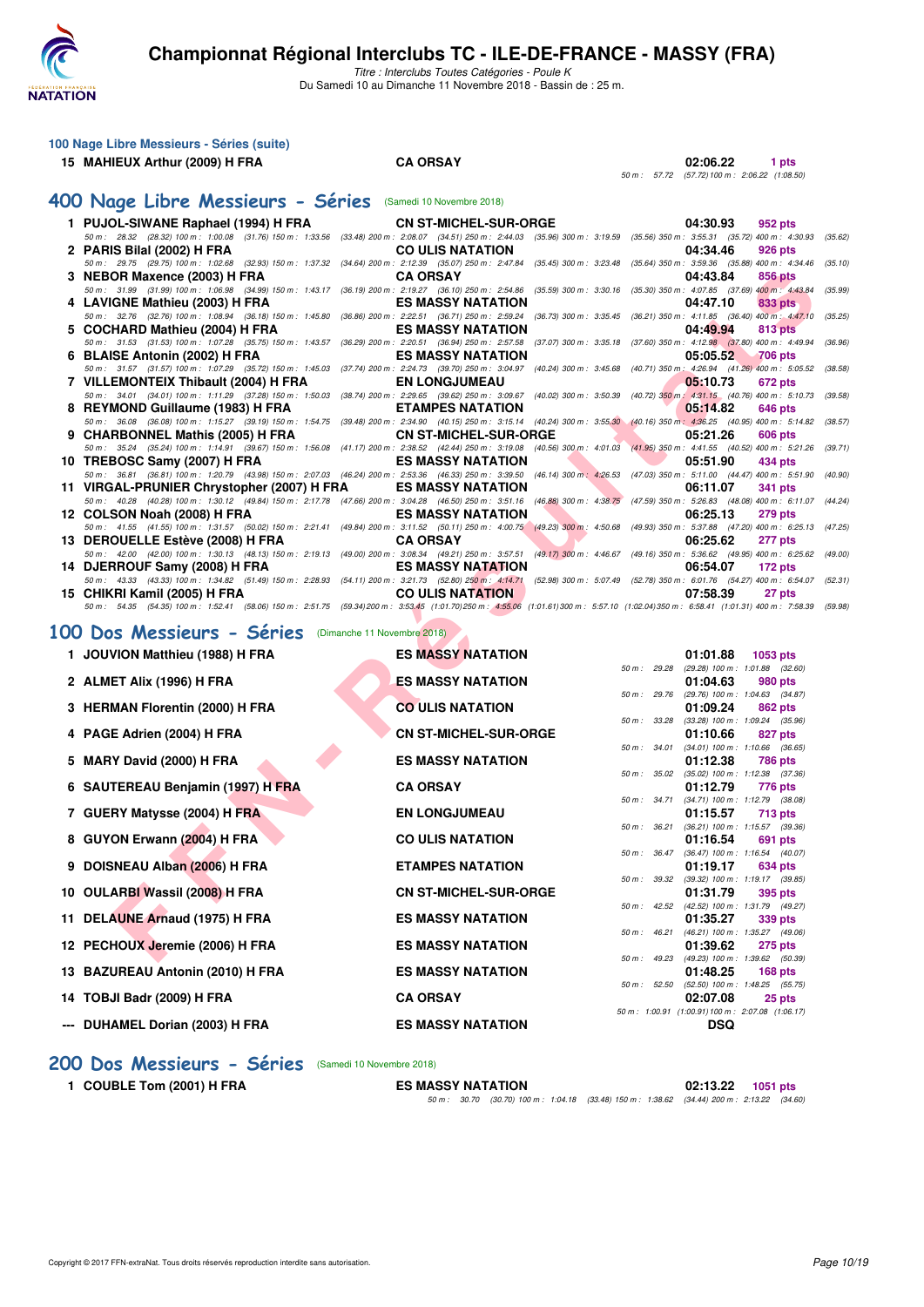

Titre : Interclubs Toutes Catégories - Poule K Du Samedi 10 au Dimanche 11 Novembre 2018 - Bassin de : 25 m.

50 m : 34.56 (34.56) 100 m : 1:11.56 (37.00) 150 m : 1:50.98

50 m : 37.83 (37.83) 100 m : 1:18.30 (40.47) 150 m : 2:01.18 <br>**ETAMPES NATATION** 

50 m :  $44.49$  ( $44.49$ ) 100 m : 1:32.02 ( $47.53$ ) 150 m : 2:20.60<br>**EN LONGJUMEAU** 

50 m: 36.43 (36.43) 100 m: 1:15.13 (38.70) 150 m: 1:56.59 (41.46) 200 m: 2:37.73 (41.1<br>**CA ORSAY** 02:41.94 697 pts

#### **200 Dos Messieurs - Séries (suite)**

- **2 PARIS Idris (2003) H FRA CO ULIS NATATION 02:30.98 824 pts 03:30.98 824 pts 69:42 03:30.98 824 pts 69:42 00:30 60:42 00:30 <b>15:45 69:42 00:50 15:50 15:00 15:00 15:00 15:00 15:00**
- **3 CHARBONNEL Ethan (2002) H FRA** CN ST-MICHEL-SUR-ORGE 02:37.73 745 pts<br>
50 m i 38.43 (86.43) 100 m i 1:513 (38.70) 150 m i 1:55.59 (41.46) 200 m i 2:37.73 (41.14)
- **4 MIALOT Rémi (2005) H FRA CA ORSAY 02:41.94 02:41.94 02:41.94 697 pts**<br> **697 pts**<br> **697 pts**<br> **697 pts**<br> **697 pts**
- **5 ZOUAOUI Nail (2005) H FRA ETAMPES NATATION 03:05.56 460 pts**<br>  $\frac{50 \text{ m} \div 44.49 \div 100 \text{ m} \div 1.32.02}$  (47.53) 150 m; 220.60 (48.58) 200 m; 3.05.56 (44.96)
- **6 BOUCHARD Mathieu (2007) H FRA EN LONGJUMEAU 03:17.29 361 pts**
- **7 AIT-SI-ALI Dalil (2007) H FRA CN ST-MICHEL-SUR-ORGE 03:19.55 343 pts**
- **8 DJERROUF Elyas (2008) H FRA ES MASSY NATATION 03:32.74 249 pts**
- **9 REVOL Christophe (1960) H FRA ES MASSY NATATION 03:36.64 223 pts**
- **10 REHBINDER Etienne (2009) H FRA ES MASSY NATATION 03:45.26 173 pts**
- **11 HUREL Tristan (2009) H FRA ES MASSY NATATION** 50 m: 59.90 (59.90) 100 m: 1:54.78 (54.88) 150 m: 2:51.77 (56.99) 200 m: 3:45.54 (53.77)
- **12 EL OUARRADI Bilel (2009) H FRA** ES MASSY NATATION **03:46.19 168 pts**<br> **12 EL OUARRADI Bilel (2009) H FRA** ES MASSY NATATION **60m:** 1:52.34 (58.00) 150m: 2:51.06 (58.72) 200m: 3:46.19 (55.13)
- **13 MIALOT Paul (2009) H FRA CA ORSAY 03:48.42 03:48.42 156 pts 03:48.42 156 pts 68.84 156 pts 13.90 13.90 13.90 13.90 13.90 13.90 13.90 13.90 13.90 13.90 13.90 13.90 13.90 15.91**
- **14 EL OUAZZANI Zakaria (2010) H FRA ES MASSY NATATION 03:52.19 137 pts**
- **--- EL GUERAINAT Nassim (2006) H FRA**

#### **[100 Brasse Messieurs - Séries](http://www.ffnatation.fr/webffn/resultats.php?idact=nat&go=epr&idcpt=56509&idepr=72)** (Dimanche 11 Novembre 2018)

|   | $\sigma$ BOOCHARD Mathled (2007) IT FRA                   | EN LUNGJUMEAU                                                                                                            |              | UJ.II.ZJ                                     | งง เ มเจ                                           |
|---|-----------------------------------------------------------|--------------------------------------------------------------------------------------------------------------------------|--------------|----------------------------------------------|----------------------------------------------------|
|   | 7 AIT-SI-ALI Dalil (2007) H FRA                           | 50 m: 47.48 (47.48) 100 m: 1:39.12 (51.64) 150 m: 2:28.87 (49.75) 200 m: 3:17.29 (48.42)<br><b>CN ST-MICHEL-SUR-ORGE</b> |              | 03:19.55                                     | <b>343 pts</b>                                     |
|   |                                                           | 50 m: 47.65 (47.65) 100 m: 1:38.37 (50.72) 150 m: 2:30.23 (51.86) 200 m: 3:19.55 (49.32)                                 |              |                                              |                                                    |
|   | 8 DJERROUF Elyas (2008) H FRA                             | <b>ES MASSY NATATION</b>                                                                                                 |              | 03:32.74                                     | $249$ pts                                          |
|   | 9 REVOL Christophe (1960) H FRA                           | 50 m: 51.02 (51.02) 100 m: 1:45.59 (54.57) 150 m: 2:40.52 (54.93) 200 m: 3:32.74 (52.22)<br><b>ES MASSY NATATION</b>     |              | 03:36.64                                     | 223 pts                                            |
|   |                                                           | 50 m : 50.05 (50.05) 100 m : 1:44.63 (54.58) 150 m : 2:40.77                                                             |              |                                              | (56.14) 200 m : 3:36.64 (55.87)                    |
|   | 10 REHBINDER Etienne (2009) H FRA                         | <b>ES MASSY NATATION</b>                                                                                                 |              | 03:45.26                                     | 173 pts                                            |
|   |                                                           | 50 m: 53.31 (53.31) 100 m: 1:51.48 (58.17) 150 m: 2:51.50 (1:00.02) 200 m: 3:45.26 (53.76)                               |              |                                              |                                                    |
|   | 11 HUREL Tristan (2009) H FRA                             | <b>ES MASSY NATATION</b>                                                                                                 |              | 03:45.54                                     | $171$ pts                                          |
|   | 12 EL OUARRADI Bilel (2009) H FRA                         | 50 m: 59.90 (59.90) 100 m: 1:54.78 (54.88) 150 m: 2:51.77<br><b>ES MASSY NATATION</b>                                    |              | 03:46.19                                     | $(56.99)$ 200 m : 3:45.54 $(53.77)$<br>$168$ pts   |
|   |                                                           | 50 m: 54.34 (54.34) 100 m: 1:52.34 (58.00) 150 m: 2:51.06 (58.72) 200 m: 3:46.19 (55.13)                                 |              |                                              |                                                    |
|   | 13 MIALOT Paul (2009) H FRA                               | <b>CA ORSAY</b>                                                                                                          |              | 03:48.42                                     | $156$ pts                                          |
|   |                                                           | 50 m: 53.90 (53.90) 100 m: 1:51.91 (58.01) 150 m: 2:50.75 (58.84) 200 m: 3:48.42 (57.67)                                 |              |                                              |                                                    |
|   | 14 EL OUAZZANI Zakaria (2010) H FRA                       | <b>ES MASSY NATATION</b>                                                                                                 |              | 03:52.19                                     | 137 pts                                            |
|   | --- EL GUERAINAT Nassim (2006) H FRA                      | 50 m: 53.65 (53.65) 100 m: 1:54.24 (1:00.59) 150 m: 2:54.71 (1:00.47) 200 m: 3:52.19 (57.48)<br><b>CO ULIS NATATION</b>  |              | <b>DSQ</b>                                   |                                                    |
|   |                                                           |                                                                                                                          |              |                                              |                                                    |
|   | 100 Brasse Messieurs - Séries (Dimanche 11 Novembre 2018) |                                                                                                                          |              |                                              |                                                    |
|   | 1 DECLERCQ Theotim (2001) H FRA                           | <b>EN LONGJUMEAU</b>                                                                                                     | 50 m : 32.16 | 01:10.11                                     | 1053 $pts$<br>$(32.16)$ 100 m : 1:10.11 $(37.95)$  |
|   | 2 BORGET Bruno (1995) H FRA                               | <b>CO ULIS NATATION</b>                                                                                                  |              | 01:12.73                                     | 988 pts                                            |
|   |                                                           |                                                                                                                          | 50 m : 33.06 |                                              | (33.06) 100 m: 1:12.73 (39.67)                     |
|   | 3 MAZZOLENI Patrice (1973) H FRA                          | <b>ES MASSY NATATION</b>                                                                                                 |              | 01:19.26                                     | 834 pts                                            |
|   |                                                           |                                                                                                                          | 50 m: 36.93  |                                              | (36.93) 100 m: 1:19.26 (42.33)                     |
|   | 4 ELBAZE Sacha (1997) H FRA                               | <b>ES MASSY NATATION</b>                                                                                                 | 50 m: 37.68  | 01:20.12                                     | 814 pts<br>(37.68) 100 m: 1:20.12 (42.44)          |
|   | 5 GRANDIN-MARTIN Sebastien (1973) H FRA                   | <b>ES MASSY NATATION</b>                                                                                                 |              | 01:23.24                                     | 746 pts                                            |
|   |                                                           |                                                                                                                          | 50 m: 39.63  |                                              | $(39.63)$ 100 m : 1:23.24 $(43.61)$                |
|   | 6 RABE Clément (2004) H FRA                               | <b>CN ST-MICHEL-SUR-ORGE</b>                                                                                             |              | 01:24.15                                     | 727 pts                                            |
|   |                                                           |                                                                                                                          | 50 m : 39.58 |                                              | (39.58) 100 m: 1:24.15 (44.57)                     |
|   | 7 MEUNIER Erwan (2003) H FRA                              | <b>ETAMPES NATATION</b>                                                                                                  |              | 01:32.35                                     | 564 pts                                            |
| 8 | <b>SABATIER Francois-Xavier (2005) H FRA</b>              | <b>CA ORSAY</b>                                                                                                          | 50 m: 43.48  | 01:34.32                                     | (43.48) 100 m : 1:32.35 (48.87)<br>528 pts         |
|   |                                                           |                                                                                                                          | 50 m: 44.38  |                                              | (44.38) 100 m: 1:34.32 (49.94)                     |
|   | 9 BRISSON Jeoffrey (1998) H FRA                           | <b>ES MASSY NATATION</b>                                                                                                 |              | 01:36.48                                     | 490 pts                                            |
|   |                                                           |                                                                                                                          | 50 m : 43.87 |                                              | (43.87) 100 m: 1:36.48 (52.61)                     |
|   | 10 VASQUEZ David (1977) H FRA                             | <b>ES MASSY NATATION</b>                                                                                                 |              | 01:41.09                                     | 413 pts                                            |
|   | 11 BENARABA Anis-Mohamed (2007) H ALG                     | <b>CN ST-MICHEL-SUR-ORGE</b>                                                                                             | 50 m : 45.21 | 01:47.42                                     | (45.21) 100 m: 1:41.09 (55.88)<br>319 pts          |
|   |                                                           |                                                                                                                          | 50 m: 50.26  |                                              | $(50.26)$ 100 m : 1:47.42 $(57.16)$                |
|   | 12 FRANCK Didier (1959) H FRA                             | <b>ES MASSY NATATION</b>                                                                                                 |              | 01:47.58                                     | <b>316 pts</b>                                     |
|   |                                                           |                                                                                                                          | 50 m : 51.09 |                                              | $(51.09)$ 100 m : 1:47.58 $(56.49)$                |
|   | 13 LENGLET Roger (1968) H FRA                             | <b>ES MASSY NATATION</b>                                                                                                 |              | 01:53.44                                     | 240 pts                                            |
|   | 14 GHANNOUDI Marwan (2007) H FRA                          | <b>CO ULIS NATATION</b>                                                                                                  | 50 m: 51.19  |                                              | $(51.19)100 \text{ m}: 1:53.44 (1:02.25)$          |
|   |                                                           |                                                                                                                          | 50 m: 52.01  | 01:56.66                                     | <b>202 pts</b><br>(52.01) 100 m: 1:56.66 (1:04.65) |
|   | 15 HASSEN Elias (2008) H FRA                              | <b>CA ORSAY</b>                                                                                                          |              | 02:01.98                                     | 148 pts                                            |
|   |                                                           |                                                                                                                          |              | 50 m: 55.92 (55.92) 100 m: 2:01.98 (1:06.06) |                                                    |
|   |                                                           |                                                                                                                          |              |                                              |                                                    |

#### **[200 Brasse Messieurs - Séries](http://www.ffnatation.fr/webffn/resultats.php?idact=nat&go=epr&idcpt=56509&idepr=73)** (Samedi 10 Novembre 2018)

| 1 JULIEN Tristan (2002) H FRA  | <b>EN LONGJUMEAU</b>                                                                    | 02:37.22                        | 955 pts |
|--------------------------------|-----------------------------------------------------------------------------------------|---------------------------------|---------|
|                                | 50 m: 34.03 (34.03) 100 m: 1:14.15 (40.12) 150 m: 1:55.44                               | (41.29) 200 m : 2:37.22 (41.78) |         |
| 2 LEPLATRE Remy (2000) H FRA   | <b>CN ST-MICHEL-SUR-ORGE</b>                                                            | 02:40.96                        | 910 pts |
|                                | 50 m: 34.50 (34.50) 100 m: 1:14.59 (40.09) 150 m: 1:56.95                               | (42.36) 200 m : 2:40.96 (44.01) |         |
| 3 BENSAADA Idriss (2002) H FRA | <b>CO ULIS NATATION</b>                                                                 | 03:03.69                        | 663 pts |
|                                | 50 m: 38.26 (38.26) 100 m: 1:24.71 (46.45) 150 m: 2:14.76                               | (50.05) 200 m : 3:03.69 (48.93) |         |
| 4 BOLLÉA Adan (2005) H FRA     | <b>CN ST-MICHEL-SUR-ORGE</b>                                                            | 03:17.97                        | 528 pts |
|                                | 50 m: 45.16 (45.16) 100 m: 1:36.54 (51.38) 150 m: 2:28.91                               | (52.37) 200 m : 3:17.97 (49.06) |         |
| 5 RENNUIT Xavier (1978) H FRA  | <b>ES MASSY NATATION</b>                                                                | 03:21.84                        | 494 pts |
|                                | 50 m: 45.56 (45.56) 100 m: 1:37.17 (51.61) 150 m: 2:29.42 (52.25) 200 m: 3:21.84 (52.42 |                                 |         |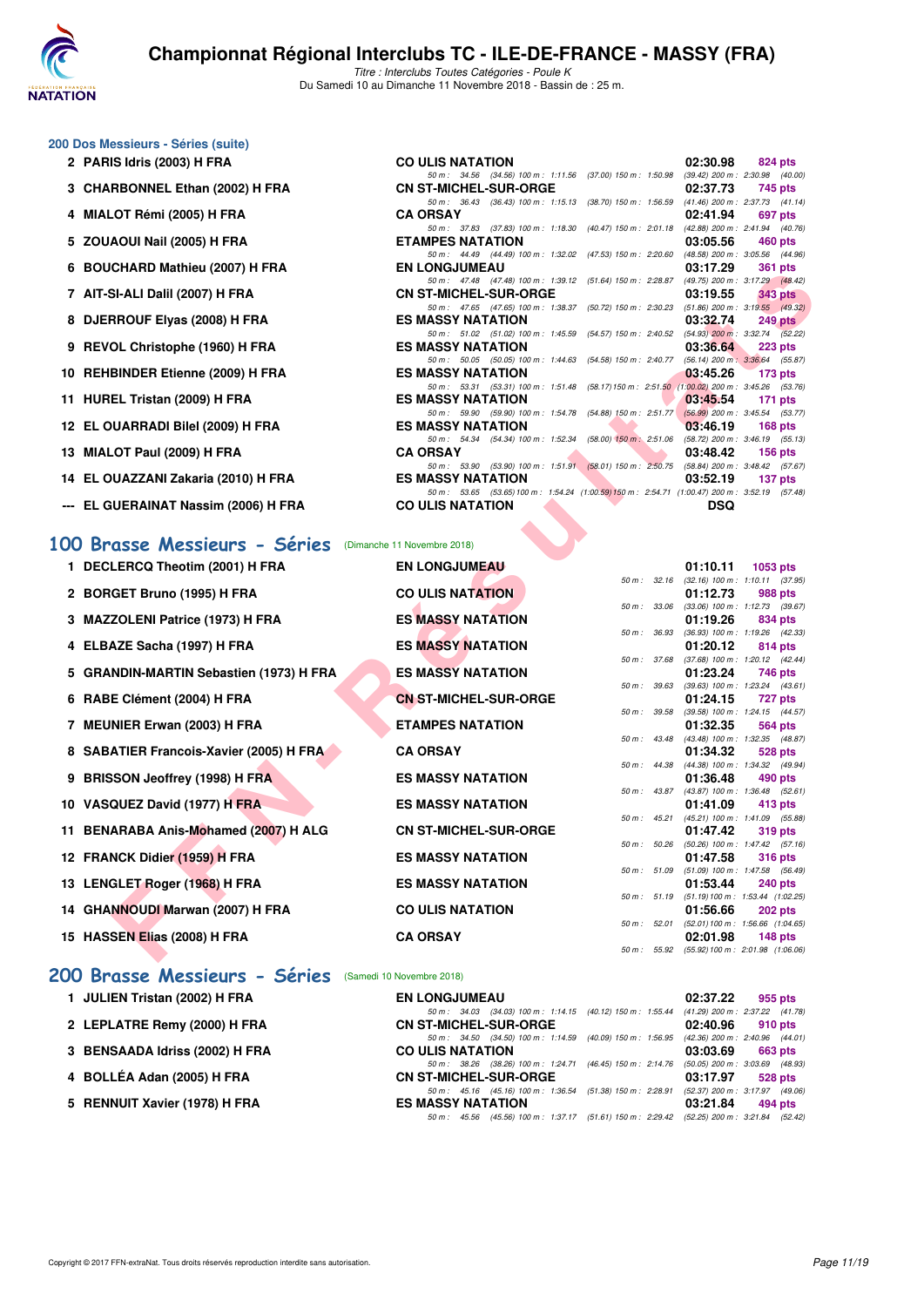

Titre : Interclubs Toutes Catégories - Poule K Du Samedi 10 au Dimanche 11 Novembre 2018 - Bassin de : 25 m.

50 m : 40.75 (40.75) 100 m : 1:30.65 (49.90) 150 m : 2:27.23 (56.58) 200 m : 3:26.80 (59.57)<br> **RSAY** 03:40.04 349 pts

50 m : 52.95 (52.95) 100 m : 1:52.62 (59.67)150 m : 2:54.66 (1:02.04) 200 m : 3:52.99 (58.33)

50 m: 43.16 (43.16) 100 m: 1:37.96 (54.80)150 m: 2:40.40 (1:02.44)200 m: 3:42.84 (1:02.44)<br>**ES MASSY NATATION** 03:52.99 261 pts

50 m : 47.62 (47.62) 100 m : 1:45.24 (57.62) 150 m : 2:42.62 (57.38) 200 m : <br>**ES MASSY NATATION** 03:42.84

#### **200 Brasse Messieurs - Séries (suite)**

- **6 HERBST Sebastien (1980) H FRA ETAMPES NATATION 03:26.80 452 pts**
- **7 DAVID Armel (2007) H FRA CA ORSAY 03:40.04 349 pts**
- **8 MITTOU Jayen (2003) H FRA ES MASSY NATATION 03:42.84 329 pts**
- **9 EL MOUDIR Wassim (2009) H FRA ES MASSY NATATION 03:52.99 261 pts**
- **10 SERCIEN Jaden (2009) H FRA ES MASSY NATATION 03:53.12 260 pts**
- **11 PAGNON Yannis (2005) H FRA CO ULIS NATATION 03:53.48 258 pts**
- **13 ION Nicolas (2008) H FRA ES MASSY NATATION 03:57.36 234 pts**
- **14 HADJIDJ Jalis (2010) H FRA ES MASSY NATATION 04:02.63 204 pts**
- 

#### 50 m : 56.39 (56.39)100 m : 1:58.20 (1:01.81)150 m : 3:00.82 (1:02.62)200 m : 4:02.63 (1:01.81) **15 GHELLAB Adam (2009) H FRA ES MASSY NATATION 159 Pts** 50 m : 57.52 (57.52)100 m : 2:01.97 (1:04.45)150 m : 3:07.00 (1:05.03)200 m : 4:11.16 (1:04.16)

#### **[100 Papillon Messieurs - Séries](http://www.ffnatation.fr/webffn/resultats.php?idact=nat&go=epr&idcpt=56509&idepr=82)** (Dimanche 11 Novembre 2018)

| <b>ID SENVIEN JAUGH (4003) II FRA</b>                    | EJ MAJJI NATATIVN                                                                                                          |              | 00.00.IZ | ZUU NIS                                               |
|----------------------------------------------------------|----------------------------------------------------------------------------------------------------------------------------|--------------|----------|-------------------------------------------------------|
| 11 PAGNON Yannis (2005) H FRA                            | 50 m: 53.09 (53.09) 100 m: 1:54.53 (1:01.44) 150 m: 2:55.38 (1:00.85) 200 m: 3:53.12 (57.74)<br><b>CO ULIS NATATION</b>    |              | 03:53.48 | <b>258 pts</b>                                        |
|                                                          | 50 m: 49.86 (49.86) 100 m: 1:49.24 (59.38) 150 m: 2:53.86 (1:04.62) 200 m: 3:53.48 (59.62)                                 |              |          |                                                       |
| 12 DAVID Renan (2009) H FRA                              | <b>CA ORSAY</b><br>50 m: 55.22 (55.22) 100 m: 1:55.83 (1:00.61) 150 m: 2:57.71 (1:01.88) 200 m: 3:55.43 (57.72)            |              | 03:55.43 | 246 pts                                               |
| 13 ION Nicolas (2008) H FRA                              | <b>ES MASSY NATATION</b>                                                                                                   |              | 03:57.36 | 234 pts                                               |
|                                                          | 50 m: 53.16 (53.16) 100 m: 1:53.88 (1:00.72) 150 m: 2:54.80 (1:00.92) 200 m: 3:57.36 (1:02.56)                             |              |          |                                                       |
| 14 HADJIDJ Jalis (2010) H FRA                            | <b>ES MASSY NATATION</b>                                                                                                   |              | 04:02.63 | 204 pts                                               |
|                                                          | 50 m: 56.39 (56.39) 100 m: 1:58.20 (1:01.81) 150 m: 3:00.82 (1:02.62) 200 m: 4:02.63 (1:01.81)                             |              |          |                                                       |
| 15 GHELLAB Adam (2009) H FRA                             | <b>ES MASSY NATATION</b><br>50 m: 57.52 (57.52) 100 m: 2:01.97 (1:04.45) 150 m: 3:07.00 (1:05.03) 200 m: 4:11.16 (1:04.16) |              | 04:11.16 | $159$ pts                                             |
|                                                          |                                                                                                                            |              |          |                                                       |
| 00 Papillon Messieurs - Séries                           | (Dimanche 11 Novembre 2018)                                                                                                |              |          |                                                       |
| 1 DENIS Anthony (1990) H FRA                             | <b>CA ORSAY</b>                                                                                                            |              | 00:58.03 | 1153 pts                                              |
|                                                          |                                                                                                                            |              |          | 50 m: 27.10 (27.10) 100 m: 58.03 (30.93)              |
| 2 MUNIER Tristan (1997) H FRA                            | <b>CO ULIS NATATION</b>                                                                                                    |              | 01:04.99 | 959 pts                                               |
|                                                          |                                                                                                                            | 50 m: 29.44  |          | (29.44) 100 m: 1:04.99 (35.55)                        |
| 3 BROCHARD Kevin (1994) H FRA                            | <b>CN ST-MICHEL-SUR-ORGE</b>                                                                                               | 50 m: 30.27  | 01:09.42 | 845 pts<br>$(30.27)$ 100 m : 1:09.42 $(39.15)$        |
| 4 AUKAULOO Zaki (2005) H FRA                             | <b>ES MASSY NATATION</b>                                                                                                   |              | 01:09.76 | 836 pts                                               |
|                                                          |                                                                                                                            | 50 m: 32.43  |          | $(32.43)$ 100 m : 1:09.76 $(37.33)$                   |
| 5 GUYOMARD Raphael (2001) H FRA                          | <b>ETAMPES NATATION</b>                                                                                                    |              | 01:10.67 | 814 pts                                               |
|                                                          |                                                                                                                            | 50 m : 31.21 |          | $(31.21)$ 100 m : 1:10.67 $(39.46)$                   |
| 6 DECHES Guillaume (1975) H FRA                          | <b>EN LONGJUMEAU</b>                                                                                                       |              | 01:13.91 | 736 pts                                               |
| 7 ALY Marwan (2008) H FRA                                | <b>ES MASSY NATATION</b>                                                                                                   |              | 01:20.04 | 50 m: 34.26 (34.26) 100 m: 1:13.91 (39.65)<br>600 pts |
|                                                          |                                                                                                                            | 50 m : 35.93 |          | $(35.93)$ 100 m : 1:20.04 $(44.11)$                   |
| 8 BOUABDELLAH Yassine (2005) H FRA                       | <b>ES MASSY NATATION</b>                                                                                                   |              | 01:20.72 | 586 pts                                               |
|                                                          |                                                                                                                            |              |          | 50 m: 34.40 (34.40) 100 m: 1:20.72 (46.32)            |
| 9 ION Victor (2005) H FRA                                | <b>ES MASSY NATATION</b>                                                                                                   |              | 01:22.38 | 552 pts<br>50 m: 37.56 (37.56) 100 m: 1:22.38 (44.82) |
| 10 BRAIZE Stann (2007) H FRA                             | <b>ES MASSY NATATION</b>                                                                                                   |              | 01:23.38 | 532 pts                                               |
|                                                          |                                                                                                                            | 50 m : 37.08 |          | $(37.08)$ 100 m : 1:23.38 $(46.30)$                   |
| 11 BOUCHARIN Teo (2006) H FRA                            | <b>ES MASSY NATATION</b>                                                                                                   |              | 01:25.67 | 487 pts                                               |
|                                                          |                                                                                                                            | 50 m : 40.01 |          | $(40.01)$ 100 m : 1:25.67 $(45.66)$                   |
| 12 BONDOUY Marlon (2007) H FRA                           | <b>ES MASSY NATATION</b>                                                                                                   | 50 m : 40.91 | 01:28.88 | 428 pts<br>(40.91) 100 m: 1:28.88 (47.97)             |
| 13 HINDA Sami (2007) H FRA                               | <b>CO ULIS NATATION</b>                                                                                                    |              | 01:36.08 | 310 pts                                               |
|                                                          |                                                                                                                            |              |          | 50 m: 43.13 (43.13) 100 m: 1:36.08 (52.95)            |
| 14 LOUAMI Salim (2006) H FRA                             | <b>CN ST-MICHEL-SUR-ORGE</b>                                                                                               |              | 01:37.23 | <b>293 pts</b>                                        |
|                                                          |                                                                                                                            | 50 m : 42.38 |          | (42.38) 100 m: 1:37.23 (54.85)                        |
| 15 MARTINOTTI Alexandre (2008) H FRA                     | <b>CA ORSAY</b>                                                                                                            | 50 m : 46.31 | 01:47.24 | 164 $pts$<br>(46.31) 100 m: 1:47.24 (1:00.93)         |
|                                                          |                                                                                                                            |              |          |                                                       |
| 00 Papillon Messieurs - Séries (Samedi 10 Novembre 2018) |                                                                                                                            |              |          |                                                       |
| 1 PAUBEL Lucas (2002) H FRA                              | <b>ES MASSY NATATION</b>                                                                                                   |              | 02:18.31 | 995 pts                                               |
|                                                          | 50 m: 30.71 (30.71) 100 m: 1:05.15 (34.44) 150 m: 1:41.05 (35.90) 200 m: 2:18.31 (37.26)                                   |              |          |                                                       |
| 2 JACOLOT Baptiste (2000) H FRA                          | <b>ES MASSY NATATION</b>                                                                                                   |              | 02:22.95 | 933 pts                                               |
|                                                          | 50 m: 30.99 (30.99) 100 m: 1:05.28 (34.29) 150 m: 1:43.34 (38.06) 200 m: 2:22.95 (39.61)                                   |              |          |                                                       |
| 3 LATSAGUE Thomas (2005) H FRA                           | <b>ES MASSY NATATION</b>                                                                                                   |              | 02:40.06 | <b>720 pts</b>                                        |
|                                                          | 50 m: 34.79 (34.79) 100 m: 1:15.20 (40.41) 150 m: 1:57.28 (42.08) 200 m: 2:40.06 (42.78)                                   |              |          |                                                       |

#### **[200 Papillon Messieurs - Séries](http://www.ffnatation.fr/webffn/resultats.php?idact=nat&go=epr&idcpt=56509&idepr=83)** (Samedi 10 Novembre 2018)

| <b>ES MASSY NATATION</b> |                                                                                         |  |  | $02:18.31$ 995 pts              |         |
|--------------------------|-----------------------------------------------------------------------------------------|--|--|---------------------------------|---------|
|                          | 50 m: 30.71 (30.71) 100 m: 1:05.15 (34.44) 150 m: 1:41.05 (35.90) 200 m: 2:18.31 (37.26 |  |  |                                 |         |
| <b>ES MASSY NATATION</b> |                                                                                         |  |  | $02:22.95$ 933 pts              |         |
|                          | 50 m : 30.99 (30.99) 100 m : 1:05.28 (34.29) 150 m : 1:43.34                            |  |  | (38.06) 200 m : 2:22.95 (39.61) |         |
| <b>ES MASSY NATATION</b> |                                                                                         |  |  | 02:40.06 720 pts                |         |
|                          | 50 m: 34.79 (34.79) 100 m: 1:15.20 (40.41) 150 m: 1:57.28                               |  |  | (42.08) 200 m : 2:40.06 (42.78) |         |
| <b>ETAMPES NATATION</b>  |                                                                                         |  |  | 02:40.19 719 pts                |         |
|                          | 50 m: 34.37 (34.37) 100 m: 1:13.81 (39.44) 150 m: 1:55.95 (42.14) 200 m: 2:40.19 (44.24 |  |  |                                 |         |
|                          | <b>CN ST-MICHEL-SUR-ORGE</b>                                                            |  |  | 02:41.65 702 pts                |         |
|                          | 50 m: 35.16 (35.16) 100 m: 1:16.87 (41.71) 150 m: 1:59.59 (42.72) 200 m: 2:41.65 (42.06 |  |  |                                 |         |
| <b>ES MASSY NATATION</b> |                                                                                         |  |  | 02:48.46 626 pts                |         |
|                          | 50 m: 36.10 (36.10) 100 m: 1:19.28 (43.18) 150 m: 2:03.59                               |  |  | (44.31) 200 m : 2:48.46 (44.87) |         |
| <b>CA ORSAY</b>          |                                                                                         |  |  | 02:50.11                        | 608 pts |
|                          | 50 m: 34.66 (34.66) 100 m: 1:16.07 (41.41) 150 m: 2:01.76 (45.69) 200 m: 2:50.11 (48.35 |  |  |                                 |         |
| <b>ES MASSY NATATION</b> |                                                                                         |  |  | 02:51.69                        | 592 pts |
|                          | 50 m: 36.40 (36.40) 100 m: 1:19.58 (43.18) 150 m: 2:06.25 (46.67) 200 m: 2:51.69 (45.44 |  |  |                                 |         |
| <b>CO ULIS NATATION</b>  |                                                                                         |  |  | 02:53.59                        | 572 pts |
|                          | 50 m: 34.16 (34.16) 100 m: 1:17.89 (43.73) 150 m: 2:04.98 (47.09) 200 m: 2:53.59 (48.61 |  |  |                                 |         |

- 4 CORVAGLIO Antonio (2000) H FRA
- 5 DA CUNHA David (2003) H FRA
- **6 BRINDEJONC Matis (2006) H FRA**
- **7 BENNACER Rayan (2005) H FRA**
- **8 JLAIEL Yanis (2005) H FRA**
- **9 BOYER-VIDAL Corentin (2002) H FRA**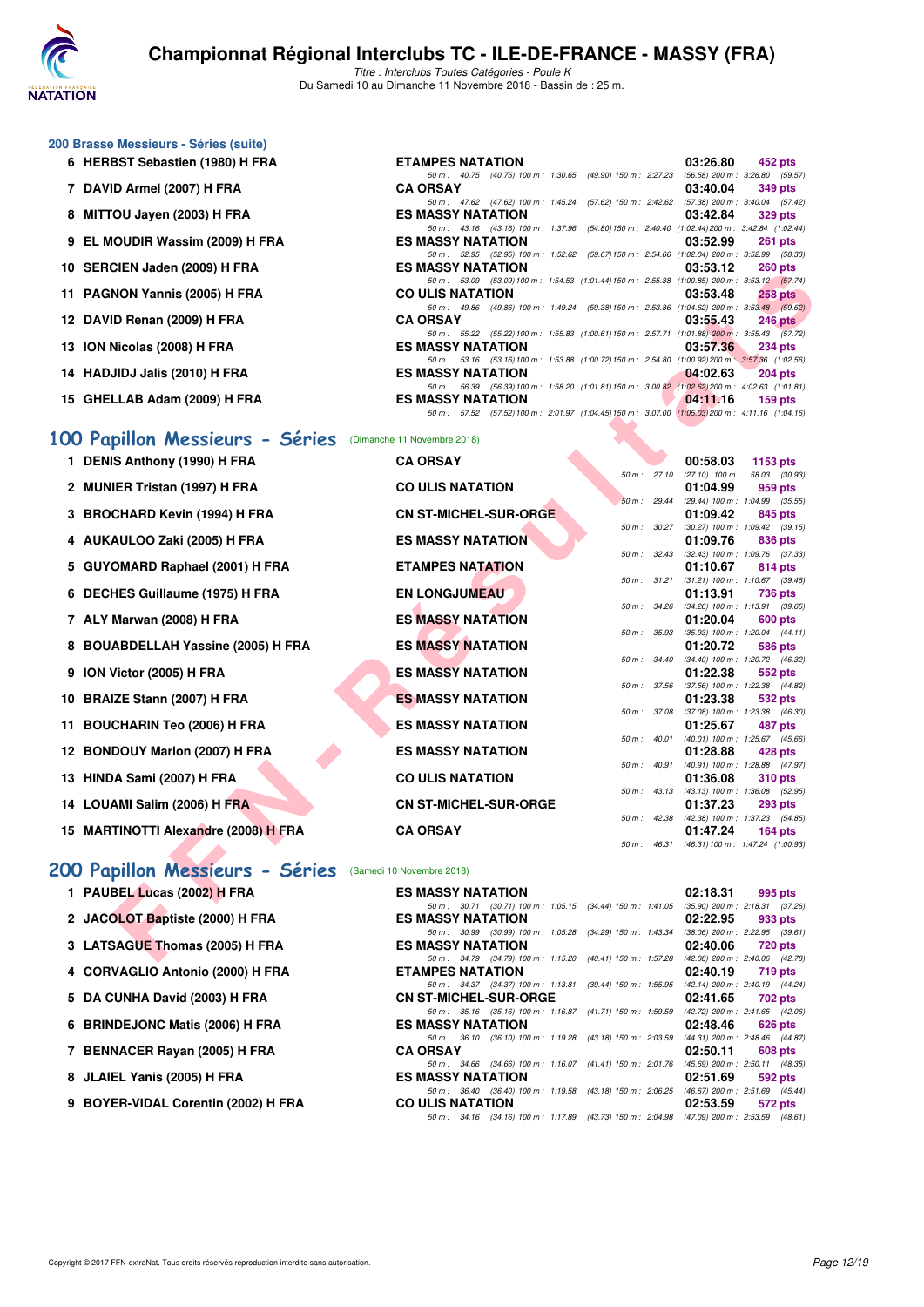

**200 Papillon Messieurs - Séries (suite)**

**13 TÊTU DUBREUIL Samuel (2008) H FRA** 

**14 LABAUME Christophe (1969) H FRA** 

15 GUILLEMET Augustin (2008) H FRA

# **Championnat Régional Interclubs TC - ILE-DE-FRANCE - MASSY (FRA)**

Titre : Interclubs Toutes Catégories - Poule K Du Samedi 10 au Dimanche 11 Novembre 2018 - Bassin de : 25 m.

| 10 LABAUME Leo (2005) H FRA                                                                                                                                                                                                                                                                                                        | <b>ES MASSY NATATION</b>                                                                       | 03:05.18 | 458 pts                             |
|------------------------------------------------------------------------------------------------------------------------------------------------------------------------------------------------------------------------------------------------------------------------------------------------------------------------------------|------------------------------------------------------------------------------------------------|----------|-------------------------------------|
|                                                                                                                                                                                                                                                                                                                                    | 50 m: 38.07 (38.07) 100 m: 1:24.12 (46.05) 150 m: 2:13.62                                      |          | $(49.50)$ 200 m : 3:05.18 $(51.56)$ |
| 11 CISSE Yohann (2005) H FRA                                                                                                                                                                                                                                                                                                       | <b>CN ST-MICHEL-SUR-ORGE</b>                                                                   | 03:19.64 | <b>334 pts</b>                      |
|                                                                                                                                                                                                                                                                                                                                    | 50 m: 39.34 (39.34) 100 m: 1:31.18 (51.84) 150 m: 2:25.65                                      |          | $(54.47)$ 200 m : 3:19.64 $(53.99)$ |
| 12 SAYAGH Ramzi (2005) H FRA                                                                                                                                                                                                                                                                                                       | <b>EN LONGJUMEAU</b>                                                                           | 03:22.75 | 310 pts                             |
|                                                                                                                                                                                                                                                                                                                                    | 50 m: 42.74 (42.74) 100 m: 1:35.10 (52.36) 150 m: 2:29.37                                      |          | $(54.27)$ 200 m : 3:22.75 $(53.38)$ |
| 13 ABER Valentin (2007) H FRA                                                                                                                                                                                                                                                                                                      | <b>ES MASSY NATATION</b>                                                                       | 03:27.08 | <b>278 pts</b>                      |
|                                                                                                                                                                                                                                                                                                                                    | 50 m: 43.74 (43.74) 100 m: 1:37.90 (54.16) 150 m: 2:33.56                                      |          | $(55.66)$ 200 m : 3:27.08 $(53.52)$ |
| 14 ALVES Enzo (2005) H FRA                                                                                                                                                                                                                                                                                                         | <b>CO ULIS NATATION</b>                                                                        | 03:43.59 | 171 $pts$                           |
|                                                                                                                                                                                                                                                                                                                                    | 50 m: 48.40 (48.40) 100 m: 1:46.29 (57.89) 150 m: 2:44.68                                      |          | $(58.39)$ 200 m : 3:43.59 $(58.91)$ |
| 15 ORLOWSKI Ferdinand (2009) H FRA                                                                                                                                                                                                                                                                                                 | <b>CA ORSAY</b>                                                                                | 03:59.56 | 93 pts                              |
|                                                                                                                                                                                                                                                                                                                                    | 50 m: 51.26 (51.26) 100 m: 1:53.72 (1:02.46) 150 m: 2:57.36 (1:03.64) 200 m: 3:59.56 (1:02.20) |          |                                     |
| $\overline{a}$ and $\overline{a}$ and $\overline{a}$ and $\overline{a}$ and $\overline{a}$ and $\overline{a}$ and $\overline{a}$ and $\overline{a}$ and $\overline{a}$ and $\overline{a}$ and $\overline{a}$ and $\overline{a}$ and $\overline{a}$ and $\overline{a}$ and $\overline{a}$ and $\overline{a}$ and $\overline{a}$ and |                                                                                                |          |                                     |

#### **[100 4 Nages Messieurs - Séries](http://www.ffnatation.fr/webffn/resultats.php?idact=nat&go=epr&idcpt=56509&idepr=90)** (Dimanche 11 Novembre 2018)

| <b>IT ALVES EIKU (2003) ILL THA</b> | UU ULIJ IYATATIUN                                                                                                    | UJ.43.JJ | $111 \mu s$                                    |
|-------------------------------------|----------------------------------------------------------------------------------------------------------------------|----------|------------------------------------------------|
| 15 ORLOWSKI Ferdinand (2009) H FRA  | 50 m: 48.40 (48.40) 100 m: 1:46.29 (57.89) 150 m: 2:44.68 (58.39) 200 m: 3:43.59 (58.91)<br><b>CA ORSAY</b>          | 03:59.56 | 93 pts                                         |
|                                     | 50 m: 51.26 (51.26) 100 m: 1:53.72 (1:02.46) 150 m: 2:57.36 (1:03.64) 200 m: 3:59.56 (1:02.20)                       |          |                                                |
| 00 4 Nages Messieurs - Séries       | (Dimanche 11 Novembre 2018)                                                                                          |          |                                                |
| 1 PIQUEPAILLE Thibaut (1994) H FRA  | <b>CO ULIS NATATION</b>                                                                                              | 01:06.02 | 968 pts                                        |
| 2 RECOURSE Clément (1998) H FRA     | <b>CN ST-MICHEL-SUR-ORGE</b>                                                                                         | 01:08.36 | 904 pts                                        |
| 3 BRAIZE Eric (1971) H FRA          | <b>ES MASSY NATATION</b>                                                                                             | 01:12.12 | 807 pts                                        |
| 4 GODIN Jérôme (1980) H FRA         | <b>CO ULIS NATATION</b>                                                                                              | 01:14.57 | 746 pts                                        |
| 5 BOCQUEL Tristan (2004) H FRA      | <b>CN ST-MICHEL-SUR-ORGE</b>                                                                                         | 01:17.60 | 674 pts                                        |
| 6 MANOLE Maxim (2007) H FRA         | <b>ES MASSY NATATION</b>                                                                                             | 01:25.76 | 499 pts                                        |
| 7 VASSEAUX Mathis (2008) H FRA      | <b>EN LONGJUMEAU</b>                                                                                                 | 01:25.92 | 496 pts                                        |
| 8 CARMONT Keryan (2004) H FRA       | <b>ETAMPES NATATION</b>                                                                                              | 01:28.16 | 452 pts                                        |
| 9 GUILBAUD Arthur (2007) H FRA      | <b>CA ORSAY</b>                                                                                                      | 01:29.10 | 435 pts                                        |
| 10 BAZUREAU Corentin (2008) H FRA   | <b>ES MASSY NATATION</b>                                                                                             | 01:33.28 | <b>361 pts</b>                                 |
| 11 AUKAULOO Ylan (2008) H FRA       | <b>ES MASSY NATATION</b>                                                                                             | 01:33.35 | <b>360 pts</b>                                 |
| 12 ANGELE Nolan (2008) H FRA        | <b>ES MASSY NATATION</b>                                                                                             | 01:34.08 | 347 pts                                        |
| 13 VASQUEZ Kenzo (2007) H FRA       | <b>ES MASSY NATATION</b>                                                                                             | 01:38.12 | 284 pts                                        |
| 14 SALVI Ewan (2008) H FRA          | <b>ES MASSY NATATION</b>                                                                                             | 01:40.46 | <b>250 pts</b>                                 |
| 15 LEDEY Yohan (2010) H FRA         | <b>CA ORSAY</b>                                                                                                      | 02:09.92 | 7 pts                                          |
|                                     |                                                                                                                      |          |                                                |
| 00 4 Nages Messieurs - Séries       | (Samedi 10 Novembre 2018)                                                                                            |          |                                                |
| 1 GAUT Tristan (1999) H FRA         | <b>ES MASSY NATATION</b>                                                                                             | 02:25.54 | 915 pts                                        |
| 2 BRAIZE Neo (2004) H FRA           | 50 m: 29.58 (29.58) 100 m: 1:05.83 (36.25) 150 m: 1:49.53 (43.70) 200 m: 2:25.54 (36.01)<br><b>ES MASSY NATATION</b> | 02:29.96 | 856 pts                                        |
|                                     | 50 m: 31.56 (31.56) 100 m: 1:09.59<br>$(38.03)$ 150 m : 1:55.36                                                      |          | $(45.77)$ 200 m : 2:29.96 $(34.60)$            |
| 3 BELLUNE Kewan (2004) H FRA        | <b>ES MASSY NATATION</b>                                                                                             | 02:32.09 | 829 pts                                        |
| 4 LACOSTE Jean (1999) H FRA         | 50 m: 31.34 (31.34) 100 m: 1:11.06<br>$(39.72)$ 150 m : 1:56.69<br><b>CN ST-MICHEL-SUR-ORGE</b>                      | 02:33.14 | $(45.63)$ 200 m : 2:32.09 $(35.40)$<br>816 pts |
|                                     | 50 m: 30.14 (30.14) 100 m: 1:10.76<br>(40.62) 150 m : 1:56.77                                                        |          | $(46.01)$ 200 m : 2:33.14 (36.37)              |
| 5 LANGLAIS Leo (2004) H FRA         | <b>ES MASSY NATATION</b>                                                                                             | 02:33.84 | 807 pts                                        |
| 6 BERINGUE Hugo (1998) H FRA        | 50 m: 33.71 (33.71) 100 m: 1:14.59<br>(40.88) 150 m : 1:57.60<br><b>CA ORSAY</b>                                     | 02:34.30 | (43.01) 200 m : 2:33.84 (36.24)<br>801 pts     |
|                                     | 50 m: 31.51 (31.51) 100 m: 1:10.44 (38.93) 150 m: 1:53.95 (43.51) 200 m: 2:34.30 (40.35)                             |          |                                                |
| 7 EVAN Bernard (1973) H FRA         | <b>CO ULIS NATATION</b>                                                                                              | 02:36.46 | 774 pts                                        |
| 8 DUMON Thomas (2005) H FRA         | 50 m: 31.41 (31.41) 100 m: 1:12.37 (40.96) 150 m: 1:58.62 (46.25) 200 m: 2:36.46 (37.84)<br><b>EN LONGJUMEAU</b>     | 02:36.57 | 773 pts                                        |
|                                     | 50 m: 33.23 (33.23) 100 m: 1:33.97 (1:00.74) 150 m: 2:01.23 (27.26) 200 m: 2:36.57 (35.34)                           |          |                                                |
| 9 EL MOUDIR Ayyoub (2007) H FRA     | <b>ES MASSY NATATION</b>                                                                                             | 02:57.02 | 541 pts                                        |
| 10 DURAND David (1982) H FRA        | 50 m: 37.06 (37.06) 100 m: 1:21.81 (44.75) 150 m: 2:17.48<br><b>ETAMPES NATATION</b>                                 | 02:59.07 | $(55.67)$ 200 m : 2:57.02 $(39.54)$<br>520 pts |
|                                     | 50 m: 35.93 (35.93) 100 m: 1:19.81 (43.88) 150 m: 2:11.38 (51.57) 200 m: 2:59.07 (47.69)                             |          |                                                |
| 11 BATIKIAN Lucas (2006) H FRA      | <b>CN ST-MICHEL-SUR-ORGE</b>                                                                                         | 03:05.42 | 458 pts                                        |
|                                     | 50 m: 40.63 (40.63) 100 m: 1:30.21 (49.58) 150 m: 2:23.31<br><b>CO ULIS NATATION</b>                                 |          | $(53.10)$ 200 m : 3:05.42 $(42.11)$            |
| 12 HAMANN Hadrien (2000) H FRA      |                                                                                                                      | 03:06.92 | 444 pts                                        |

#### **[200 4 Nages Messieurs - Séries](http://www.ffnatation.fr/webffn/resultats.php?idact=nat&go=epr&idcpt=56509&idepr=91)** (Samedi 10 Novembre 2018)

| <b>ES MASSY NATATION</b> |                                                             |  |  | 02:25.54                                                                                     | 915 pts |                |
|--------------------------|-------------------------------------------------------------|--|--|----------------------------------------------------------------------------------------------|---------|----------------|
|                          | 50 m: 29.58 (29.58) 100 m: 1:05.83 (36.25) 150 m: 1:49.53   |  |  | (43.70) 200 m : 2:25.54 (36.01)                                                              |         |                |
| <b>ES MASSY NATATION</b> |                                                             |  |  | 02:29.96                                                                                     |         | 856 pts        |
|                          | 50 m: 31.56 (31.56) 100 m: 1:09.59 (38.03) 150 m: 1:55.36   |  |  | (45.77) 200 m : 2:29.96 (34.60)                                                              |         |                |
| <b>ES MASSY NATATION</b> |                                                             |  |  | 02:32.09                                                                                     | 829 pts |                |
|                          | 50 m: 31.34 (31.34) 100 m: 1:11.06 (39.72) 150 m: 1:56.69   |  |  | (45.63) 200 m : 2:32.09 (35.40)                                                              |         |                |
|                          | <b>CN ST-MICHEL-SUR-ORGE</b>                                |  |  | 02:33.14                                                                                     |         | 816 pts        |
|                          | 50 m: 30.14 (30.14) 100 m: 1:10.76 (40.62) 150 m: 1:56.77   |  |  | (46.01) 200 m : 2:33.14 (36.37)                                                              |         |                |
| <b>ES MASSY NATATION</b> |                                                             |  |  | 02:33.84                                                                                     |         | 807 pts        |
|                          | 50 m: 33.71 (33.71) 100 m: 1:14.59 (40.88) 150 m: 1:57.60   |  |  | (43.01) 200 m: 2:33.84 (36.24)                                                               |         |                |
| <b>CA ORSAY</b>          |                                                             |  |  | 02:34.30                                                                                     |         | 801 pts        |
|                          | 50 m: 31.51 (31.51) 100 m: 1:10.44 (38.93) 150 m: 1:53.95   |  |  | (43.51) 200 m : 2:34.30 (40.35)                                                              |         |                |
| <b>CO ULIS NATATION</b>  |                                                             |  |  | 02:36.46                                                                                     |         | 774 pts        |
|                          | 50 m: 31.41 (31.41) 100 m: 1:12.37 (40.96) 150 m: 1:58.62   |  |  | (46.25) 200 m : 2:36.46 (37.84)                                                              |         |                |
| <b>EN LONGJUMEAU</b>     |                                                             |  |  | 02:36.57                                                                                     |         | 773 pts        |
|                          | 50 m: 33.23 (33.23) 100 m: 1:33.97 (1:00.74) 150 m: 2:01.23 |  |  | (27.26) 200 m : 2:36.57 (35.34)                                                              |         |                |
| <b>ES MASSY NATATION</b> |                                                             |  |  | 02:57.02                                                                                     |         | 541 pts        |
|                          | 50 m: 37.06 (37.06) 100 m: 1:21.81 (44.75) 150 m: 2:17.48   |  |  | (55.67) 200 m : 2:57.02 (39.54)                                                              |         |                |
| <b>ETAMPES NATATION</b>  |                                                             |  |  | 02:59.07                                                                                     |         | 520 pts        |
|                          | 50 m: 35.93 (35.93) 100 m: 1:19.81 (43.88) 150 m: 2:11.38   |  |  | (51.57) 200 m : 2:59.07 (47.69)                                                              |         |                |
|                          | <b>CN ST-MICHEL-SUR-ORGE</b>                                |  |  | 03:05.42                                                                                     | 458 pts |                |
|                          | 50 m: 40.63 (40.63) 100 m: 1:30.21 (49.58) 150 m: 2:23.31   |  |  | (53.10) 200 m : 3:05.42 (42.11)                                                              |         |                |
| <b>CO ULIS NATATION</b>  |                                                             |  |  | $03:06.92$ 444 pts                                                                           |         |                |
|                          | 50 m: 39.44 (39.44) 100 m: 1:27.46 (48.02) 150 m: 2:22.31   |  |  | (54.85) 200 m : 3:06.92 (44.61)                                                              |         |                |
| <b>ES MASSY NATATION</b> |                                                             |  |  | 03:07.77                                                                                     | 436 pts |                |
|                          | 50 m: 39.57 (39.57) 100 m: 1:29.11 (49.54) 150 m: 2:26.76   |  |  | (57.65) 200 m : 3:07.77 (41.01)                                                              |         |                |
| <b>ES MASSY NATATION</b> |                                                             |  |  | 03:21.65                                                                                     |         | <b>317 pts</b> |
|                          |                                                             |  |  | 50 m: 42.55 (42.55) 100 m: 1:37.55 (55.00) 150 m: 2:34.00 (56.45) 200 m: 3:21.65 (47.65)     |         |                |
| <b>CA ORSAY</b>          |                                                             |  |  | 03:45.67                                                                                     |         | $156$ pts      |
|                          |                                                             |  |  | 50 m: 48.66 (48.66) 100 m: 1:48.82 (1:00.16) 150 m: 2:53.40 (1:04.58) 200 m: 3:45.67 (52.27, |         |                |
|                          |                                                             |  |  |                                                                                              |         |                |

#### **[4x200 Nage Libre Messieurs - Séries](http://www.ffnatation.fr/webffn/resultats.php?idact=nat&go=epr&idcpt=56509&idepr=94)** (Dimanche 11 Novembre 2018)

**1 VAREILLAUD Maxime (2003) H FRA CN ST-MICHEL-SUR-ORGE 08:39.97 961 pts**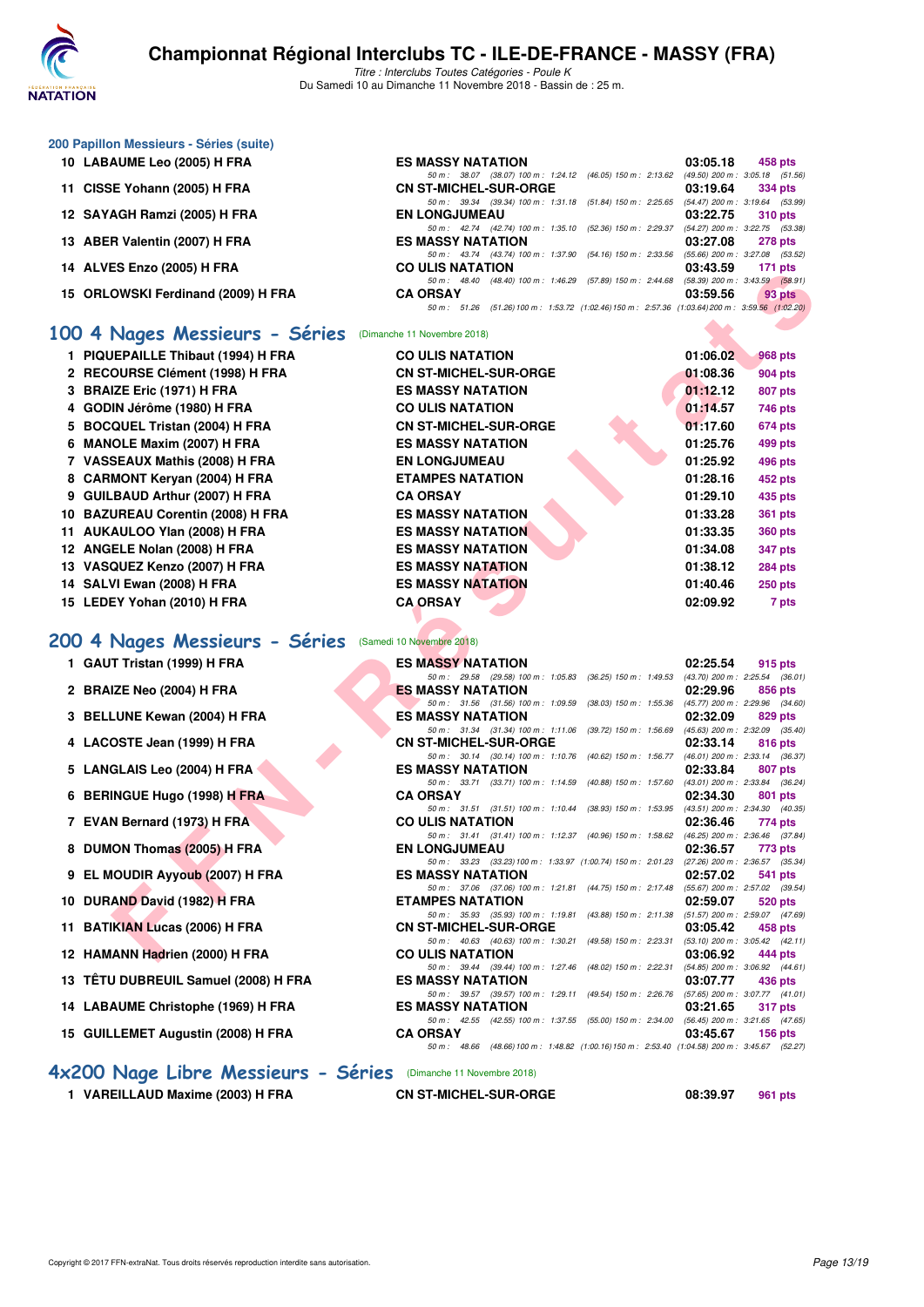

| 4x200 Nage Libre Messieurs - Séries (suite)                                                                                                                                                                                                |                              |                                                                                                         |          |                |                           |             |
|--------------------------------------------------------------------------------------------------------------------------------------------------------------------------------------------------------------------------------------------|------------------------------|---------------------------------------------------------------------------------------------------------|----------|----------------|---------------------------|-------------|
| <b>LEPLATRE Remy (2000) H FRA</b>                                                                                                                                                                                                          |                              |                                                                                                         |          |                |                           |             |
| RECOURSE Clément (1998) H FRA                                                                                                                                                                                                              |                              |                                                                                                         |          |                |                           |             |
| LACOSTE Jean (1999) H FRA<br>50 m: 29.11 (29.11) 100 m: 1:01.11 (32.00) 150 m: 1:35.00 (33.89) 200 m: 2:08.48 (33.48) 250 m: 2:37.40 (28.92) 300 m: 3:10.78 (33.38) 350 m: 3:46.18 (35.40) 400 m: 4:21.59 (35.41)                          |                              |                                                                                                         |          |                |                           | $450 m : -$ |
| 2 DECLERCQ Theotim (2001) H FRA                                                                                                                                                                                                            | <b>EN LONGJUMEAU</b>         |                                                                                                         | 08:52.52 | 912 pts        |                           |             |
| JULIEN Tristan (2002) H FRA                                                                                                                                                                                                                |                              |                                                                                                         |          |                |                           |             |
| DUMON Thomas (2005) H FRA                                                                                                                                                                                                                  |                              |                                                                                                         |          |                |                           |             |
| LAJIC Anthony (2002) H FRA                                                                                                                                                                                                                 |                              |                                                                                                         |          |                |                           |             |
| 50 m: 28.12 (28.12) 100 m: 1:00.31 (32.19) 150 m: 1:33.97 (33.66) 200 m: 2:06.40 (32.43) 250 m: 2:36.55 (30.15) 300 m: 3:10.68 (34.13) 350 m: 3:46.21 (35.53) 400 m: 4:21.33 (35.12) 450 m: 4:52.50                                        |                              |                                                                                                         |          |                |                           |             |
| 3 PARIS Bilal (2002) H FRA<br><b>MUNIER Tristan (1997) H FRA</b>                                                                                                                                                                           | <b>CO ULIS NATATION</b>      |                                                                                                         | 08:53.80 | 907 pts        |                           |             |
| PARIS Idris (2003) H FRA                                                                                                                                                                                                                   |                              |                                                                                                         |          |                |                           |             |
| BOYER-VIDAL Corentin (2002) H FRA                                                                                                                                                                                                          |                              |                                                                                                         |          |                |                           |             |
| 50 m : 28.99 (28.99) 100 m : 1:01.57 (32.58) 150 m : 1:35.39 (33.82) 200 m : 2:08.69 (33.30) 250 m : 2:37.86 (29.17) 300 m : 3:11.06 (33.20) 350 m : 3:46.09 (35.03) 400 m : 4:20.31                                                       |                              |                                                                                                         |          |                | (34.22)                   | $450 m : -$ |
| 4 DENIS Anthony (1990) H FRA                                                                                                                                                                                                               | <b>CA ORSAY</b>              |                                                                                                         | 09:03.59 | 870 pts        |                           |             |
| SAUTEREAU Vincent (2000) H FRA                                                                                                                                                                                                             |                              |                                                                                                         |          |                |                           |             |
| <b>BENNACER Rayan (2005) H FRA</b>                                                                                                                                                                                                         |                              |                                                                                                         |          |                |                           |             |
| MIALOT Rémi (2005) H FRA<br>50 m: 27.53 (27.53) 100 m: 57.62 (30.09) 150 m: 1:28.71 (31.09) 200 m: 2:01.47 (32.76) 250 m: 2:30.28                                                                                                          |                              | $(28.81)$ 300 m : 3:02.84 $(32.56)$ 350 m : 3:36.87 $(34.03)$ 400 m : 4:11.08 $(34.21)$ 450 m : 4:40.91 |          |                |                           |             |
| 5 MARMION Antoine (2001) H FRA                                                                                                                                                                                                             | <b>ETAMPES NATATION</b>      |                                                                                                         | 09:40.26 | <b>738 pts</b> |                           |             |
| DOISNEAU Alban (2006) H FRA                                                                                                                                                                                                                |                              |                                                                                                         |          |                |                           |             |
| <b>GUYOMARD Raphael (2001) H FRA</b>                                                                                                                                                                                                       |                              |                                                                                                         |          |                |                           |             |
| <b>CORVAGLIO Antonio (2000) H FRA</b>                                                                                                                                                                                                      |                              |                                                                                                         |          |                |                           |             |
| 50 m: 30.21 (30.21) 100 m: 1:03.24 (33.03) 150 m: 1:37.10 (33.86) 200 m: 2:11.89 (34.79) 250 m: 2:47.67 (35.78) 300 m: 3:28.81 (41.14) 350 m: 4:10.84 (42.03) 400 m: 4:52.14 (41.30)<br>6 EL MOUDIR Ayyoub (2007) H FRA                    | <b>ES MASSY NATATION</b>     |                                                                                                         | 09:41.10 | 735 pts        |                           | $450 m : -$ |
| AUKAULOO Zaki (2005) H FRA                                                                                                                                                                                                                 |                              |                                                                                                         |          |                |                           |             |
| TREBOSC Samy (2007) H FRA                                                                                                                                                                                                                  |                              |                                                                                                         |          |                |                           |             |
| PAUBEL Lucas (2002) H FRA                                                                                                                                                                                                                  |                              |                                                                                                         |          |                |                           |             |
| 50 m: 33.79 (33.79) 100 m: 1:13.80 (40.01) 150 m: 1:54.63 (40.83) 200 m: 2:33.81 (39.18) 250 m: 3:03.96                                                                                                                                    |                              | (30.15) 300 m: 3:37.71 (33.75) 350 m: 4:13.20 (35.49) 400 m: 4:48.71 (35.51) 450 m: 5:24.58             |          |                |                           |             |
| 7 ION Victor (2005) H FRA                                                                                                                                                                                                                  | <b>ES MASSY NATATION</b>     |                                                                                                         | 09:49.03 | <b>708 pts</b> |                           |             |
| <b>BRISSON Jeoffrey (1998) H FRA</b>                                                                                                                                                                                                       |                              |                                                                                                         |          |                |                           |             |
| JACOLOT Baptiste (2000) H FRA                                                                                                                                                                                                              |                              |                                                                                                         |          |                |                           |             |
| COUBLE Tom (2001) H FRA<br>50 m: 33.17 (33.17) 100 m: 1:11.08 (37.91) 150 m: 1:49.12 (38.04) 200 m: 2:25.81 (36.69) 250 m: 3:01.41 (35.60) 300 m: 3:44.90 (43.49) 350 m: 4:34.67 (49.77) 400 m: 5:32.86                                    |                              |                                                                                                         |          |                | $(58.19)$ 450 m : 6:01.55 |             |
| 8 JLAIEL Yanis (2005) H FRA                                                                                                                                                                                                                | <b>ES MASSY NATATION</b>     |                                                                                                         | 09:56.67 | 683 pts        |                           |             |
| <b>BOUABDELLAH Yassine (2005) H FRA</b>                                                                                                                                                                                                    |                              |                                                                                                         |          |                |                           |             |
| <b>COCHARD Mathieu (2004) H FRA</b>                                                                                                                                                                                                        |                              |                                                                                                         |          |                |                           |             |
| TÊTU DUBREUIL Samuel (2008) H FRA                                                                                                                                                                                                          |                              |                                                                                                         |          |                |                           |             |
| 50 m: 32.28 (32.28) 100 m: 1:09.64 (37.36) 150 m: 1:49.16 (39.52) 200 m: 2:27.94 (38.78) 250 m: 3:00.16 (32.22) 300 m: 3:36.07 (35.91) 350 m: 4:13.74 (37.67) 400 m: 4:51.10 (37.36)<br>9 LATSAGUE Thomas (2005) H FRA                     | <b>ES MASSY NATATION</b>     |                                                                                                         | 10:00.40 | 670 pts        |                           | $450 m : -$ |
| <b>BOUCHARIN Teo (2006) H FRA</b>                                                                                                                                                                                                          |                              |                                                                                                         |          |                |                           |             |
| VIRGAL-PRUNIER Chrystopher (2007) H FRA                                                                                                                                                                                                    |                              |                                                                                                         |          |                |                           |             |
| LANGLAIS Leo (2004) H FRA                                                                                                                                                                                                                  |                              |                                                                                                         |          |                |                           |             |
| 50 m: 31.34 (31.34) 100 m: 1:07.16 (35.82) 150 m: 1:44.54 (37.38) 200 m: 2:21.71 (37.17) 250 m: 2:55.36 (33.65) 300 m: 3:33.06 (37.70) 350 m: 4:12.25 (39.19) 400 m: 4:50.79 (38.54) 450 m: 5:27.05                                        |                              |                                                                                                         | 10:01.17 | <b>668 pts</b> |                           |             |
| 10 CISSE Yohann (2005) H FRA<br><b>CHARBONNEL Mathis (2005) H FRA</b>                                                                                                                                                                      | <b>CN ST-MICHEL-SUR-ORGE</b> |                                                                                                         |          |                |                           |             |
| <b>BOCQUEL Tristan (2004) H FRA</b>                                                                                                                                                                                                        |                              |                                                                                                         |          |                |                           |             |
| GRASSI Matheo (2004) H FRA                                                                                                                                                                                                                 |                              |                                                                                                         |          |                |                           |             |
| 50 m: 32.44 (32.44) 100 m: 1:09.97 (37.53) 150 m: 1:51.62 (41.65) 200 m: 2:34.49 (42.87) 250 m: 3:09.19 (34.70) 300 m: 3:48.00 (38.81) 350 m: 4:27.72 (39.72) 400 m: 5:06.61 (38.89)                                                       |                              |                                                                                                         |          |                |                           | $450 m: -$  |
| 11 LABAUME Leo (2005) H FRA                                                                                                                                                                                                                | <b>ES MASSY NATATION</b>     |                                                                                                         | 10:05.23 | 655 pts        |                           |             |
| <b>MANOLE Maxim (2007) H FRA</b>                                                                                                                                                                                                           |                              |                                                                                                         |          |                |                           |             |
| ALY Marwan (2008) H FRA                                                                                                                                                                                                                    |                              |                                                                                                         |          |                |                           |             |
| <b>LAVIGNE Mathieu (2003) H FRA</b><br>50 m: 32.95 (32.95) 100 m: 1:08.35 (35.40) 150 m: 1:45.37 (37.02) 200 m: 2:21.88 (36.51) 250 m: 2:57.22 (35.34) 300 m: 3:37.42 (40.20) 350 m: 4:20.51 (43.09) 400 m: 5:03.13 (42.62) 450 m: 5:37.46 |                              |                                                                                                         |          |                |                           |             |
| 12 BRAIZE Stann (2007) H FRA                                                                                                                                                                                                               | <b>ES MASSY NATATION</b>     |                                                                                                         | 10:15.76 | 621 pts        |                           |             |
| <b>BRINDEJONC Matis (2006) H FRA</b>                                                                                                                                                                                                       |                              |                                                                                                         |          |                |                           |             |
| COLSON Noah (2008) H FRA                                                                                                                                                                                                                   |                              |                                                                                                         |          |                |                           |             |
| <b>BRAIZE Neo (2004) H FRA</b>                                                                                                                                                                                                             |                              |                                                                                                         |          |                |                           |             |
| 50 m: 33.83 (33.83) 100 m: 1:13.11 (39.28) 150 m: 1:53.78 (40.67) 200 m: 2:33.24 (39.46) 250 m: 3:04.28 (31.04) 300 m: 3:40.12 (35.84) 350 m: 4:17.87 (37.75) 400 m: 4:55.98 (38.11) 450 m: 5:35.68<br>13 ABER Valentin (2007) H FRA       | <b>ES MASSY NATATION</b>     |                                                                                                         | 10:38.32 | 551 pts        |                           |             |
|                                                                                                                                                                                                                                            |                              |                                                                                                         |          |                |                           |             |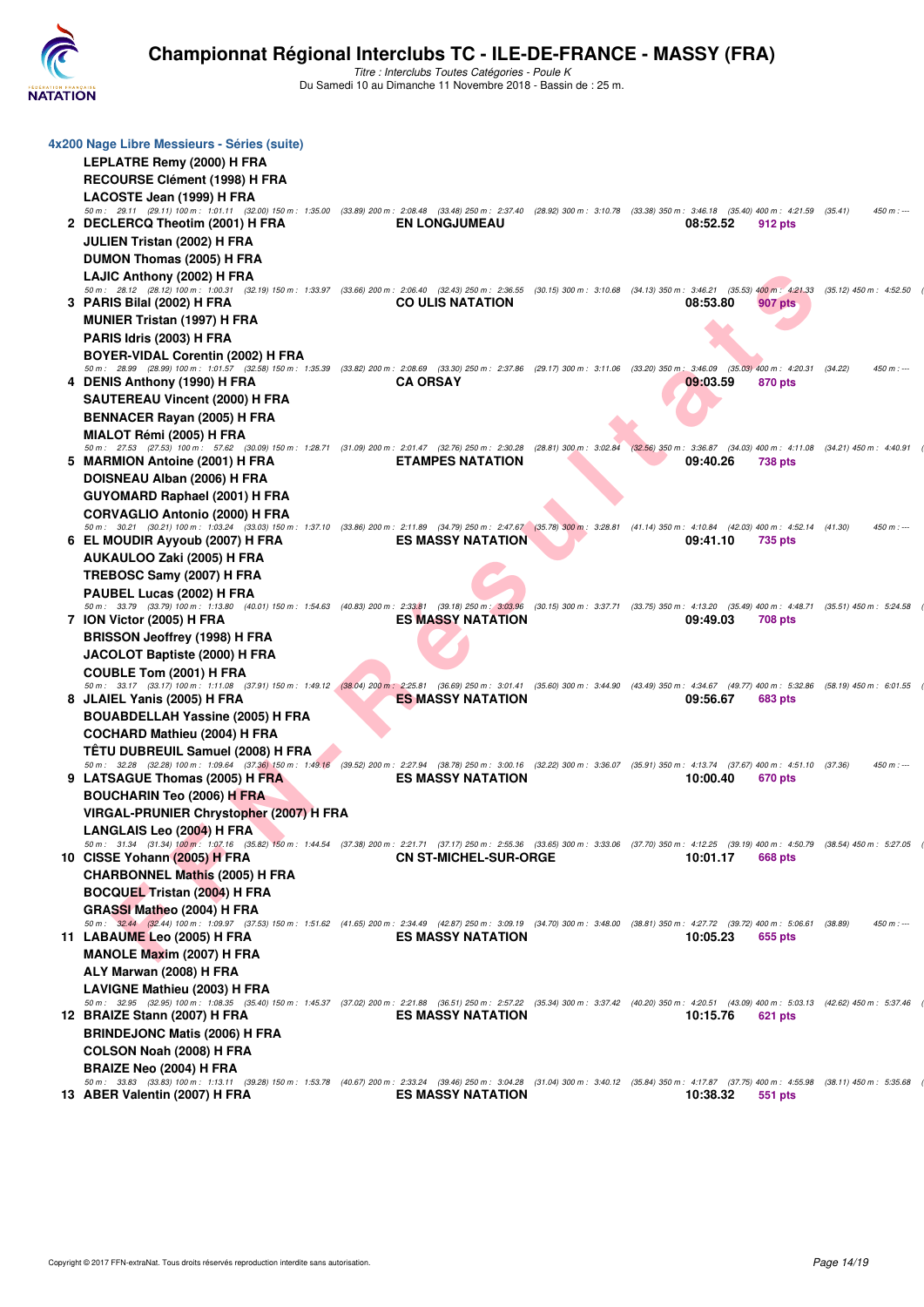

| 4x200 Nage Libre Messieurs - Séries (suite)                                                                                                                                                                                       |                              |  |          |                |                         |
|-----------------------------------------------------------------------------------------------------------------------------------------------------------------------------------------------------------------------------------|------------------------------|--|----------|----------------|-------------------------|
| <b>BONDOUY Marlon (2007) H FRA</b>                                                                                                                                                                                                |                              |  |          |                |                         |
| <b>BAZUREAU Corentin (2008) H FRA</b>                                                                                                                                                                                             |                              |  |          |                |                         |
| BELLUNE Kewan (2004) H FRA<br>50 m: 36.74 (36.74) 100 m: 1:17.67 (40.93) 150 m: 1:58.89 (41.22) 200 m: 2:39.23 (40.34) 250 m: 3:15.60 (36.37) 300 m: 3:57.26 (41.66) 350 m: 4:39.91 (42.65) 400 m: 5:20.57 (40.66) 450 m: 6:00.70 |                              |  |          |                |                         |
| 14 GUYON Erwann (2004) H FRA                                                                                                                                                                                                      | <b>CO ULIS NATATION</b>      |  | 10:44.91 | 532 pts        |                         |
| ALVES Enzo (2005) H FRA                                                                                                                                                                                                           |                              |  |          |                |                         |
| HINDA Sami (2007) H FRA                                                                                                                                                                                                           |                              |  |          |                |                         |
| DELAUNAY Josselin (1990) H FRA                                                                                                                                                                                                    |                              |  |          |                |                         |
| 50 m: 31.37 (31.37) 100 m: 1:05.46 (34.09) 150 m: 1:42.42 (36.96) 200 m: 2:20.40 (37.98) 250 m: 3:01.09 (40.69) 300 m: 3:47.97 (46.88) 350 m: 4:37.67 (49.70) 400 m: 5:22.62                                                      |                              |  |          |                | (44.95) 450 m : 6:01.77 |
| 15 MARTINOTTI Alexandre (2008) H FRA                                                                                                                                                                                              | <b>CA ORSAY</b>              |  | 13:20.55 | $174$ pts      |                         |
| MIALOT Paul (2009) H FRA                                                                                                                                                                                                          |                              |  |          |                |                         |
| DAVID Renan (2009) H FRA                                                                                                                                                                                                          |                              |  |          |                |                         |
| <b>DEROUELLE Estève (2008) H FRA</b><br>50 m: 39.68 (39.68) 100 m: 1:29.28 (49.60) 150 m: 2:24.40 (55.12) 200 m: 3:16.50 (52.10) 250 m: 4:01.11 (44.61) 300 m: 4:54.29 (53.18) 350 m: 5:49.00 (54.71) 400 m: 6:42.00              |                              |  |          |                | (53.00)<br>$450 m: -$   |
| 4x100 4 Nages Messieurs - Séries                                                                                                                                                                                                  | (Dimanche 11 Novembre 2018)  |  |          |                |                         |
|                                                                                                                                                                                                                                   | <b>CO ULIS NATATION</b>      |  | 04:24.18 |                |                         |
| 1 HERMAN Florentin (2000) H FRA<br><b>BORGET Bruno (1995) H FRA</b>                                                                                                                                                               |                              |  |          | 971 pts        |                         |
| <b>MUNIER Tristan (1997) H FRA</b>                                                                                                                                                                                                |                              |  |          |                |                         |
| <b>CUMONT Romain (1995) H FRA</b>                                                                                                                                                                                                 |                              |  |          |                |                         |
| 50 m: 33.53 (33.53) 100 m: 1:09.18 (35.65) 150 m: 1:41.85 (32.67) 200 m: 2:20.18 (38.33) 250 m: 2:50.21 (30.03) 300 m: 3:25.53 (35.32) 350 m: 3:52.71 (27.18) 400 m: 4:24.18 (31.47)                                              |                              |  |          |                |                         |
| 2 BROCHARD Kevin (1994) H FRA                                                                                                                                                                                                     | <b>CN ST-MICHEL-SUR-ORGE</b> |  | 04:29.84 | 933 pts        |                         |
| LEPLATRE Remy (2000) H FRA                                                                                                                                                                                                        |                              |  |          |                |                         |
| RECOURSE Clément (1998) H FRA                                                                                                                                                                                                     |                              |  |          |                |                         |
| VAREILLAUD Maxime (2003) H FRA<br>50 m: 34.45 (34.45) 100 m: 1:10.02 (35.57) 150 m: 1:44.04 (34.02) 200 m: 2:23.79 (39.75) 250 m: 2:54.57 (30.78) 300 m: 3:31.18 (36.61) 350 m: 3:59.22 (28.04) 400 m: 4:29.84 (30.62)            |                              |  |          |                |                         |
| 3 DECLERCQ Theotim (2001) H FRA                                                                                                                                                                                                   | <b>EN LONGJUMEAU</b>         |  | 04:41.37 | 857 pts        |                         |
| <b>JULIEN Tristan (2002) H FRA</b>                                                                                                                                                                                                |                              |  |          |                |                         |
| DUMON Thomas (2005) H FRA                                                                                                                                                                                                         |                              |  |          |                |                         |
| LAJIC Anthony (2002) H FRA                                                                                                                                                                                                        |                              |  |          |                |                         |
| 50 m : 32.46 (32.46) 100 m : 1:08.81 (36.35) 150 m : 1:44.41 (35.60) 200 m : 2:26.59 (42.18) 250 m : 3:00.27 (33.68) 300 m : 3:42.34 (42.07) 350 m : 4:11.20 (28.86) 400 m : 4:41.37 (30.17)<br>4 DENIS Anthony (1990) H FRA      | <b>CA ORSAY</b>              |  | 04:48.60 | 812 pts        |                         |
| MIALOT Rémi (2005) H FRA                                                                                                                                                                                                          |                              |  |          |                |                         |
| <b>BENNACER Rayan (2005) H FRA</b>                                                                                                                                                                                                |                              |  |          |                |                         |
| <b>SAUTEREAU Vincent (2000) H FRA</b>                                                                                                                                                                                             |                              |  |          |                |                         |
| 50 m: 30.81 (30.81) 100 m: 1:00.63 (29.82) 150 m: 1:43.94 (43.31) 200 m: 2:34.55 (50.61) 250 m: 3:08.10 (33.55) 300 m: 3:49.23 (41.13) 350 m: 4:17.41 (28.18) 400 m: 4:48.60 (31.19)                                              |                              |  |          |                |                         |
| 5 GUYOMARD Raphael (2001) H FRA                                                                                                                                                                                                   | <b>ETAMPES NATATION</b>      |  | 04:53.74 | <b>780 pts</b> |                         |
| DOISNEAU Alban (2006) H FRA                                                                                                                                                                                                       |                              |  |          |                |                         |
| <b>CORVAGLIO Antonio (2000) H FRA</b>                                                                                                                                                                                             |                              |  |          |                |                         |
| <b>MARMION Antoine (2001) H FRA</b><br>50 m: 36.87 (36.87) 100 m: 1:17.79 (40.92) 150 m: 2:00.09 (42.30) 200 m: 2:47.62 (47.53) 250 m: 3:19.94 (32.32) 300 m: 3:57.09 (37.15) 350 m: 4:24.55 (27.46) 400 m: 4:53.74 (29.19)       |                              |  |          |                |                         |
| 6 COUBLE Tom (2001) H FRA                                                                                                                                                                                                         | <b>ES MASSY NATATION</b>     |  | 04:58.48 | <b>752 pts</b> |                         |
| ION Victor (2005) H FRA                                                                                                                                                                                                           |                              |  |          |                |                         |
| JACOLOT Baptiste (2000) H FRA                                                                                                                                                                                                     |                              |  |          |                |                         |
| <b>BRISSON Jeoffrey (1998) H FRA</b>                                                                                                                                                                                              |                              |  |          |                |                         |
| 50 m: 30.20 (30.20) 100 m: 1:02.85 (32.65) 150 m: 1:45.51 (42.66) 200 m: 2:33.32 (47.81) 250 m: 3:02.77 (29.45) 300 m: 3:37.56 (34.79) 350 m: 4:13.21 (35.65) 400 m: 4:58.48 (45.27)<br>7 EL MOUDIR Ayyoub (2007) H FRA           | <b>ES MASSY NATATION</b>     |  | 05:00.52 | 740 pts        |                         |
| AUKAULOO Zaki (2005) H FRA                                                                                                                                                                                                        |                              |  |          |                |                         |
| PAUBEL Lucas (2002) H FRA                                                                                                                                                                                                         |                              |  |          |                |                         |
| TREBOSC Samy (2007) H FRA                                                                                                                                                                                                         |                              |  |          |                |                         |
| 50 m: 40.06 (40.06) 100 m: 1:22.54 (42.48) 150 m: 1:59.57 (37.03) 200 m: 2:41.15 (41.58) 250 m: 3:09.73 (28.58) 300 m: 3:43.46 (33.73) 350 m: 4:19.49 (36.03) 400 m: 5:00.52 (41.03)                                              | <b>ES MASSY NATATION</b>     |  | 05:05.75 |                |                         |
| 8 BOUCHARIN Teo (2006) H FRA<br><b>LANGLAIS Leo (2004) H FRA</b>                                                                                                                                                                  |                              |  |          | <b>709 pts</b> |                         |
| <b>LATSAGUE Thomas (2005) H FRA</b>                                                                                                                                                                                               |                              |  |          |                |                         |
| VIRGAL-PRUNIER Chrystopher (2007) H FRA                                                                                                                                                                                           |                              |  |          |                |                         |
| 50 m: 40.31 (40.31) 100 m: 1:22.50 (42.19) 150 m: 1:56.31 (33.81) 200 m: 2:36.57 (40.26) 250 m: 3:09.90 (33.33) 300 m: 3:49.43 (39.53) 350 m: 4:24.85 (35.42) 400 m: 5:05.75 (40.90)                                              |                              |  |          |                |                         |
| 9 JLAIEL Yanis (2005) H FRA                                                                                                                                                                                                       | <b>ES MASSY NATATION</b>     |  | 05:16.31 | 649 pts        |                         |
| <b>BOUABDELLAH Yassine (2005) H FRA</b>                                                                                                                                                                                           |                              |  |          |                |                         |
| <b>COCHARD Mathieu (2004) H FRA</b>                                                                                                                                                                                               |                              |  |          |                |                         |
| TETU DUBREUIL Samuel (2008) H FRA<br>50 m: 38.26 (38.26) 100 m: 1:19.49 (41.23) 150 m: 2:02.31 (42.82) 200 m: 2:50.24 (47.93) 250 m: 3:22.09 (31.85) 300 m: 4:01.38 (39.29) 350 m: 4:36.11 (34.73) 400 m: 5:16.31 (40.20)         |                              |  |          |                |                         |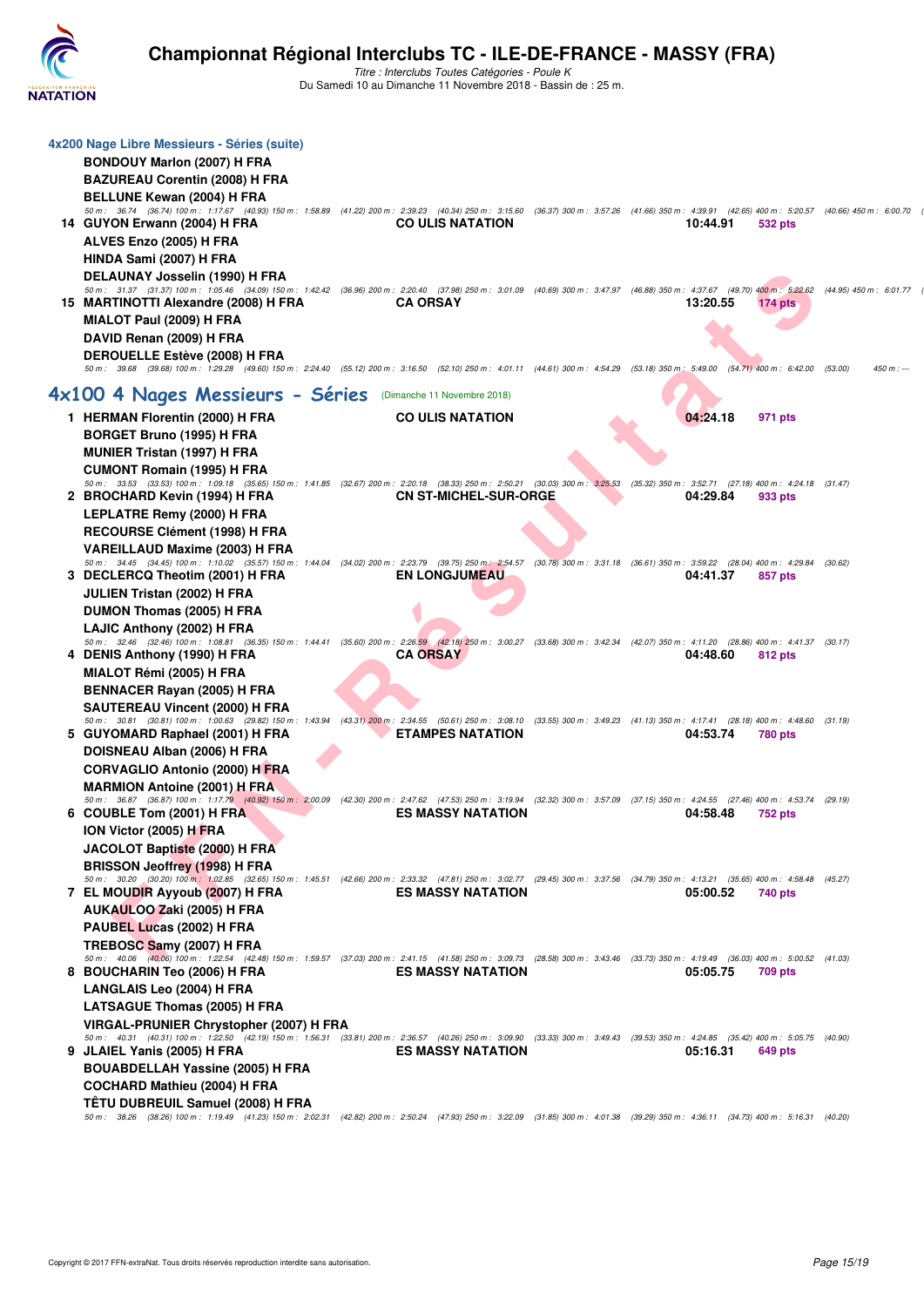

| 4x100 4 Nages Messieurs - Séries (suite)                                                                |                                                                                                                                                                                                                  |                                                                                                                                                                                                                          |
|---------------------------------------------------------------------------------------------------------|------------------------------------------------------------------------------------------------------------------------------------------------------------------------------------------------------------------|--------------------------------------------------------------------------------------------------------------------------------------------------------------------------------------------------------------------------|
| 10 BRINDEJONC Matis (2006) H FRA                                                                        | <b>ES MASSY NATATION</b>                                                                                                                                                                                         | 05:17.11<br>644 pts                                                                                                                                                                                                      |
| <b>BRAIZE Neo (2004) H FRA</b>                                                                          |                                                                                                                                                                                                                  |                                                                                                                                                                                                                          |
| BRAIZE Stann (2007) H FRA                                                                               |                                                                                                                                                                                                                  |                                                                                                                                                                                                                          |
| COLSON Noah (2008) H FRA                                                                                |                                                                                                                                                                                                                  |                                                                                                                                                                                                                          |
|                                                                                                         | 50 m: 35.94 (35.94) 100 m: 1:13.95 (38.01) 150 m: 1:50.11 (36.16) 200 m: 2:32.03 (41.92) 250 m: 3:09.93 (37.90) 300 m: 3:57.42 (47.49) 350 m: 4:34.41 (36.99) 400 m: 5:17.11 (42.70)                             |                                                                                                                                                                                                                          |
| 11 BOCQUEL Tristan (2004) H FRA                                                                         | <b>CN ST-MICHEL-SUR-ORGE</b>                                                                                                                                                                                     | 05:20.48<br>626 pts                                                                                                                                                                                                      |
| <b>CHARBONNEL Mathis (2005) H FRA</b>                                                                   |                                                                                                                                                                                                                  |                                                                                                                                                                                                                          |
| GRASSI Matheo (2004) H FRA                                                                              |                                                                                                                                                                                                                  |                                                                                                                                                                                                                          |
| CISSE Yohann (2005) H FRA                                                                               |                                                                                                                                                                                                                  |                                                                                                                                                                                                                          |
| 12 ALY Marwan (2008) H FRA                                                                              | 50 m : 37.45 (37.45) 100 m : 1:18.73 (41.28) 150 m : 2:03.26 (44.53) 200 m : 2:53.65 (50.39) 250 m : 3:30.74 (37.09) 300 m : 4:15.48 (44.74) 350 m : 4:46.31 (30.83) 400 m : 5:20.48<br><b>ES MASSY NATATION</b> | (34.17)<br>05:28.51<br>583 pts                                                                                                                                                                                           |
| <b>MANOLE Maxim (2007) H FRA</b>                                                                        |                                                                                                                                                                                                                  |                                                                                                                                                                                                                          |
| LABAUME Leo (2005) H FRA                                                                                |                                                                                                                                                                                                                  |                                                                                                                                                                                                                          |
| LAVIGNE Mathieu (2003) H FRA                                                                            |                                                                                                                                                                                                                  |                                                                                                                                                                                                                          |
|                                                                                                         | 50 m: 42.12 (42.12) 100 m: 1:27.32 (45.20) 150 m: 2:12.12 (44.80) 200 m: 3:00.64 (48.52) 250 m: 3:36.76 (36.12) 300 m: 4:21.33 (44.57) 350 m: 5:53.44 (1:32.11) 400 m: 5:28.51                                   | $\theta$                                                                                                                                                                                                                 |
| 13 GUYON Erwann (2004) H FRA                                                                            | <b>CO ULIS NATATION</b>                                                                                                                                                                                          | 05:44.92<br>500 pts                                                                                                                                                                                                      |
| DELAUNAY Josselin (1990) H FRA                                                                          |                                                                                                                                                                                                                  |                                                                                                                                                                                                                          |
| ALVES Enzo (2005) H FRA                                                                                 |                                                                                                                                                                                                                  |                                                                                                                                                                                                                          |
| HINDA Sami (2007) H FRA                                                                                 |                                                                                                                                                                                                                  |                                                                                                                                                                                                                          |
| 50 m: 37.14 (37.14) 100 m: 1:16.59 (39.45) 150 m: 1:57.09 (40.50) 200 m: 2:47.46 (50.37) 250 m: 3:32.78 |                                                                                                                                                                                                                  | (45.32) 300 m: 4:27.09 (54.31) 350 m: 5:04.74 (37.65) 400 m: 5:44.92 (40.18)                                                                                                                                             |
| 14 ABER Valentin (2007) H FRA                                                                           | <b>ES MASSY NATATION</b>                                                                                                                                                                                         | 05:45.52<br>497 pts                                                                                                                                                                                                      |
| <b>BONDOUY Marlon (2007) H FRA</b>                                                                      |                                                                                                                                                                                                                  |                                                                                                                                                                                                                          |
| <b>BELLUNE Kewan (2004) H FRA</b>                                                                       |                                                                                                                                                                                                                  |                                                                                                                                                                                                                          |
| <b>BAZUREAU Corentin (2008) H FRA</b>                                                                   | 50 m: 43.18 (43.18) 100 m: 1:23.38 (40.20) 150 m: 2:16.90 (53.52) 200 m: 3:11.45 (54.55) 250 m: 3:41.81 (30.36) 300 m: 4:18.31 (36.50) 350 m: 4:57.59 (39.28) 400 m: 5:45.52 (47.93)                             |                                                                                                                                                                                                                          |
| 15 ORLOWSKI Ferdinand (2009) H FRA                                                                      | <b>CA ORSAY</b>                                                                                                                                                                                                  | 07:06.84<br><b>180 pts</b>                                                                                                                                                                                               |
| DAVID Renan (2009) H FRA                                                                                |                                                                                                                                                                                                                  |                                                                                                                                                                                                                          |
| MIALOT Paul (2009) H FRA                                                                                |                                                                                                                                                                                                                  |                                                                                                                                                                                                                          |
| <b>MARTINOTTI Alexandre (2008) H FRA</b>                                                                |                                                                                                                                                                                                                  |                                                                                                                                                                                                                          |
|                                                                                                         | 50 m: 50.94 (50.94) 100 m: 1:46.83 (55.89) 150 m: 2:42.65 (55.82) 200 m: 3:44.69 (1:02.04) 250 m: 4:34.59 (49.90) 300 m: 5:34.44 (59.85) 350 m: 6:17.54 (43.10) 400 m: 7:06.84 (49.30)                           |                                                                                                                                                                                                                          |
|                                                                                                         |                                                                                                                                                                                                                  |                                                                                                                                                                                                                          |
|                                                                                                         |                                                                                                                                                                                                                  |                                                                                                                                                                                                                          |
| 10x50 Nage Libre Messieurs - Séries (Samedi 10 Novembre 2018)                                           |                                                                                                                                                                                                                  |                                                                                                                                                                                                                          |
| 1 MUNIER Tristan (1997) H FRA                                                                           | <b>CO ULIS NATATION</b>                                                                                                                                                                                          | 04:24.66<br><b>1086 pts</b>                                                                                                                                                                                              |
| <b>BENSAADA Idriss (2002) H FRA</b>                                                                     |                                                                                                                                                                                                                  |                                                                                                                                                                                                                          |
| BOYER-VIDAL Corentin (2002) H FRA                                                                       |                                                                                                                                                                                                                  |                                                                                                                                                                                                                          |
| <b>CUMONT Romain (1995) H FRA</b>                                                                       |                                                                                                                                                                                                                  |                                                                                                                                                                                                                          |
| <b>HERMAN Florentin (2000) H FRA</b>                                                                    |                                                                                                                                                                                                                  |                                                                                                                                                                                                                          |
| EVAN Bernard (1973) H FRA                                                                               |                                                                                                                                                                                                                  |                                                                                                                                                                                                                          |
| PARIS Idris (2003) H FRA                                                                                |                                                                                                                                                                                                                  |                                                                                                                                                                                                                          |
| <b>BORGET Bruno (1995) H FRA</b>                                                                        |                                                                                                                                                                                                                  |                                                                                                                                                                                                                          |
| PIQUEPAILLE Thibaut (1994) H FRA                                                                        |                                                                                                                                                                                                                  |                                                                                                                                                                                                                          |
| PARIS Bilal (2002) H FRA                                                                                |                                                                                                                                                                                                                  |                                                                                                                                                                                                                          |
|                                                                                                         |                                                                                                                                                                                                                  | 50 m: 27.07 (27.07) 100 m: 53.83 (26.76) 150 m: 1:20.05 (26.22) 200 m: 1:46.08 (26.03) 250 m: 2:11.57 (25.49) 300 m: 2:38.71 (27.14) 350 m: 3:06.35 (27.64) 400 m: 3:31.82 (25.47) 450 m: 3:31.82                        |
| 2 VAREILLAUD Maxime (2003) H FRA                                                                        | <b>CN ST-MICHEL-SUR-ORGE</b>                                                                                                                                                                                     | 04:36.46<br>1017 pts                                                                                                                                                                                                     |
| LEPLATRE Remy (2000) H FRA                                                                              |                                                                                                                                                                                                                  |                                                                                                                                                                                                                          |
| DA CUNHA David (2003) H FRA                                                                             |                                                                                                                                                                                                                  |                                                                                                                                                                                                                          |
| RABE Clément (2004) H FRA                                                                               |                                                                                                                                                                                                                  |                                                                                                                                                                                                                          |
| PUJOL-SIWANE Raphael (1994) H FRA                                                                       |                                                                                                                                                                                                                  |                                                                                                                                                                                                                          |
| PAGE Adrien (2004) H FRA                                                                                |                                                                                                                                                                                                                  |                                                                                                                                                                                                                          |
| <b>CHARBONNEL Ethan (2002) H FRA</b>                                                                    |                                                                                                                                                                                                                  |                                                                                                                                                                                                                          |
| <b>BROCHARD Kevin (1994) H FRA</b>                                                                      |                                                                                                                                                                                                                  |                                                                                                                                                                                                                          |
| RECOURSE Clément (1998) H FRA                                                                           |                                                                                                                                                                                                                  |                                                                                                                                                                                                                          |
| LACOSTE Jean (1999) H FRA                                                                               |                                                                                                                                                                                                                  |                                                                                                                                                                                                                          |
| 3 REYMOND Guillaume (1983) H FRA                                                                        | <b>ETAMPES NATATION</b>                                                                                                                                                                                          | 50 m: 26.12 (26.12) 100 m: 52.64 (26.52) 150 m: 1:21.34 (28.70) 200 m: 1:50.62 (29.28) 250 m: 2:16.61 (25.99) 300 m: 2:45.70 (29.09) 350 m: 3:17.42 (31.72) 400 m: 3:44.28 (26.86) 450 m: 4:10.53<br>04:55.78<br>909 pts |
| HERBST Sebastien (1980) H FRA                                                                           |                                                                                                                                                                                                                  |                                                                                                                                                                                                                          |
| ZOUAOUI Nail (2005) H FRA                                                                               |                                                                                                                                                                                                                  |                                                                                                                                                                                                                          |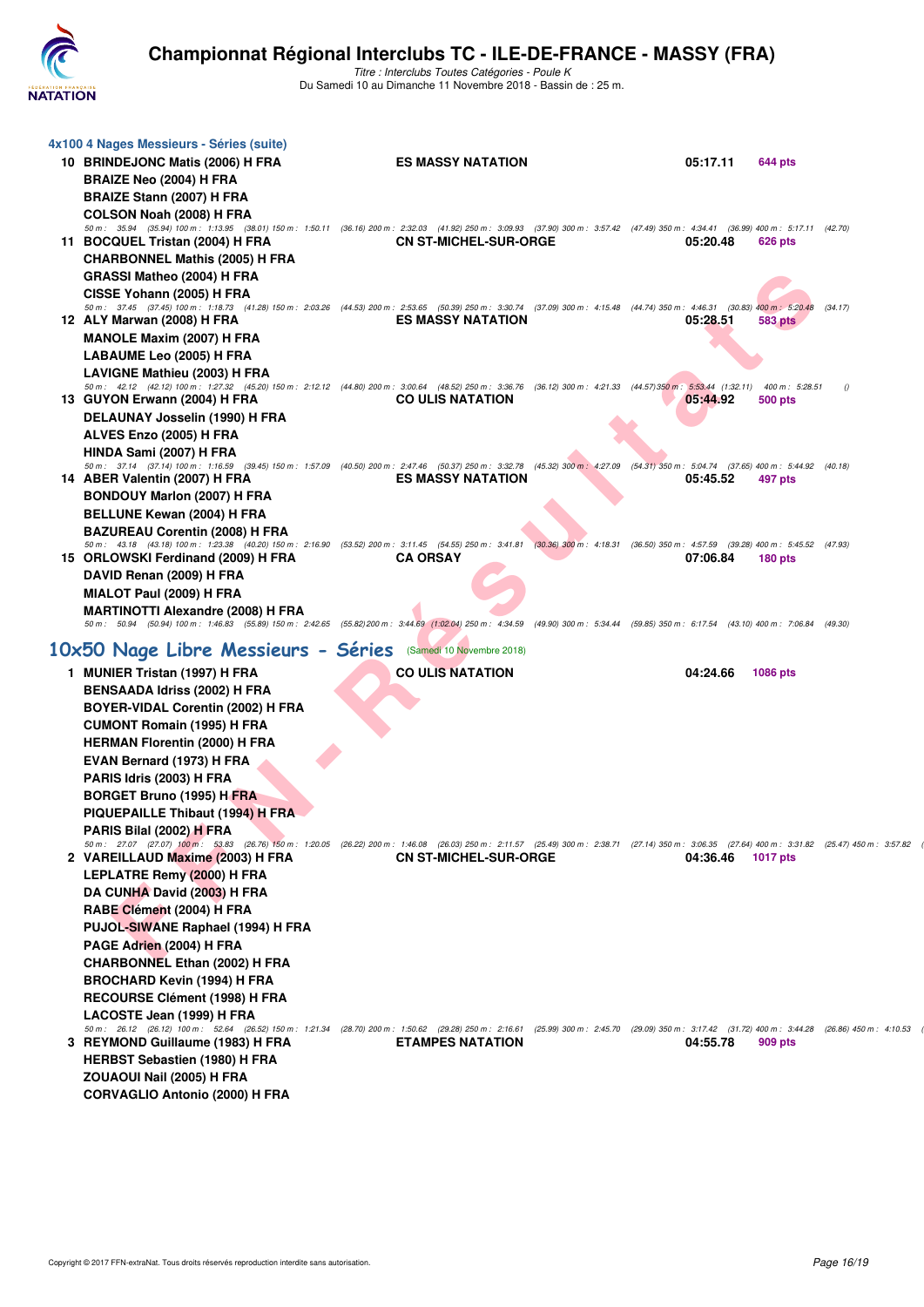

|   | 10x50 Nage Libre Messieurs - Séries (suite)                                                                                                                                                                                       |                          |                                                 |                         |
|---|-----------------------------------------------------------------------------------------------------------------------------------------------------------------------------------------------------------------------------------|--------------------------|-------------------------------------------------|-------------------------|
|   | DURAND David (1982) H FRA                                                                                                                                                                                                         |                          |                                                 |                         |
|   | DOISNEAU Alban (2006) H FRA                                                                                                                                                                                                       |                          |                                                 |                         |
|   | <b>GUYOMARD Raphael (2001) H FRA</b>                                                                                                                                                                                              |                          |                                                 |                         |
|   | <b>MEUNIER Erwan (2003) H FRA</b>                                                                                                                                                                                                 |                          |                                                 |                         |
|   | <b>MARMION Antoine (2001) H FRA</b>                                                                                                                                                                                               |                          |                                                 |                         |
|   | <b>CARMONT Keryan (2004) H FRA</b>                                                                                                                                                                                                |                          |                                                 |                         |
|   | 50 m: 27.92 (27.92) 100 m: 57.47 (29.55) 150 m: 1:31.72 (34.25) 200 m: 1:59.13 (27.41) 250 m: 2:30.41 (31.28) 300 m: 3:00.08 (29.67) 350 m: 3:26.72 (26.64) 400 m: 3:58.98                                                        |                          |                                                 | (32.26) 450 m : 4:24.47 |
|   | 4 ION Victor (2005) H FRA                                                                                                                                                                                                         | <b>ES MASSY NATATION</b> | 04:59.36<br>889 pts                             |                         |
|   | <b>BLAISE Antonin (2002) H FRA</b>                                                                                                                                                                                                |                          |                                                 |                         |
|   | COUBLE Tom (2001) H FRA                                                                                                                                                                                                           |                          |                                                 |                         |
|   | ANGELE Nolan (2008) H FRA                                                                                                                                                                                                         |                          |                                                 |                         |
|   | ION Nicolas (2008) H FRA                                                                                                                                                                                                          |                          |                                                 |                         |
|   | GAUT Tristan (1999) H FRA                                                                                                                                                                                                         |                          |                                                 |                         |
|   | JACOLOT Baptiste (2000) H FRA                                                                                                                                                                                                     |                          |                                                 |                         |
|   | JOHNSON Marc (1986) H FRA                                                                                                                                                                                                         |                          |                                                 |                         |
|   | <b>BRISSON Jeoffrey (1998) H FRA</b>                                                                                                                                                                                              |                          |                                                 |                         |
|   | JOUVION Matthieu (1988) H FRA                                                                                                                                                                                                     |                          |                                                 |                         |
|   | 50 m: 30.93 (30.93) 100 m: 58.07 (27.14) 150 m: 1:23.18 (25.11) 200 m: 2:01.44 (38.26) 250 m: 2:44.21 (42.77) 300 m: 3:09.04 (24.83) 350 m: 3:35.62                                                                               |                          | (26.58) 400 m : 4:03.43 (27.81) 450 m : 4:35.11 |                         |
|   | 5 DENIS Anthony (1990) H FRA                                                                                                                                                                                                      | <b>CA ORSAY</b>          | 04:59.88<br>887 pts                             |                         |
|   | <b>SAUTEREAU Vincent (2000) H FRA</b>                                                                                                                                                                                             |                          |                                                 |                         |
|   | <b>BERINGUE Hugo (1998) H FRA</b>                                                                                                                                                                                                 |                          |                                                 |                         |
|   | <b>BENNACER Rayan (2005) H FRA</b>                                                                                                                                                                                                |                          |                                                 |                         |
|   | NEBOR Maxence (2003) H FRA                                                                                                                                                                                                        |                          |                                                 |                         |
|   | MIALOT Rémi (2005) H FRA                                                                                                                                                                                                          |                          |                                                 |                         |
|   | DAVID Armel (2007) H FRA                                                                                                                                                                                                          |                          |                                                 |                         |
|   | <b>SABATIER Francois-Xavier (2005) H FRA</b>                                                                                                                                                                                      |                          |                                                 |                         |
|   | <b>GUILBAUD Arthur (2007) H FRA</b>                                                                                                                                                                                               |                          |                                                 |                         |
|   | SAUTEREAU Benjamin (1997) H FRA                                                                                                                                                                                                   |                          |                                                 |                         |
|   | 50 m: 24.45 (24.45) 100 m: 51.06 (26.61) 150 m: 1:17.40 (26.34) 200 m: 1:45.97 (28.57) 250 m: 2:15.43 (29.46) 300 m: 2:45.18 (29.75) 350 m: 3:23.74 (38.56) 400 m: 3:57.68 (33.94) 450 m: 4:31.39<br>6 LAJIC Anthony (2002) H FRA | <b>EN LONGJUMEAU</b>     | 05:03.51<br>867 pts                             |                         |
|   | JULIEN Tristan (2002) H FRA                                                                                                                                                                                                       |                          |                                                 |                         |
|   | GUERY Matysse (2004) H FRA                                                                                                                                                                                                        |                          |                                                 |                         |
|   | VILLEMONTEIX Thibault (2004) H FRA                                                                                                                                                                                                |                          |                                                 |                         |
|   | SAYAGH Ramzi (2005) H FRA                                                                                                                                                                                                         |                          |                                                 |                         |
|   | VASSEAUX Mathis (2008) H FRA                                                                                                                                                                                                      |                          |                                                 |                         |
|   | <b>BOUCHARD Mathieu (2007) H FRA</b>                                                                                                                                                                                              |                          |                                                 |                         |
|   | DUMON Thomas (2005) H FRA                                                                                                                                                                                                         |                          |                                                 |                         |
|   | DECHES Guillaume (1975) H FRA                                                                                                                                                                                                     |                          |                                                 |                         |
|   | DECLERCQ Theotim (2001) H FRA                                                                                                                                                                                                     |                          |                                                 |                         |
|   | 50 m: 26.33 (26.33) 100 m: 54.50 (28.17) 150 m: 1:24.67 (30.17) 200 m: 1:56.44 (31.77) 250 m: 2:30.58 (34.14) 300 m: 3:03.71 (33.13) 350 m: 3:40.58 (36.87) 400 m: 4:09.20 (28.62) 450 m: 4:38.04                                 |                          |                                                 |                         |
| 7 | JLAIEL Yanis (2005) H FRA<br><b>Contract Contract Contract Contract</b>                                                                                                                                                           | <b>ES MASSY NATATION</b> | 05:21.80 773 pts                                |                         |
|   | <b>BOUABDELLAH Yassine (2005) H FRA</b>                                                                                                                                                                                           |                          |                                                 |                         |
|   | <b>COCHARD Mathieu (2004) H FRA</b>                                                                                                                                                                                               |                          |                                                 |                         |
|   | TÊTU DUBREUIL Samuel (2008) H FRA                                                                                                                                                                                                 |                          |                                                 |                         |
|   | SALVI Ewan (2008) H FRA                                                                                                                                                                                                           |                          |                                                 |                         |
|   | PECHOUX Jeremie (2006) H FRA                                                                                                                                                                                                      |                          |                                                 |                         |
|   | <b>KAILASAPILLAI Vithusan (2003) H FRA</b>                                                                                                                                                                                        |                          |                                                 |                         |
|   | REVOL Christophe (1960) H FRA                                                                                                                                                                                                     |                          |                                                 |                         |
|   | ELBAZE Sacha (1997) H FRA                                                                                                                                                                                                         |                          |                                                 |                         |
|   | <b>RENNUIT Xavier (1978) H FRA</b>                                                                                                                                                                                                |                          |                                                 |                         |
|   | 50 m: 31.07 (31.07) 100 m: 1:00.78 (29.71) 150 m: 1:29.40 (28.62) 200 m: 2:02.19 (32.79) 250 m: 2:43.21 (41.02) 300 m: 3:22.73 (39.52) 350 m: 3:52.09 (29.36) 400 m: 4:24.51 (32.42) 450 m: 4:52.32                               |                          |                                                 |                         |
|   | 8 AUKAULOO Zaki (2005) H FRA                                                                                                                                                                                                      | <b>ES MASSY NATATION</b> | 05:25.10<br>756 pts                             |                         |
|   | EL MOUDIR Ayyoub (2007) H FRA                                                                                                                                                                                                     |                          |                                                 |                         |
|   | PAUBEL Lucas (2002) H FRA                                                                                                                                                                                                         |                          |                                                 |                         |
|   | TREBOSC Samy (2007) H FRA                                                                                                                                                                                                         |                          |                                                 |                         |
|   | AUKAULOO Ylan (2008) H FRA                                                                                                                                                                                                        |                          |                                                 |                         |
|   | EL MOUDIR Wassim (2009) H FRA                                                                                                                                                                                                     |                          |                                                 |                         |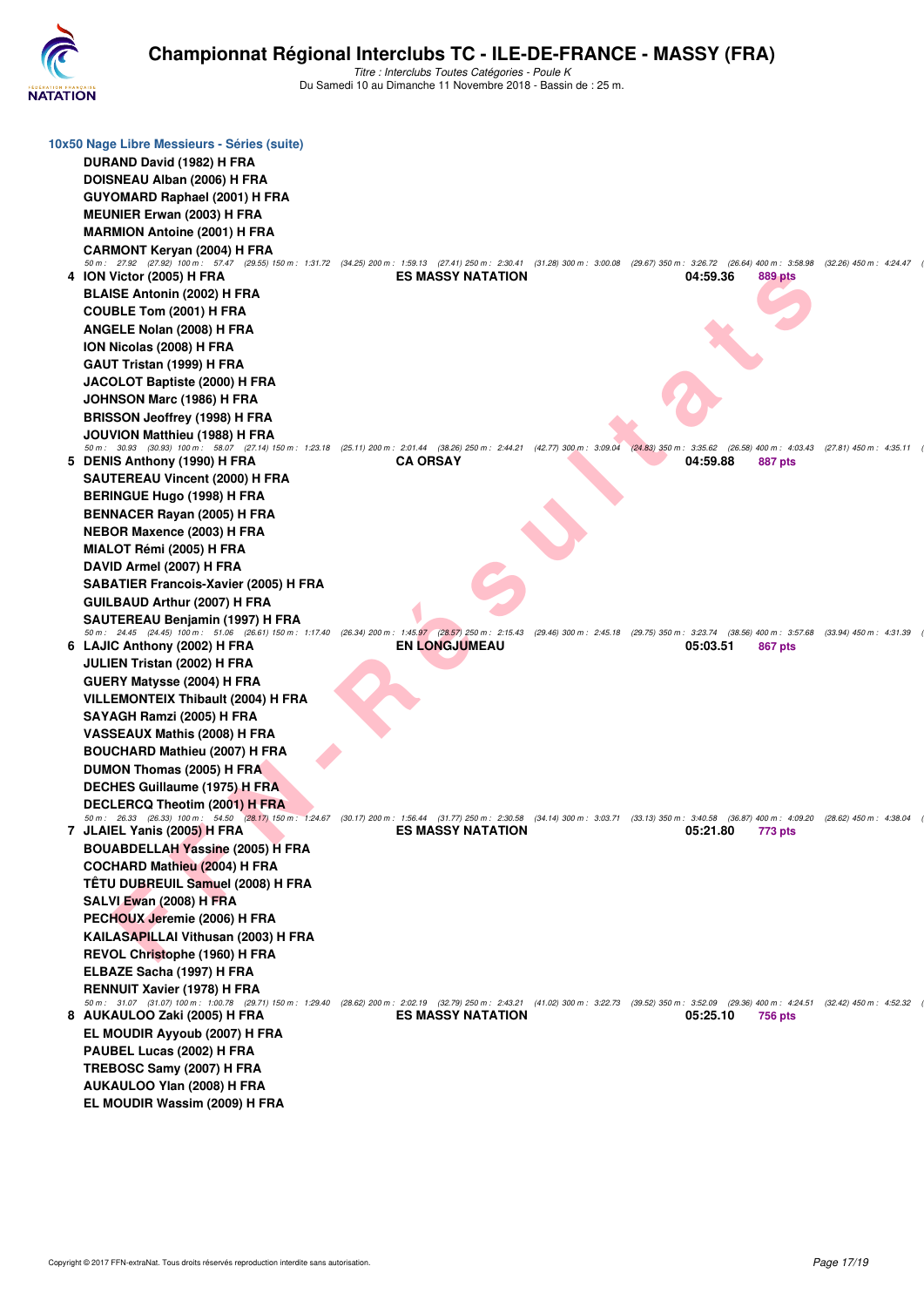

| 10x50 Nage Libre Messieurs - Séries (suite)<br>EL OUAZZANI Zakaria (2010) H FRA<br>GRANDIN-MARTIN Sebastien (1973) H FRA<br>ALMET Alix (1996) H FRA<br><b>MOKHFI Anis (1997) H FRA</b>                                                                                                                                                                 |                                                          |                                                                                                 |                            |                                               |
|--------------------------------------------------------------------------------------------------------------------------------------------------------------------------------------------------------------------------------------------------------------------------------------------------------------------------------------------------------|----------------------------------------------------------|-------------------------------------------------------------------------------------------------|----------------------------|-----------------------------------------------|
| 50 m: 28.32 (28.32) 100 m: 59.94 (31.62) 150 m: 1:26.33 (26.39) 200 m: 2:00.22 (33.89) 250 m: 2:37.95 (37.73) 300 m: 3:19.25 (41.30) 350 m: 4:03.21 (43.96) 400 m: 4:32.55 (29.34) 450 m: 4:57.92<br>9 AIT-SI-ALI Dalil (2007) H FRA<br><b>CHARBONNEL Mathis (2005) H FRA</b><br>GRASSI Matheo (2004) H FRA<br>BOLLÉA Adan (2005) H FRA                | <b>CN ST-MICHEL-SUR-ORGE</b>                             |                                                                                                 | 05:34.99<br><b>708 pts</b> |                                               |
| OULARBI Wassil (2008) H FRA<br>CISSE Yohann (2005) H FRA<br>BENARABA Anis-Mohamed (2007) H ALG<br><b>BATIKIAN Lucas (2006) H FRA</b><br><b>BOCQUEL Tristan (2004) H FRA</b>                                                                                                                                                                            |                                                          |                                                                                                 |                            |                                               |
| LOUAMI Salim (2006) H FRA<br>50 m : 39.02 (39.02) 100 m : 1:10.36 (31.34) 150 m : 1:40.70 (30.34) 200 m : 2:13.79 (33.09) 250 m : 2:47.86 (34.07) 300 m : 3:17.40 (29.54) 350 m : 3:56.24<br>10 BRINDEJONC Matis (2006) H FRA<br>BRAIZE Stann (2007) H FRA<br>BRAIZE Neo (2004) H FRA                                                                  | <b>ES MASSY NATATION</b>                                 |                                                                                                 | 05:40.73<br>681 pts        | (38.84) 400 m: 4:29.15 (32.91) 450 m: 4:59.77 |
| COLSON Noah (2008) H FRA<br>DJERROUF Elyas (2008) H FRA<br>SERCIEN Jaden (2009) H FRA<br><b>BRINDEJONC Hugo (1999) H FRA</b><br>LENGLET Roger (1968) H FRA                                                                                                                                                                                             |                                                          |                                                                                                 |                            |                                               |
| DELAUNE Arnaud (1975) H FRA<br><b>BRAIZE Eric (1971) H FRA</b><br>50 m: 29.13 (29.13) 100 m: 59.66 (30.53) 150 m: 1:26.86 (27.20) 200 m: 2:02.90<br>11 GODIN Jérôme (1980) H FRA<br>EL GUERAINAT Nassim (2006) H FRA<br>HAMANN Hadrien (2000) H FRA                                                                                                    | $(36.04)$ $250$ m : $2:41.97$<br><b>CO ULIS NATATION</b> | (39.07) 300 m : 3:23.59 (41.62) 350 m : 3:53.86 (30.27) 400 m : 4:38.69 (44.83) 450 m : 5:12.70 | 05:41.85<br>676 pts        |                                               |
| PAGNON Yannis (2005) H FRA<br>DELAUNAY Josselin (1990) H FRA<br><b>GHANNOUDI Marwan (2007) H FRA</b><br>ALVES Enzo (2005) H FRA                                                                                                                                                                                                                        |                                                          |                                                                                                 |                            |                                               |
| HINDA Sami (2007) H FRA<br>CHIKRI Kamil (2005) H FRA<br>GUYON Erwann (2004) H FRA<br>50 m: 27.84 (27.84) 100 m: 1:06.07 (38.23) 150 m: 1:36.38 (30.31) 200 m: 2:11.77 (35.39) 250 m: 2:38.60 (26.83) 300 m: 3:18.77 (40.17) 350 m: 3:55.93 (37.16) 400 m: 4:29.71 (33.78) 450 m: 5:14.34<br>12 LABAUME Leo (2005) H FRA                                | <b>ES MASSY NATATION</b>                                 |                                                                                                 | 05:48.83<br>643 pts        |                                               |
| <b>MANOLE Maxim (2007) H FRA</b><br>LAVIGNE Mathieu (2003) H FRA<br>MITTOU Jayen (2003) H FRA<br>ALY Marwan (2008) H FRA<br>MARY David (2000) H FRA                                                                                                                                                                                                    |                                                          |                                                                                                 |                            |                                               |
| <b>REHBINDER Etienne (2009) H FRA</b><br>POTILLION Gilbert (1937) H FRA<br><b>LABAUME Christophe (1969) H FRA</b><br>FRANCK Didier (1959) H FRA<br>50 m: 29.02 (29.02) 100 m: 1:02.84 (33.82) 150 m: 1:34.02 (31.18) 200 m: 2:04.91 (30.89) 250 m: 2:39.00 (34.09) 300 m: 3:21.66 (42.66) 350 m: 3:49.41 (27.75) 400 m: 4:31.01 (41.60) 450 m: 5:05.12 |                                                          |                                                                                                 |                            |                                               |
| 13 LATSAGUE Thomas (2005) H FRA<br><b>BOUCHARIN Teo (2006) H FRA</b><br>LANGLAIS Leo (2004) H FRA<br>VIRGAL-PRUNIER Chrystopher (2007) H FRA<br>VASQUEZ Kenzo (2007) H FRA                                                                                                                                                                             | <b>ES MASSY NATATION</b>                                 |                                                                                                 | 05:55.46<br>613 pts        |                                               |
| HADJIDJ Jalis (2010) H FRA<br>EL OUARRADI Bilel (2009) H FRA<br>DUHAMEL Dorian (2003) H FRA                                                                                                                                                                                                                                                            |                                                          |                                                                                                 |                            |                                               |